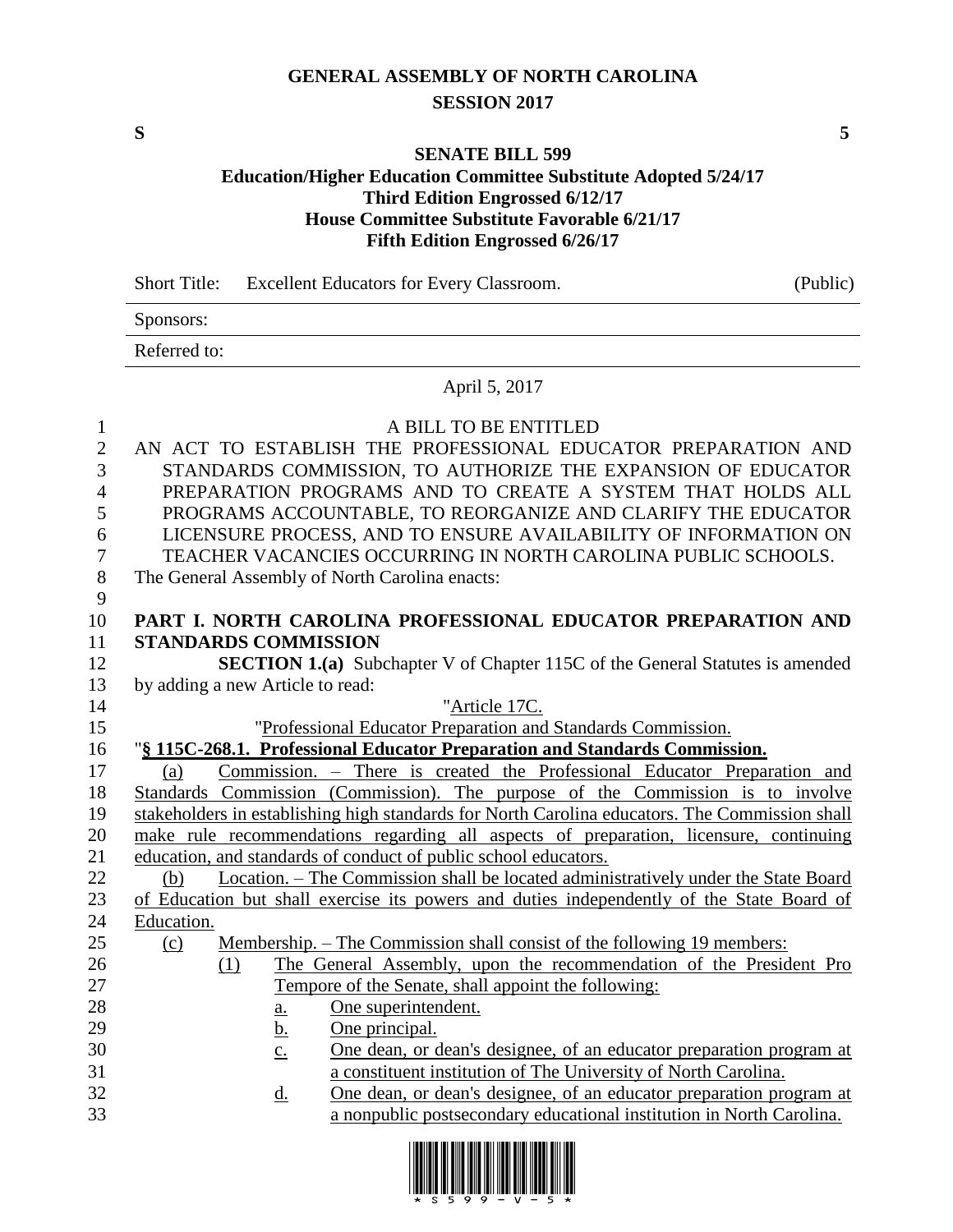|                 |                                | <b>General Assembly Of North Carolina</b>                                                          | <b>Session 2017</b> |
|-----------------|--------------------------------|----------------------------------------------------------------------------------------------------|---------------------|
|                 |                                | One elementary school teacher.                                                                     |                     |
|                 | $\frac{e}{f}$                  | One middle or high school teacher.                                                                 |                     |
|                 | g.                             | One personnel administrator from a local school administrative unit                                |                     |
|                 |                                | in North Carolina with at least 30,000 students.                                                   |                     |
|                 | <u>h.</u>                      | One at-large member.                                                                               |                     |
| (2)             |                                | The General Assembly, upon the recommendation of the Speaker of the                                |                     |
|                 |                                | House of Representatives, shall appoint the following:                                             |                     |
|                 | a.                             | One superintendent.                                                                                |                     |
|                 | <u>b.</u>                      | One principal.                                                                                     |                     |
|                 | $\underline{c}$ .              | One dean, or dean's designee, of an educator preparation program at                                |                     |
|                 |                                | a constituent institution of The University of North Carolina.                                     |                     |
|                 | $\underline{d}$ .              | One dean, or dean's designee, of an educator preparation program at                                |                     |
|                 |                                | a nonpublic postsecondary educational institution in North Carolina.                               |                     |
|                 |                                | One elementary school teacher.                                                                     |                     |
|                 |                                | One middle or high school teacher.                                                                 |                     |
|                 | $\frac{e}{f}$<br>$\frac{f}{g}$ | One personnel administrator from a local school administrative unit                                |                     |
|                 |                                | in North Carolina with less than 30,000 students.                                                  |                     |
|                 |                                | One member of the State Advisory Council on Indian Education.                                      |                     |
|                 | $\frac{h}{\cdot}$              | One at-large member.                                                                               |                     |
| (3)             |                                | The State Teacher of the Year.                                                                     |                     |
| (4)             |                                | The Superintendent of Public Instruction or his or her designee.                                   |                     |
|                 |                                | In making appointments, the General Assembly is encouraged to select qualified citizens            |                     |
|                 |                                | who are committed to improving the teaching profession and student achievement and who             |                     |
|                 |                                | represent the racial, geographic, and gender diversity of the State. Before their appointment to   |                     |
|                 |                                | this Commission, with the exception of the at-large members, the members must have been            |                     |
|                 |                                | actively engaged in the profession of teaching, in the education of students in educator           |                     |
|                 |                                | preparation programs, or in the practice of public school administration for at least three years, |                     |
|                 |                                | at least two of which occurred in this State. Appointed members shall serve for two-year terms.    |                     |
|                 |                                | Initial terms shall begin September 1, 2017. Vacancies in the membership shall be filled by the    |                     |
|                 |                                | General Assembly, as provided in G.S. 120-122, using the same criteria as provided in this         |                     |
| subsection.     |                                |                                                                                                    |                     |
| (d)             |                                | Organization and Functioning. – The Commission shall elect a chair, a vice-chair,                  |                     |
|                 |                                | and a secretary from among its membership. In the absence of the chair, the vice-chair shall       |                     |
|                 |                                | preside over the Commission's meetings. All members are voting members and a majority of           |                     |
|                 |                                | the Commission constitutes a quorum. The Commission shall adopt rules to govern its                |                     |
| proceedings.    |                                |                                                                                                    |                     |
| (e)             |                                | Meetings. – Meetings of the Commission shall be held upon the call of the chair or                 |                     |
|                 |                                | the vice-chair in the absence of the chair. The Superintendent shall call the initial meeting of   |                     |
| the Commission. |                                |                                                                                                    |                     |
| (f)             |                                | Compensation and Reimbursement. – Members of the Commission shall receive                          |                     |
|                 |                                | compensation for their services and reimbursement for expenses incurred in the performance of      |                     |
|                 |                                | their duties required by this Article at the rate prescribed in G.S. 138-5 and G.S. 138-6.         |                     |
| (g)             |                                | Personnel. – The Commission may employ, subject to Chapter 126 of the General                      |                     |
|                 |                                | Statutes, the necessary personnel for the performance of its functions and fix compensation        |                     |
|                 |                                | within the limits of funds available to the Commission.                                            |                     |
|                 |                                | "§ 115C-268.5. Powers and duties of the Commission.                                                |                     |
| (a)             |                                | Duties. – The Commission shall:                                                                    |                     |
| (1)             |                                | Develop and recommend to the State Board of Education rules related to all                         |                     |
|                 |                                | aspects of educator preparation programs in accordance with Article 17D of                         |                     |
|                 |                                | this Chapter. These rules shall include the following:                                             |                     |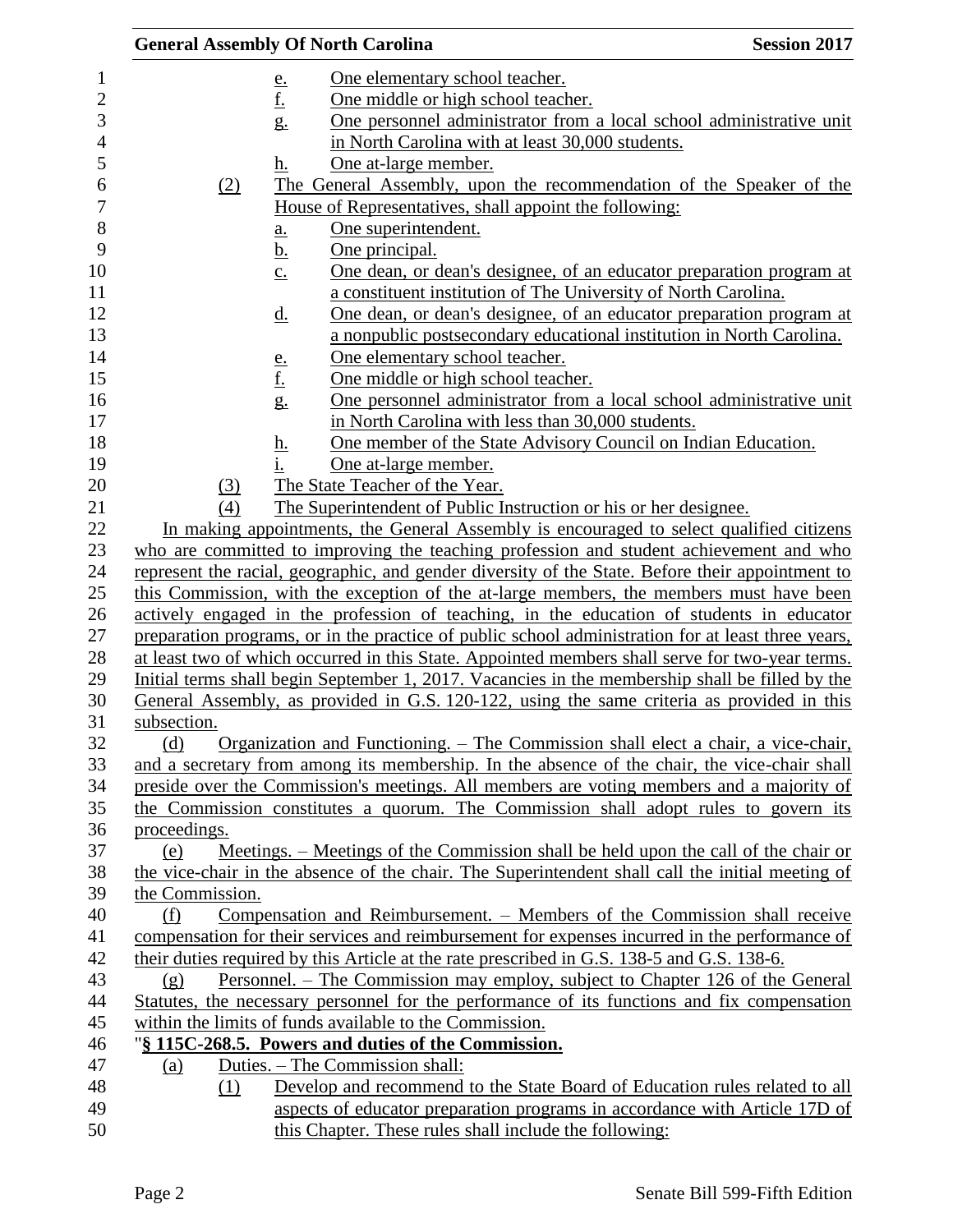| <b>General Assembly Of North Carolina</b> |                   |                                                                                 | <b>Session 2017</b>                                                                                |
|-------------------------------------------|-------------------|---------------------------------------------------------------------------------|----------------------------------------------------------------------------------------------------|
|                                           | $\underline{a}$ . |                                                                                 | Requirements for appropriate pedagogy to be included in residency                                  |
|                                           |                   | license programs.                                                               |                                                                                                    |
|                                           | <u>b.</u>         |                                                                                 | Appropriate courses to be used for calculation of individual and                                   |
|                                           |                   |                                                                                 | cohort grade point averages for admission to educator preparation                                  |
|                                           |                   |                                                                                 | programs, which may account for prior degrees attained, type of                                    |
|                                           |                   |                                                                                 | license, and areas of licensure. The Commission shall consider which                               |
|                                           |                   |                                                                                 | grade point average, either the grade point average in the content                                 |
|                                           |                   |                                                                                 | courses relevant to the licensure area or the cumulative grade point                               |
|                                           |                   |                                                                                 | average, would be most appropriate for clinical residency students.                                |
| (2)                                       |                   |                                                                                 | Develop and recommend to the State Board of Education rules related to all                         |
|                                           |                   |                                                                                 | aspects of professional standards for North Carolina educators in accordance                       |
|                                           |                   |                                                                                 | with Article 17E of this Chapter. These rules shall include specific hour                          |
|                                           |                   | requirements for the following:                                                 |                                                                                                    |
|                                           | a.                |                                                                                 | Preservice training and field experiences prior to entering the                                    |
|                                           |                   | classroom for individuals issued residency licenses.                            |                                                                                                    |
|                                           | <u>b.</u>         |                                                                                 | Preservice training prior to entering the classroom for individuals                                |
|                                           |                   | issue emergency licenses.                                                       |                                                                                                    |
| (3)                                       |                   |                                                                                 | Provide recommendations as requested to the State Board of Education                               |
|                                           |                   |                                                                                 | related to the educator preparation programs and professional standards of                         |
|                                           |                   | North Carolina educators.                                                       |                                                                                                    |
| (b)                                       |                   |                                                                                 | The Commission shall recommend ways to ensure that the clinical practice                           |
|                                           |                   | educators who meet the demands of North Carolina schools.                       | requirements described in G.S. 115C-269.25(d) effectively prepare high-quality professional        |
| (c)                                       |                   |                                                                                 | <u> State Board Approval. – The Commission shall submit its recommendations under</u>              |
|                                           |                   |                                                                                 | subsection (a) of this section to the State Board. The State Board shall adopt or reject the rules |
|                                           |                   |                                                                                 | recommendations. The State Board shall not make any substantive changes to any rules               |
|                                           |                   |                                                                                 | recommendation that it adopts. If the State Board rejects the rules recommendation, it shall       |
|                                           |                   |                                                                                 | state with specificity its reasons for rejection; the Commission may then amend that rules         |
|                                           |                   |                                                                                 | recommendation and resubmit it to the State Board. The Board shall adopt or reject the             |
|                                           |                   |                                                                                 | amended rules recommendation. If the State Board fails to adopt the Commission's original and      |
|                                           |                   |                                                                                 | amended rule recommendations, the State Board may develop and adopt its own rules.                 |
| (d)                                       |                   |                                                                                 | Annual Report. – The Commission shall submit a report by December 1, 2018, and                     |
|                                           |                   |                                                                                 | annually thereafter, to the Joint Legislative Education Oversight Committee and the State          |
|                                           |                   |                                                                                 | Board of Education of its activities during the preceding year, together with any                  |
|                                           |                   | recommendations and findings regarding improvement of the teaching profession." |                                                                                                    |
|                                           |                   | PART II. EDUCATOR PREPARATION PROGRAMS                                          |                                                                                                    |
|                                           |                   | <b>SECTION 2.(a)</b> G.S. 115C-296.8 is repealed.                               |                                                                                                    |
|                                           |                   | <b>SECTION 2.(b)</b> G.S. 115C-296.9 is repealed.                               |                                                                                                    |
|                                           |                   | <b>SECTION 2.(c)</b> G.S. 115C-296.10 is repealed.                              |                                                                                                    |
|                                           |                   | <b>SECTION 2.(d)</b> G.S. 115C-296.11 is repealed.                              |                                                                                                    |
|                                           |                   | <b>SECTION 2.(e)</b> G.S. 115C-296.12 is repealed.                              |                                                                                                    |
|                                           |                   | <b>SECTION 2.(f)</b> G.S. 115C-296.13 is repealed.                              |                                                                                                    |
|                                           |                   | <b>SECTION 2.(g)</b> G.S. 115C-309 is repealed.                                 |                                                                                                    |
|                                           |                   | <b>SECTION 2.(h)</b> G.S. 115C-310 is repealed.                                 |                                                                                                    |
|                                           |                   |                                                                                 | <b>SECTION 2.(i)</b> Subchapter V of Chapter 115C of the General Statutes is amended               |
| by adding a new Article to read:          |                   |                                                                                 |                                                                                                    |
|                                           |                   | "Article 17D.                                                                   |                                                                                                    |
|                                           |                   | "Educator Preparation Programs.                                                 |                                                                                                    |
| "§ 115C-269.1. Definitions.               |                   |                                                                                 |                                                                                                    |
|                                           |                   | As used in this Article, the following definitions shall apply:                 |                                                                                                    |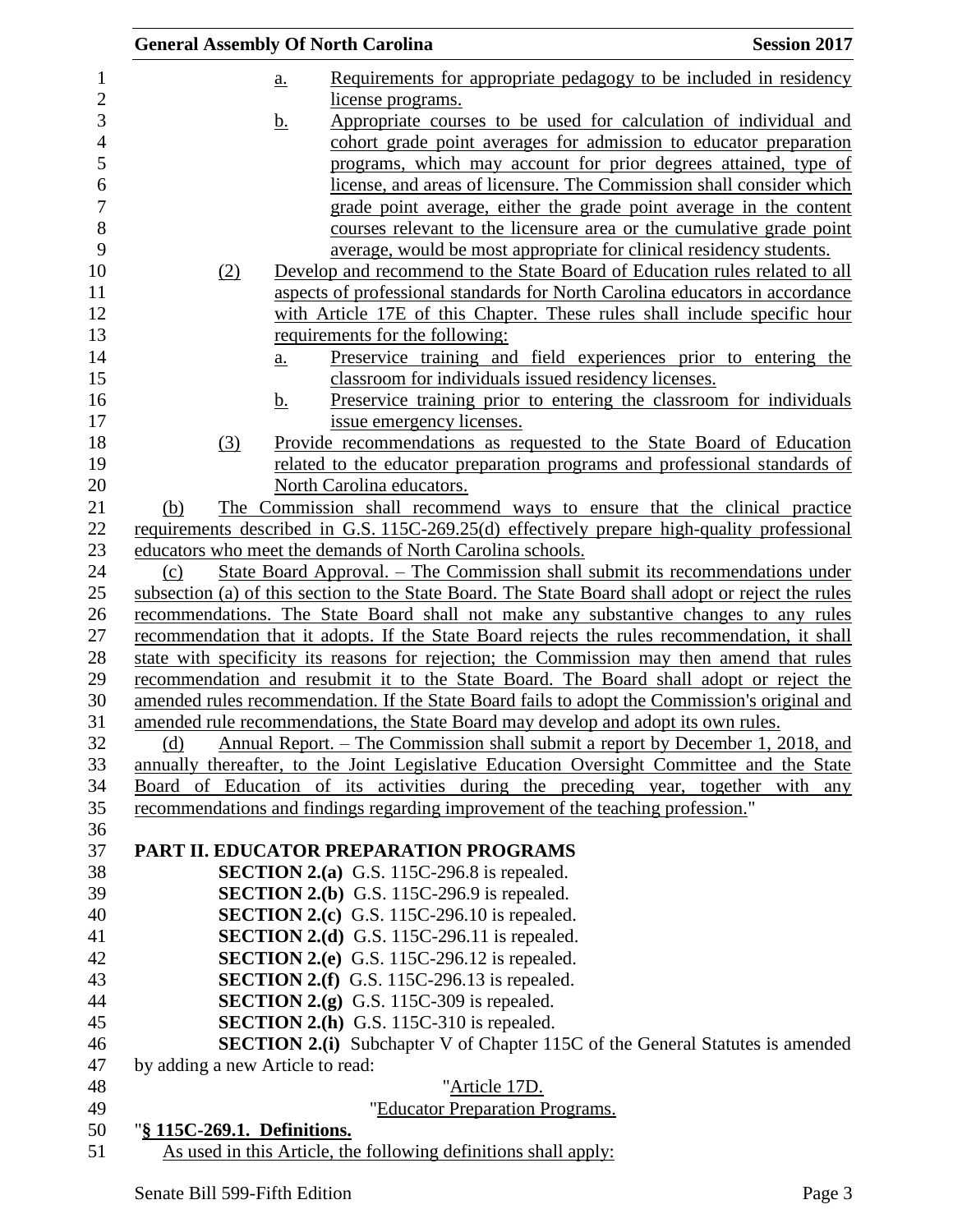|                   | <b>General Assembly Of North Carolina</b><br><b>Session 2017</b>                          |    |
|-------------------|-------------------------------------------------------------------------------------------|----|
| (1)               | Approved EPP. - An EPP that has been approved by the State Board as                       |    |
|                   | meeting the requirements established by rule,<br>as<br>provided                           | in |
|                   | G.S. 115C-269.10.                                                                         |    |
| (2)               | Authorized EPP. $-$ An EPP that (i) has met the accountability performance                |    |
|                   | standards described in G.S. 115C-269.35 and (ii) has been approved by the                 |    |
|                   | State Board or accredited by CAEP to prepare, train, and recommend                        |    |
|                   | students for licensure.                                                                   |    |
| <u>(3)</u>        | CAEP. – Council for the Accreditation of Educator Preparation.                            |    |
| $\left(4\right)$  | Clinical educator. - An individual employed by a partner school, including a              |    |
|                   | classroom teacher, who assesses, supports, and develops a clinical intern's               |    |
|                   | knowledge, skills, and professional disposition during an internship.                     |    |
| $\left( 5\right)$ | Clinical intern or intern. $-$ Any student enrolled in a recognized EPP who is            |    |
|                   | jointly assigned by that EPP and a local board of education to teach under                |    |
|                   | the direction and supervision of a clinical educator, as provided in                      |    |
|                   | G.S. 115C-269.25.                                                                         |    |
| (6)               | Clinical internship or internship. $-$ Type of field experience in which a                |    |
|                   | clinical intern works under the supervision of a clinical educator and may be             |    |
|                   | delegated those duties granted to an educator by G.S. 115C-307 and any                    |    |
|                   | other part of the school program for which the clinical educator is                       |    |
|                   | responsible.                                                                              |    |
| <u>(7)</u>        | Clinical mentor or mentor. $-$ An individual employed by an elementary or                 |    |
|                   | secondary school, including a classroom teacher, who assesses, supports,                  |    |
|                   | and develops a clinical resident's knowledge, skills, and professional                    |    |
|                   | disposition during the residency.                                                         |    |
| (8)               | Clinical residency or residency. $-$ Type of field experience in which a                  |    |
|                   | clinical resident who already holds a bachelor's degree is enrolled in a                  |    |
|                   | recognized EPP and also employed by a local school administrative unit as                 |    |
|                   | an educator and supervised by the recognized EPP in partial fulfillment of                |    |
|                   | the recognized EPP's training requirements.                                               |    |
| (9)               | Clinical resident. $-$ Any student who meets the following criteria:                      |    |
|                   | Holds a bachelor's degree.<br>a.                                                          |    |
|                   | Is enrolled in a recognized EPP.<br><u>b.</u>                                             |    |
|                   | Is employed by a local school administrative unit as an educator and<br>$\underline{c}$ . |    |
|                   | supervised by the recognized EPP in partial fulfillment of the                            |    |
|                   | recognized EPP's training requirements.                                                   |    |
| (10)              | Educator preparation program or EPP. - Any entity that prepares, trains, and              |    |
|                   | recommends students for teacher licensure.                                                |    |
| (11)              | Field experience. – Placement of students enrolled in a recognized EPP in                 |    |
|                   | settings to provide opportunities to observe, practice, and demonstrate                   |    |
|                   | knowledge and skills. A field experience may include preclinical classroom                |    |
|                   | experiences.                                                                              |    |
| (12)              | Field supervisor. $-$ An individual who is employed by a recognized EPP to                |    |
|                   | observe students, monitor their performance, and provide constructive                     |    |
|                   | feedback to improve their effectiveness as educators during their clinical                |    |
|                   | internship or residency.                                                                  |    |
| (13)              | Initially authorized EPP. - An EPP that has been either approved by the                   |    |
|                   | State Board or accredited by CAEP to prepare, train, and recommend                        |    |
|                   | students for licensure, but lacks data required by the performance standards              |    |
|                   | described in G.S. 115C-269.35.                                                            |    |
| (14)              | Partner school. - An elementary or secondary school located in North                      |    |
|                   | Carolina that includes (i) a public school governed by a local board of                   |    |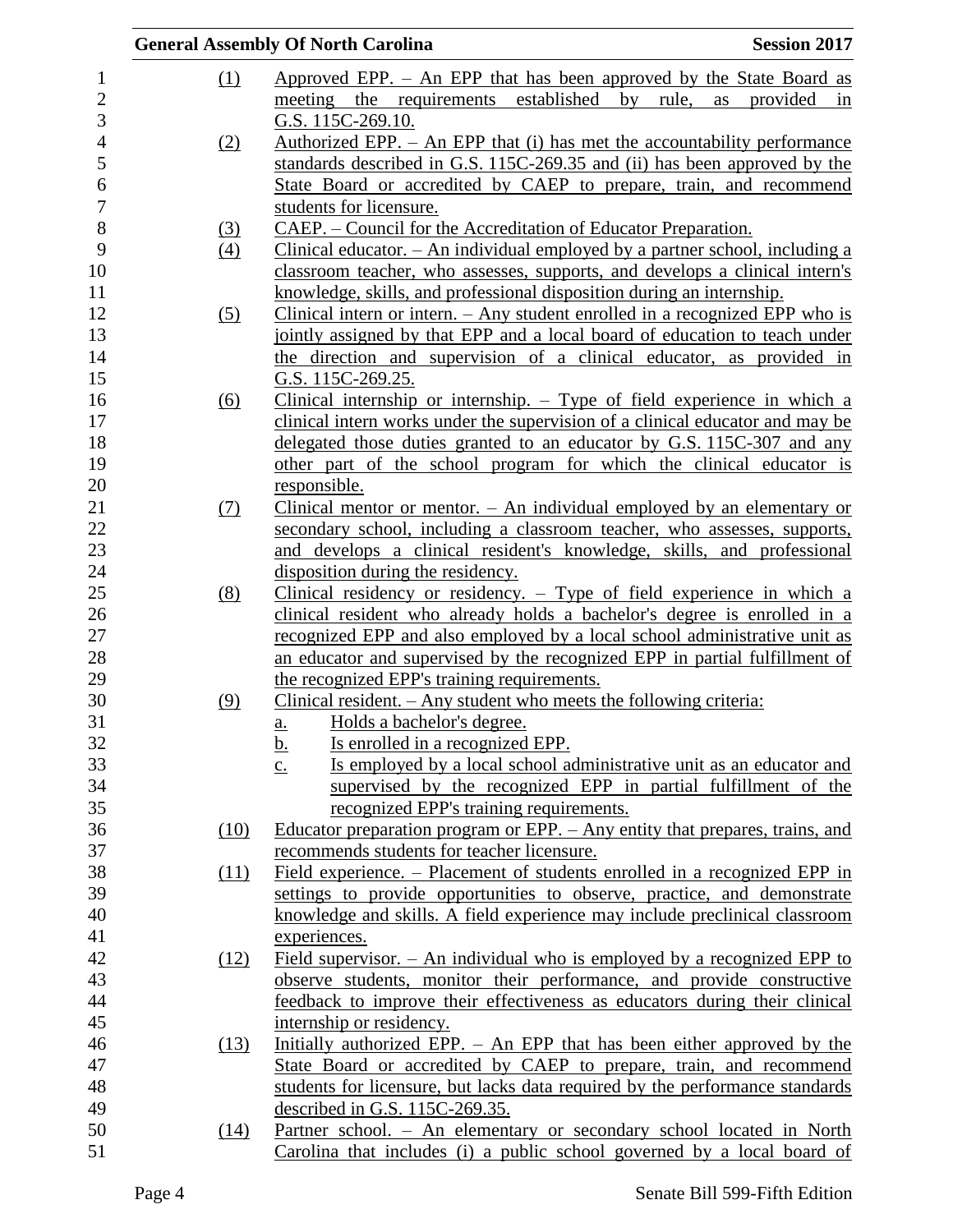|                  | <b>General Assembly Of North Carolina</b>                                                        | <b>Session 2017</b> |
|------------------|--------------------------------------------------------------------------------------------------|---------------------|
|                  | education, a charter school board of directors, a regional school board of                       |                     |
|                  | directors, or a UNC laboratory school board of trustees; (ii) a Department of                    |                     |
|                  | Defense Elementary and Secondary School established pursuant to 10                               |                     |
|                  | U.S.C. $\S$ 2164; and (iii) a nonpublic school that meets the requirements of                    |                     |
|                  | Part 1 or 2 of Article 39 of this Chapter.                                                       |                     |
| (15)             | Recognized educator preparation program or recognized EPP. - An entity                           |                     |
|                  | that is initially authorized or authorized by the State Board to recommend                       |                     |
|                  | students for educator licensure.                                                                 |                     |
| (16)             | Student. - An individual enrolled in a recognized educator preparation                           |                     |
|                  | program.                                                                                         |                     |
|                  | "§ 115C-269.5. Educator preparation programs.                                                    |                     |
| (a)              | Role of EPPs. – An EPP shall prepare students for educator licensure and meet the                |                     |
|                  | standards and requirements set forth in this Article. To recommend students for licensure, an    |                     |
|                  | EPP shall be recognized by the State Board.                                                      |                     |
| (b)              | State Board Authority. – The State Board shall initially authorize and recognize an              |                     |
|                  | EPP as required by this Article. The State Board shall have authority to regulate EPPs in        |                     |
|                  | accordance with this Article.                                                                    |                     |
| (c)              | Initial Authorization. – The State Board shall assign the status of initially authorized         |                     |
|                  | to an EPP if it has not yet generated sufficient data to meet the performance standards, but the |                     |
|                  | EPP meets one of the following criteria:                                                         |                     |
| (1)              | The EPP is approved by the State Board.                                                          |                     |
| (2)              | The EPP is nationally accredited by CAEP.                                                        |                     |
| (d)              | Authorization. – The State Board shall assign the status of authorized to an EPP if              |                     |
|                  | the EPP meets the following criteria:                                                            |                     |
| $\Omega$         | The EPP is approved by the State Board or nationally accredited by CAEP.                         |                     |
| (2)              | The EPP satisfies the performance standards to the extent that the EPP has                       |                     |
|                  | not been assigned revoked status described in G.S. 115C-269.45.                                  |                     |
| (e)              | The State Board shall assign the status of recognized EPP to an EPP that has the                 |                     |
|                  | status of initially authorized or authorized.                                                    |                     |
|                  | "§ 115C-269.10. Educator preparation program approval process.                                   |                     |
| (a)              | State Board Authority. - The State Board shall have authority to approve an EPP                  |                     |
|                  | that meets the requirements established by rule as provided in subsection (b) of this section.   |                     |
| (b)              | <u>Rules for Granting State Approval. – The State Board shall adopt rules for granting</u>       |                     |
|                  | approval to EPPs in accordance with this Article. The rules shall ensure the following:          |                     |
| $\Omega$         | A rigorous approval process that requires that the criteria in this Article are                  |                     |
|                  | met.                                                                                             |                     |
| (2)              | An application process, peer review, and technical assistance provided by                        |                     |
|                  | the State Board.                                                                                 |                     |
| (3)              | An approval period of five years and process for renewal of approval.                            |                     |
| (c)              | Minimum Approval Standards. - At a minimum, the rules established as provided in                 |                     |
|                  | subsection (b) of this section shall include the following standards:                            |                     |
| (1)              | Students shall develop a deep understanding of the critical concepts and                         |                     |
|                  | principles of their discipline and, by completion,                                               | be able to<br>use   |
|                  | discipline-specific practices flexibly to advance the learning of all students                   |                     |
|                  | toward attainment of college- and career-ready standards.                                        |                     |
| (2)              | Effective partnerships and high-quality clinical practice shall be central to                    |                     |
|                  | preparation so that students develop the knowledge, skills, and professional                     |                     |
|                  | dispositions necessary to demonstrate positive impact on all elementary and                      |                     |
|                  | secondary students' learning and development.                                                    |                     |
| $\left(3\right)$ | Quality of students shall be a continuing and purposeful part of the EPP's                       |                     |
|                  | responsibility from recruitment, at admission, through the progression of                        |                     |
|                  |                                                                                                  |                     |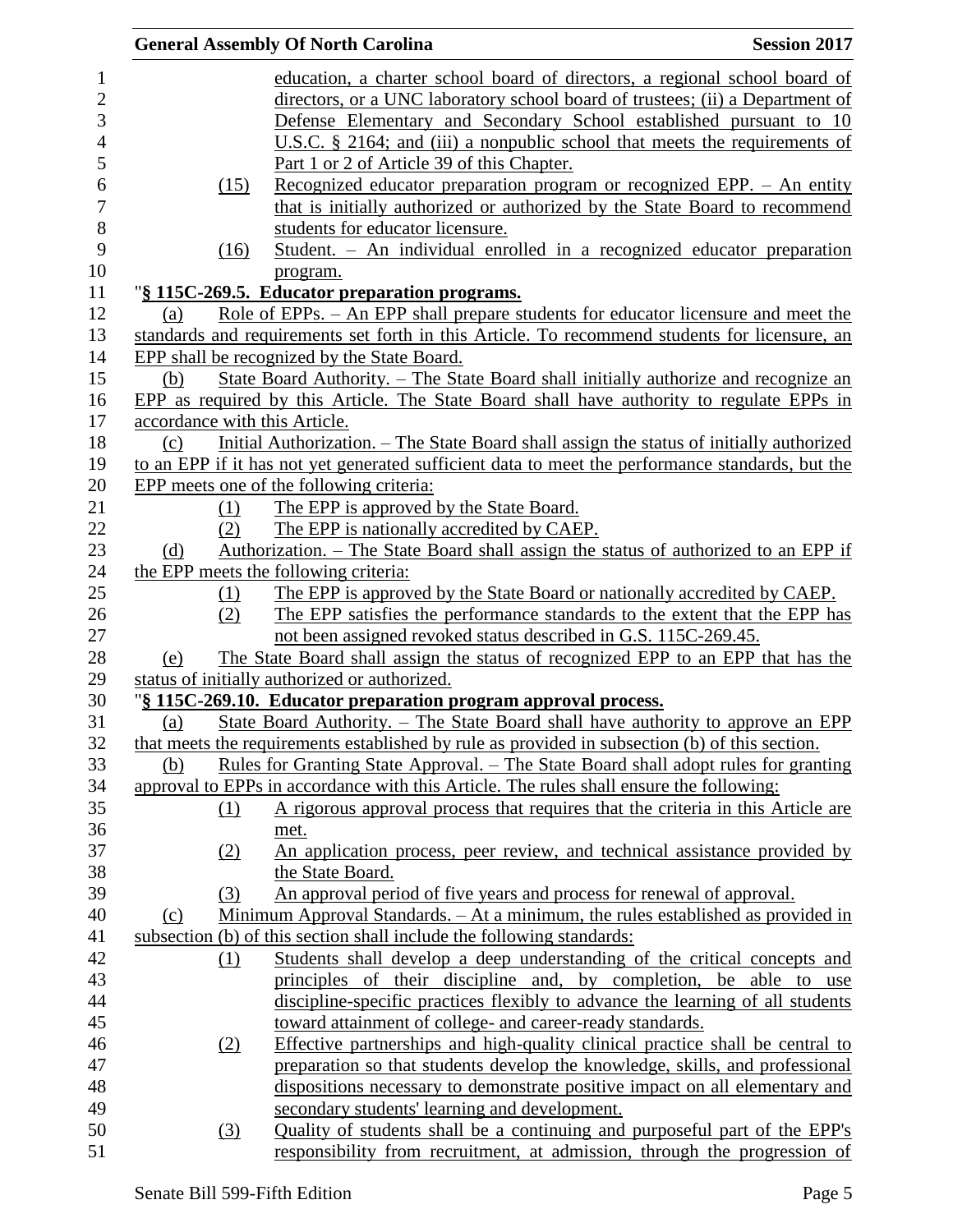|                            | <b>General Assembly Of North Carolina</b>                                                                                            | <b>Session 2017</b> |
|----------------------------|--------------------------------------------------------------------------------------------------------------------------------------|---------------------|
|                            | courses and field experiences, and to decisions that completers are prepared                                                         |                     |
|                            | to teach effectively and are recommended for licensure. The EPP shall                                                                |                     |
|                            | demonstrate that development of student quality is the goal of educator                                                              |                     |
|                            | preparation in all phases of the program through evidence of impact under                                                            |                     |
|                            | subdivision (4) of this subsection.                                                                                                  |                     |
|                            | The EPP shall demonstrate the impact of its completers on elementary and                                                             |                     |
| $\left(4\right)$           |                                                                                                                                      |                     |
|                            | secondary student learning and development, classroom instruction, and                                                               |                     |
|                            | schools, and the satisfaction of its completers with the relevance and                                                               |                     |
|                            | effectiveness of their preparation.                                                                                                  |                     |
| $\left( 5\right)$          | The EPP shall maintain a quality assurance system comprised of valid data                                                            |                     |
|                            | from multiple measures, including evidence of students' and completers'                                                              |                     |
|                            | positive impact on elementary and secondary student learning and                                                                     |                     |
|                            | development. The EPP shall support continuous improvement that is                                                                    |                     |
|                            | sustained and evidence-based and that evaluates the effectiveness of its                                                             |                     |
|                            | completers. The EPP shall use the results of inquiry and data collection to                                                          |                     |
|                            | establish priorities, enhance program elements and capacity, and test                                                                |                     |
|                            | innovations to improve completers' impact on elementary and secondary                                                                |                     |
|                            | student learning and development.                                                                                                    |                     |
| (d)                        | Application. – An EPP seeking to be approved by the State Board shall complete the                                                   |                     |
|                            | application process established by the State Board.                                                                                  |                     |
| (e)                        | Peer Review. – An EPP seeking to be approved by the State Board shall undergo a                                                      |                     |
|                            | peer review process established by the State Board that includes highly qualified and trained                                        |                     |
|                            | members to adequately review programs within the State.                                                                              |                     |
| (f)                        | <u> Technical Assistance. – For EPPs seeking approval, the State Board shall provide</u>                                             |                     |
|                            | technical assistance in efforts to do the following:                                                                                 |                     |
| (1)                        | Improve education quality and EPP performance.                                                                                       |                     |
| (2)                        | Inform EPPs about the program approval process as part of EPP                                                                        |                     |
|                            | performance based on outcome data.                                                                                                   |                     |
| (3)                        | Assist with State and federal reporting processes.                                                                                   |                     |
| (4)                        | Help build and maintain partnerships between elementary and secondary                                                                |                     |
|                            | schools and EPPs.                                                                                                                    |                     |
|                            | "§ 115C-269.15. Minimum admissions requirements for educator preparation programs.                                                   |                     |
| (a)                        | <u>Testing. – A recognized EPP shall not admit a student until that student has met one</u>                                          |                     |
| of the following criteria: |                                                                                                                                      |                     |
| (1)                        | Attained a passing score or prescribed minimum score set by the State Board                                                          |                     |
|                            | for a preprofessional skills test.                                                                                                   |                     |
| (2)                        | Achieved the appropriate required scores, as determined by the State Board,                                                          |                     |
|                            | on the verbal and mathematics portions of the SAT or ACT. The minimum                                                                |                     |
|                            | combined verbal and mathematics score set by the State Board for the SAT                                                             |                     |
|                            | shall be 1,100 or greater. The minimum composite score set by the State                                                              |                     |
|                            | Board for the ACT shall be 24 or greater.                                                                                            |                     |
| (3)                        | Holds a bachelor's degree.                                                                                                           |                     |
| (b)                        | Individual Grade Point Average. - A recognized EPP shall not admit a student into                                                    |                     |
|                            | an EPP unless that student has earned a grade point average of at least a 2.7.                                                       |                     |
| (c)                        | Grade Point Average Exceptions. – Notwithstanding subsection (b) of this section,                                                    |                     |
|                            | the individual grade point average requirement does not apply to a clinical resident student if                                      |                     |
|                            | the hiring local school administrative unit determines that one of the following criteria is met:                                    |                     |
| (1)                        | The student has at least 10 years of relevant experience.                                                                            |                     |
|                            |                                                                                                                                      |                     |
|                            |                                                                                                                                      |                     |
| (2)                        | For a program leading to licensure in career and technical education, the<br>student has at least five years of relevant experience. |                     |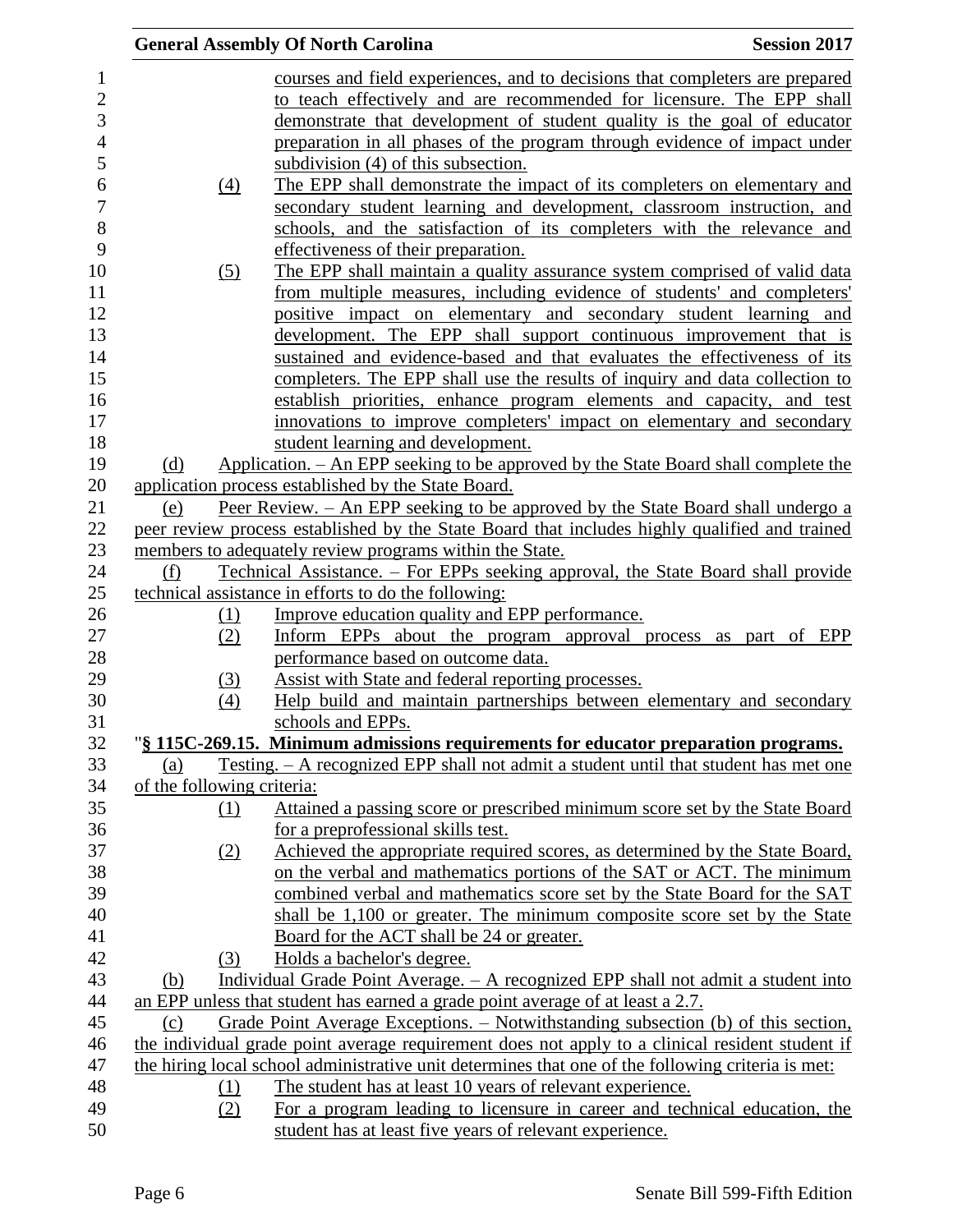|            |                   | <b>General Assembly Of North Carolina</b>                                                                                                   | <b>Session 2017</b> |
|------------|-------------------|---------------------------------------------------------------------------------------------------------------------------------------------|---------------------|
| (d)        |                   | Cohort Grade Point Average. $-$ A recognized EPP shall ensure that the minimum                                                              |                     |
|            |                   | cohort grade point average for each entering cohort to an EPP is at least a 3.0.                                                            |                     |
|            |                   | "§ 115C-269.20. Content and pedagogy requirements.                                                                                          |                     |
| (a)        |                   | Content and Pedagogy Requirements. - To ensure that EPPs remain current and                                                                 |                     |
|            |                   | reflect a rigorous course of study that is aligned to State and national standards, the State Board                                         |                     |
|            |                   | shall require at least the following minimum requirements with demonstrated competencies in                                                 |                     |
| its rules: |                   |                                                                                                                                             |                     |
| (1)        |                   | All EPPs shall include instruction in the following:                                                                                        |                     |
|            | <u>a.</u>         | The identification and education of children with disabilities.                                                                             |                     |
|            | <u>b.</u>         | Positive management of student behavior                                                                                                     | and<br>effective    |
|            |                   | communication techniques for defusing and de-escalating disruptive                                                                          |                     |
|            |                   | <u>or dangerous behavior.</u>                                                                                                               |                     |
|            | $\underline{c}$ . | Demonstration of competencies in using digital and other                                                                                    |                     |
|            |                   | instructional technologies to provide high-quality, integrated digital                                                                      |                     |
|            |                   | teaching and learning to all students.                                                                                                      |                     |
|            | <u>d.</u>         | The skills and responsibilities required of educators.                                                                                      |                     |
|            |                   | The expectations for student performance based on State standards.                                                                          |                     |
|            | $\frac{e}{f}$     | The supply of and demand for educators in this State, as identified in                                                                      |                     |
|            |                   | the vacancy report required by G.S. 115C-299.5(e).                                                                                          |                     |
|            | g.                | The State's framework for appraisal of educators.                                                                                           |                     |
| (2)        |                   | EPPs providing training for elementary education teachers shall include the                                                                 |                     |
|            |                   | following:                                                                                                                                  |                     |
|            | $\underline{a}$ . | Adequate coursework in the teaching of reading, writing, and                                                                                |                     |
|            |                   | mathematics.                                                                                                                                |                     |
|            | <u>b.</u>         | Assessment prior to licensure to determine if a student possesses the                                                                       |                     |
|            |                   | requisite knowledge in scientifically based reading, writing, and                                                                           |                     |
|            |                   | mathematics instruction that is aligned with the State Board's                                                                              |                     |
|            |                   | expectations.                                                                                                                               |                     |
|            | $\underline{c}$ . | Instruction in application of formative and summative assessments                                                                           |                     |
|            |                   | within the school and classroom setting through technology-based                                                                            |                     |
|            |                   | assessment systems available in State schools that measure and                                                                              |                     |
|            |                   | predict expected student improvement.                                                                                                       |                     |
|            | d.                | Instruction in integration of arts education across the curriculum.                                                                         |                     |
| (3)        |                   | EPPs providing training for elementary and special education general                                                                        |                     |
|            |                   | curriculum teachers shall ensure that students receive instruction in early                                                                 |                     |
|            |                   | literacy intervention strategies and practices that are aligned with State and                                                              |                     |
|            |                   | national reading standards and shall include the following:                                                                                 |                     |
|            | $\underline{a}$ . | Instruction in the teaching of reading, including a substantive                                                                             |                     |
|            |                   | understanding of reading as a process involving oral language,                                                                              |                     |
|            |                   | phonological and phonemic awareness, phonics, fluency, vocabulary,                                                                          |                     |
|            |                   | and comprehension. Instruction shall include appropriate application<br>of instructional supports and services and reading interventions to |                     |
|            |                   | ensure reading proficiency for all students.                                                                                                |                     |
|            | <u>b.</u>         | Instruction in evidence-based assessment and diagnosis of specific                                                                          |                     |
|            |                   | areas of difficulty with reading development and of reading                                                                                 |                     |
|            |                   | deficiencies.                                                                                                                               |                     |
|            | $\underline{C}$ . | Instruction in appropriate application of instructional supports and                                                                        |                     |
|            |                   | services and reading interventions to ensure reading proficiency for                                                                        |                     |
|            |                   | all students.                                                                                                                               |                     |
| (4)        |                   | EPPs providing training for middle and high school teachers shall include                                                                   |                     |
|            |                   | the following:                                                                                                                              |                     |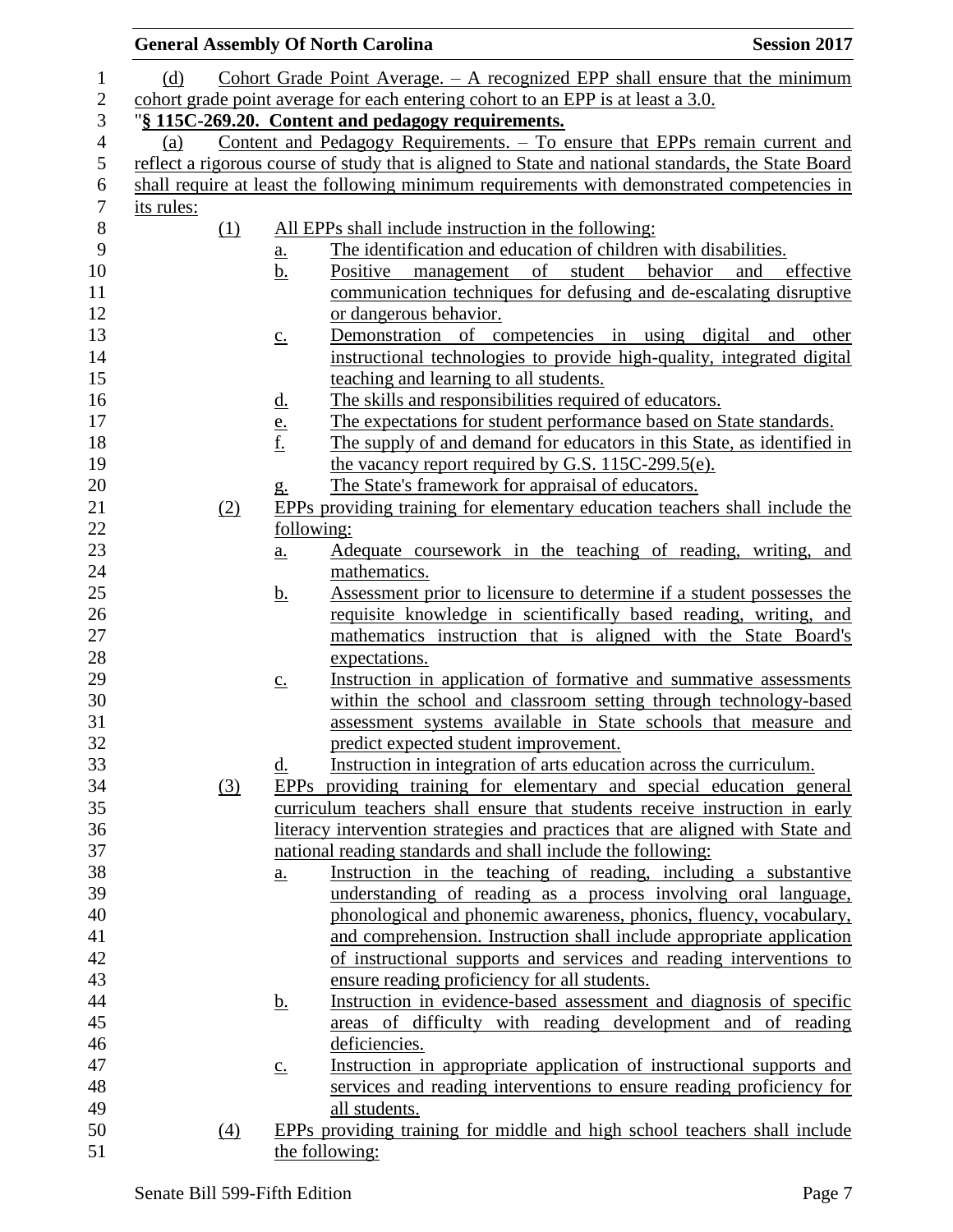|                |                       | <b>General Assembly Of North Carolina</b>                                                                                                              | <b>Session 2017</b> |
|----------------|-----------------------|--------------------------------------------------------------------------------------------------------------------------------------------------------|---------------------|
| $\mathbf{1}$   |                       | Adequate coursework in the relevant content area. For clinical<br>$a_{\cdot}$                                                                          |                     |
| $\overline{2}$ |                       | residency programs, students may instead demonstrate mastery of the                                                                                    |                     |
| 3              |                       | relevant content area through the passage of the relevant content area                                                                                 |                     |
| $\overline{4}$ |                       | examination approved by the State Board.                                                                                                               |                     |
| 5              |                       | Adequate coursework in the teaching of the relevant content area.<br><u>b.</u>                                                                         |                     |
| 6              |                       | $\underline{c}$ .<br>For EPPs providing training for science teachers,                                                                                 | adequate            |
| $\overline{7}$ |                       | preparation in issues related to science laboratory safety.                                                                                            |                     |
| 8              |                       | "§ 115C-269.25. Clinical partnerships and practice in educator preparation programs.                                                                   |                     |
| 9              | (a)                   | Collaborative Partnerships With Elementary and Secondary Schools. – EPPs shall                                                                         |                     |
| 10             |                       | establish and maintain collaborative, formalized partnerships with elementary and secondary                                                            |                     |
| 11             |                       | partner schools that are focused on student achievement, continuous school improvement, and                                                            |                     |
| 12             |                       | the professional development of elementary and secondary educators, as well as those                                                                   |                     |
| 13             | preparing educators.  |                                                                                                                                                        |                     |
| 14             | (b)                   | Memorandum of Understanding With Local School Administrative Units. - EPPs                                                                             |                     |
| 15             |                       | shall enter into a memorandum of understanding with the local school administrative unit or the                                                        |                     |
| 16             |                       | partner school where students are placed or employed. In the memorandum, the EPP and the                                                               |                     |
| 17             |                       | local school administrative unit or partner school, as applicable, shall:                                                                              |                     |
| 18             | (1)                   | Define the collaborative relationship between the EPP and the local school                                                                             |                     |
| 19             |                       | administrative unit or partner school and how this partnership will be                                                                                 |                     |
| 20             |                       | focused on continuous school improvement and student achievement.                                                                                      |                     |
| 21             | (2)                   | Adopt a plan for collaborative clinical educator or mentor selection,                                                                                  |                     |
| 22             |                       | orientation, and student placement.                                                                                                                    |                     |
| 23             | (3)                   | Determine how information will be shared and verified between the EPP and                                                                              |                     |
| 24             |                       | the local school administrative unit or partner school.                                                                                                |                     |
| 25             | (c)                   | Field Experience Requirements. – To the extent practicable, EPPs shall require, in                                                                     |                     |
| 26             |                       | all programs leading to initial professional licensure, the following:                                                                                 |                     |
| 27             | (1)                   | Field experiences in every semester that include organized and sequenced                                                                               |                     |
| 28<br>29       |                       | engagement of students in settings that provide them with opportunities to<br>observe, practice, and demonstrate knowledge and skills. The experiences |                     |
| 30             |                       | shall be systematically designed and sequenced to increase the complexity                                                                              |                     |
| 31             |                       | and levels of engagement with which students apply, reflect upon, and                                                                                  |                     |
| 32             |                       | expand their knowledge and skills, and to increase in each semester prior to                                                                           |                     |
| 33             |                       | the student's internship the number of hours spent in field experiences.                                                                               |                     |
| 34             | (2)                   | A minimum of two hours of field experience in the first semester of the                                                                                |                     |
| 35             |                       | program and a cumulative total of at least 12 hours of field experiences prior                                                                         |                     |
| 36             |                       | to the student's internship.                                                                                                                           |                     |
| 37             | (3)                   | At least one field experience in a low-performing school.                                                                                              |                     |
| 38             | (d)                   | Clinical Practice Requirements. – EPPs shall require clinical practice in the form of                                                                  |                     |
| 39             | one of the following: |                                                                                                                                                        |                     |
| 40             | $\Omega$              | Internship that lasts for a minimum of 16 weeks. Internships may be over the                                                                           |                     |
| 41             |                       | course of two semesters and shall, to the extent practicable, provide field                                                                            |                     |
| 42             |                       | experiences at both the beginning and ending of the school year. It shall be                                                                           |                     |
| 43             |                       | the responsibility of a clinical educator, in cooperation with the principal and                                                                       |                     |
| 44             |                       | the representative of the EPP, to assign to the intern responsibilities and                                                                            |                     |
| 45             |                       | duties that will provide adequate preparation for teaching.                                                                                            |                     |
| 46             | (2)                   | Residency that meets the following criteria:                                                                                                           |                     |
| 47             |                       | The residency lasts for a minimum of one year.<br><u>a.</u>                                                                                            |                     |
| 48             |                       | <u>b.</u><br>The EPP provides ongoing support to a student for the full term of                                                                        |                     |
| 49             |                       | the residency.                                                                                                                                         |                     |
| 50             |                       | The EPP assigns a clinical mentor to the resident.<br>$\mathbf{c}$ .                                                                                   |                     |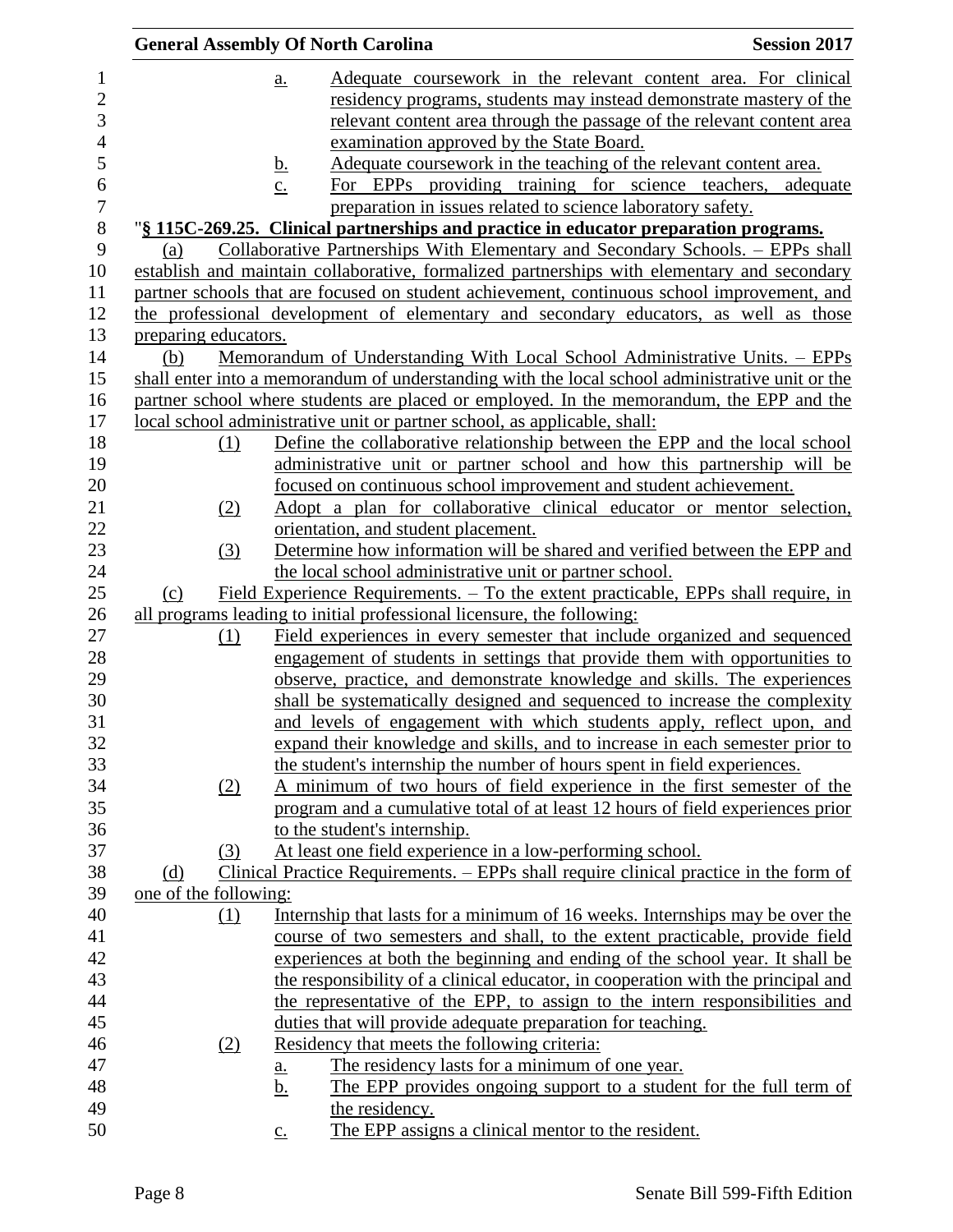|                                | <b>General Assembly Of North Carolina</b>                                                        | <b>Session 2017</b> |
|--------------------------------|--------------------------------------------------------------------------------------------------|---------------------|
|                                | d.<br>The resident completes field experiences and training required by the                      |                     |
|                                | State Board prior to the residency.                                                              |                     |
| (e)                            | Clinical Educator Requirements. - The EPP shall ensure clinical educators who                    |                     |
|                                | supervise students in internships meet the following requirements:                               |                     |
| (1)                            | Be professionally licensed in the field of licensure sought by the student.                      |                     |
| (2)                            | Have a minimum of three years of experience in a teaching role.                                  |                     |
| (3)                            | Have been rated, through the educator's most recent formal evaluations, at                       |                     |
|                                | least at the "proficient" level as part of the North Carolina Teacher                            |                     |
|                                | Evaluation System, or the equivalent on an evaluation system utilized by                         |                     |
|                                | another state or partner school, as applicable, and have met expectations as                     |                     |
|                                | part of a student growth assessment system used by a school in the field of                      |                     |
|                                | licensure sought by the student. The principal shall determine which clinical                    |                     |
|                                | educator best meets the needs of each intern and shall assign the most                           |                     |
|                                | appropriate clinical educator to that intern, with priority consideration for                    |                     |
|                                | those clinical educators rated as "distinguished" and "accomplished." If a                       |                     |
|                                | principal determines that a teacher rated as "proficient" is the most                            |                     |
|                                | appropriate clinical educator for an intern, the principal shall maintain                        |                     |
|                                | records of the reasons for that determination.                                                   |                     |
| (f)                            | Clinical Mentor Requirements. - The EPP shall ensure clinical educators who                      |                     |
|                                | supervise students in residencies meet the following requirements:                               |                     |
| (1)                            | Be professionally licensed in the field of licensure of the resident.                            |                     |
| (2)                            | Have a minimum of three years of experience in a teaching role.                                  |                     |
| (3)                            | Meet the requirements for mentor teachers under G.S. 115C-300.1(c).                              |                     |
| $\left( \underline{g} \right)$ | <u>Legal Protection of Interns. – An internet under the supervision of a clinical educator</u>   |                     |
|                                | or principal shall have the protection of the laws accorded to a licensed educator.              |                     |
| (h)                            | Pedagogy Assessment. – EPPs shall require, in addition to a content assessment, a                |                     |
|                                | nationally normed and valid pedagogy assessment to determine clinical practice performance.      |                     |
|                                | Passing scores and mastery criteria shall be determined by the State Board.                      |                     |
|                                | "§ 115C-269.30. Teacher assistants engaged in internships.                                       |                     |
| (a)                            | Program for Teacher Assistants. – The State Board shall adopt a program to                       |                     |
|                                | facilitate the process by which teacher assistants may become teachers. Teacher assistants who   |                     |
| participate in this program:   |                                                                                                  |                     |
| (1)                            | Shall be enrolled in a recognized EPP.                                                           |                     |
| (2)                            | Shall be employed in a North Carolina public school.                                             |                     |
| (b)                            | Internship Assignments. – Local school administrative units are encouraged to                    |                     |
|                                | assign teacher assistants to a different classroom during an internship than the classroom they  |                     |
|                                | are assigned to as a teacher assistant. To the extent possible, they may be assigned to another  |                     |
|                                | school within the same local school administrative unit.                                         |                     |
| (c)                            | Salary and Benefits. $-$ At the discretion of the local school administrative unit,              |                     |
|                                | teacher assistants may continue to receive their salary and benefits while interning in the same |                     |
|                                | local school administrative unit where they are employed as a teacher assistant.                 |                     |
| (d)                            | <u>Consultation With Institutions of Higher Education. – The State Board shall consult</u>       |                     |
|                                | with the Board of Governors of The University of North Carolina and the North Carolina           |                     |
|                                | Independent Colleges and Universities in the development of the program.                         |                     |
|                                | "§ 115C-269.35. Accountability for educator preparation programs.                                |                     |
| (a)                            | Performance Measures. - The State Board shall adopt rules necessary to establish                 |                     |
|                                | standards of performance to govern the continuing accountability of all EPPs. At a minimum,      |                     |
|                                | the performance standards shall be based on the following information that is disaggregated      |                     |
|                                | with respect to race, sex, and ethnicity:                                                        |                     |
| (1)                            | Performance based on the standards and criteria for annual evaluations of                        |                     |
|                                | licensed employees.                                                                              |                     |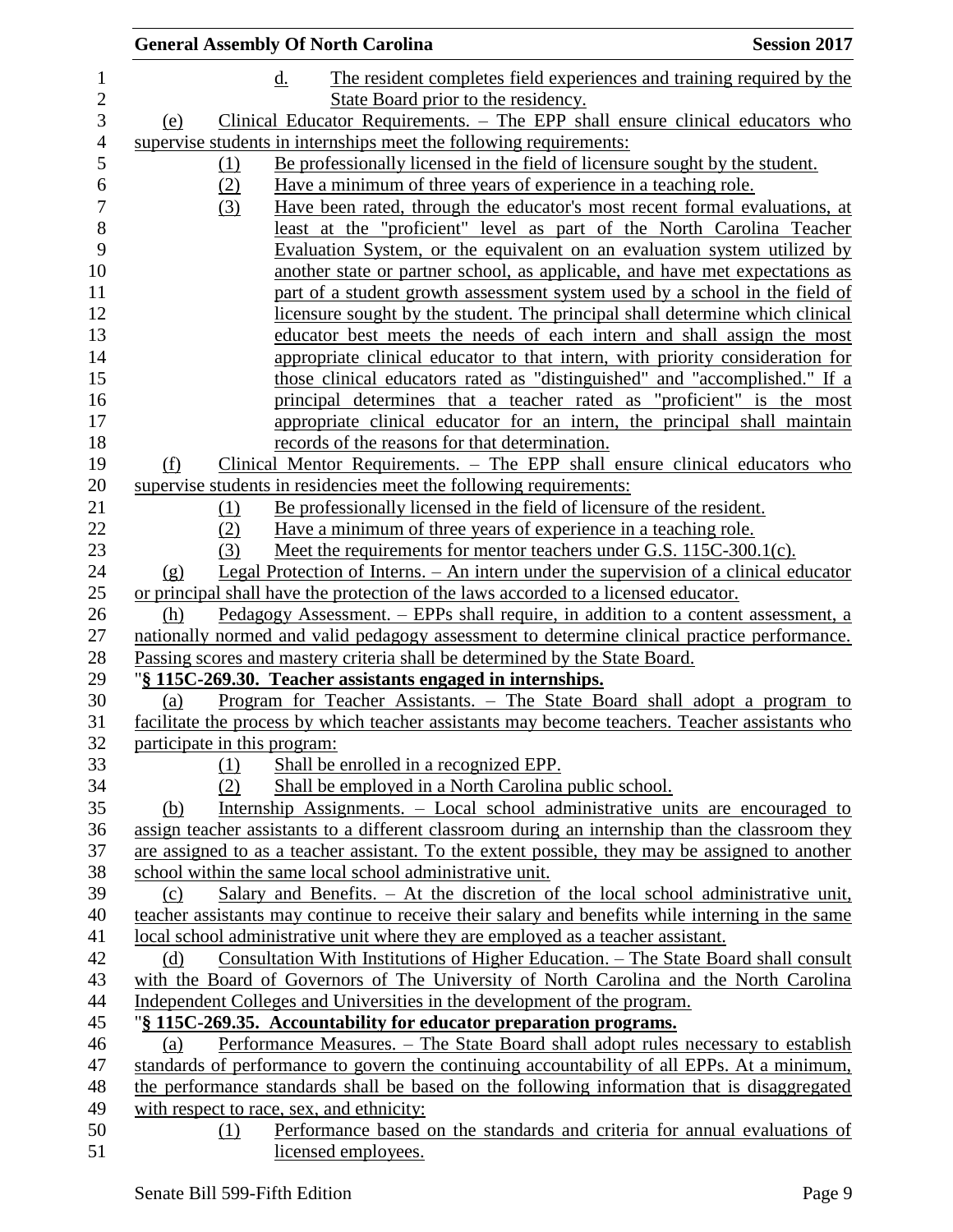|                |                   |                   | <b>General Assembly Of North Carolina</b>                                                                                                 | <b>Session 2017</b> |
|----------------|-------------------|-------------------|-------------------------------------------------------------------------------------------------------------------------------------------|---------------------|
| $\mathbf{1}$   | (2)               |                   | Proficiency and growth of students taught by educators holding an initial                                                                 |                     |
| $\overline{c}$ |                   |                   | professional license, to the extent practicable. When available, EVAAS data                                                               |                     |
| 3              |                   |                   | shall be used to measure student proficiency and growth.                                                                                  |                     |
| $\overline{4}$ | (3)               |                   | Results from an educator satisfaction survey, developed by the State Board                                                                |                     |
| 5              |                   |                   | with stakeholder input, performed at the end of the educator's first year of                                                              |                     |
| 6              |                   |                   | teaching after receiving an initial professional license.                                                                                 |                     |
| $\overline{7}$ | $\underline{(4)}$ |                   | Quality of students entering the EPP, including the average grade point                                                                   |                     |
| 8              |                   |                   | average and average score on preprofessional skills tests or college entrance                                                             |                     |
| 9              |                   |                   | exams that assess reading, writing, mathematics, and other competencies.                                                                  |                     |
| 10             | (b)               |                   | Annual Performance Reports. – The State Board shall require all recognized EPPs                                                           |                     |
| 11             |                   |                   | to submit annual performance reports. The performance reports shall provide the State Board                                               |                     |
| 12             |                   |                   | with a focused review of the EPPs and the current authorization process in order to ensure that                                           |                     |
| 13             |                   |                   | the programs produce graduates that are well prepared to teach. At a minimum, the annual                                                  |                     |
| 14             |                   |                   | report shall contain the following indicators:                                                                                            |                     |
| 15             | (1)               |                   | Performance data from subsection (a) of this section.                                                                                     |                     |
| 16             | (2)               |                   | Data related to the EPP's compliance with requirements for field supervision                                                              |                     |
| 17             |                   |                   | of students during their internship and residency experiences.                                                                            |                     |
| 18             | (3)               |                   | The following information, disaggregated by race, sex, and ethnicity:                                                                     |                     |
| 19             |                   | <u>a.</u>         | The number of students who apply.                                                                                                         |                     |
| 20             |                   | <u>b.</u>         | The number of students admitted.                                                                                                          |                     |
| 21             |                   |                   | The number of students retained.                                                                                                          |                     |
| 22             |                   | $\frac{c}{d}$     | The number of students completing the program.                                                                                            |                     |
| 23             |                   | <u>e.</u>         | The number of students employed as beginning teachers under initial                                                                       |                     |
| 24             |                   |                   | professional licenses by not later than the first anniversary of                                                                          |                     |
| 25             |                   |                   | completing the program.                                                                                                                   |                     |
| 26             |                   | <u>f.</u>         | The amount of time required by students employed as beginning                                                                             |                     |
| 27             |                   |                   | teachers under residency licenses to be issued initial professional                                                                       |                     |
| 28             |                   |                   | licenses.                                                                                                                                 |                     |
| 29             |                   | g.                | The number of students retained in the profession.                                                                                        |                     |
| 30             |                   | h.                | Any other information required by federal law.                                                                                            |                     |
| 31             | (4)               |                   | The ratio of field supervisors to students completing an internship or                                                                    |                     |
| 32             |                   |                   | <u>residency.</u>                                                                                                                         |                     |
| 33             | (5)               |                   | Graduation rates.                                                                                                                         |                     |
| 34             | (6)               |                   | Time-to-graduation rates.                                                                                                                 |                     |
| 35             | (7)               |                   | Average scores of graduates on professional, pedagogy, and content area                                                                   |                     |
| 36             |                   |                   | examinations for the purpose of licensure.                                                                                                |                     |
| 37             | (8)               |                   | Percentage of graduates receiving initial professional licenses.                                                                          |                     |
| 38             | (9)               |                   | The extent to which the program prepares educators, including general                                                                     |                     |
| 39             |                   |                   | education teachers and special education teachers, to effectively teach the                                                               |                     |
| 40             |                   |                   | following:                                                                                                                                |                     |
| 41             |                   | <u>a.</u>         | Students with disabilities.                                                                                                               |                     |
| 42             |                   | b.                | Students of limited English proficiency.                                                                                                  |                     |
| 43             | (10)              |                   | The activities offered by the program that are designed to prepare educators                                                              |                     |
| 44             |                   |                   | to do the following:                                                                                                                      |                     |
| 45             |                   | $\underline{a}$ . | Integrate technology effectively into curricula and instruction,                                                                          |                     |
| 46             |                   |                   | including activities consistent with the principles of universal design                                                                   |                     |
| 47<br>48       |                   |                   | for learning.                                                                                                                             |                     |
| 49             |                   | <u>b.</u>         | Use technology effectively to collect, manage, and analyze data to<br>improve teaching and learning for the purpose of increasing student |                     |
| 50             |                   |                   | academic achievement.                                                                                                                     |                     |
|                |                   |                   |                                                                                                                                           |                     |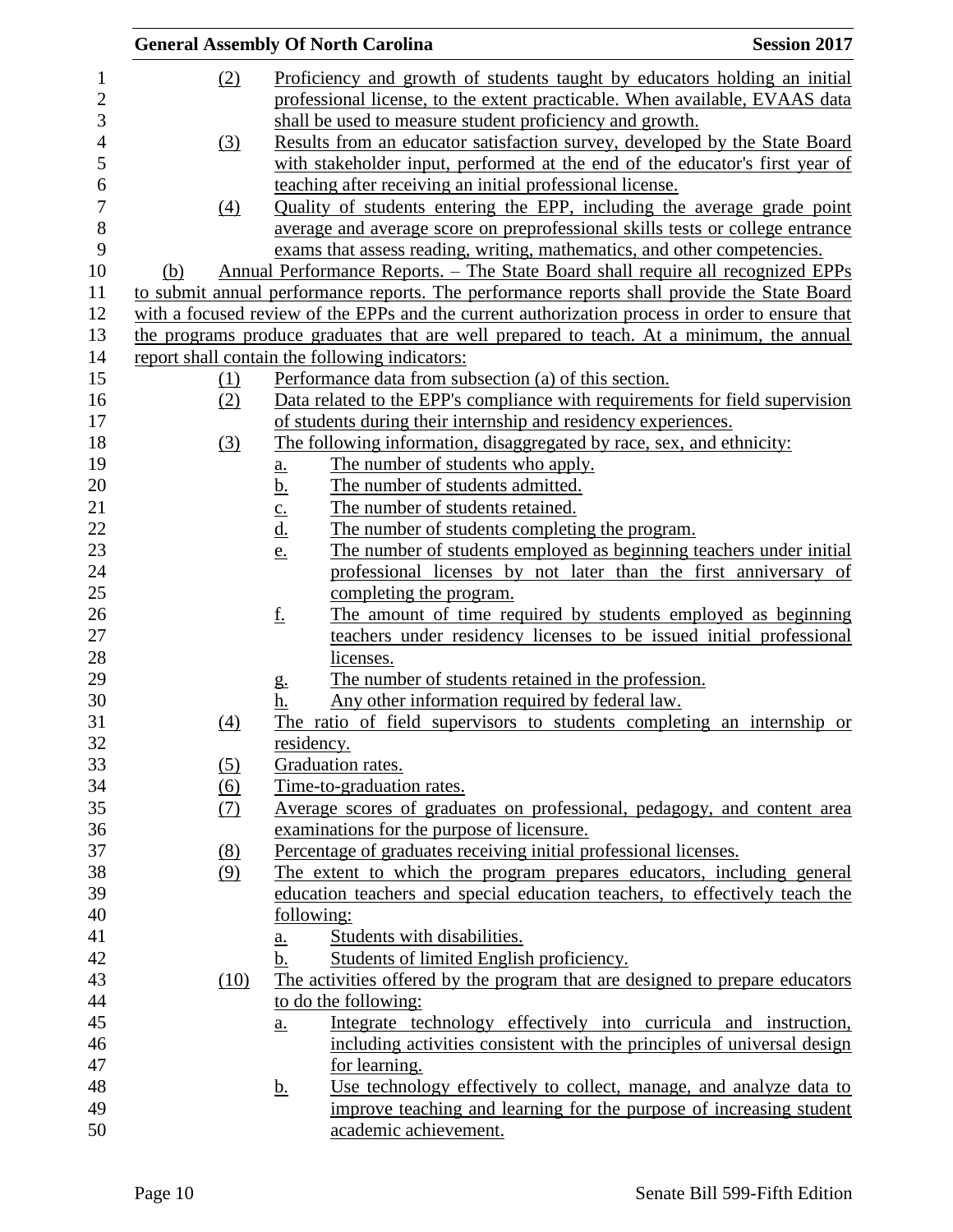|                     | <b>General Assembly Of North Carolina</b>                                                                                                                                    | <b>Session 2017</b> |
|---------------------|------------------------------------------------------------------------------------------------------------------------------------------------------------------------------|---------------------|
| (11)                | The perseverance of beginning educators in the profession, as determined on                                                                                                  |                     |
|                     | the basis of the number of beginning educators who maintain status as active                                                                                                 |                     |
|                     | contributing members in the North Carolina State Employee Retirement                                                                                                         |                     |
|                     | System at least three years after licensure in comparison to similar programs.                                                                                               |                     |
| (12)                | The results of surveys given to school principals that involve evaluation of                                                                                                 |                     |
|                     | the program's effectiveness in preparing participants to succeed in the                                                                                                      |                     |
|                     | classroom, based on experience with employed program participants.                                                                                                           |                     |
| (13)                | Any other information necessary to enable the State Board to assess the                                                                                                      |                     |
|                     | effectiveness of the program on the basis of educator retention and success                                                                                                  |                     |
|                     | criteria adopted by the State Board.                                                                                                                                         |                     |
| (c)                 | Submission of Annual Performance Reports. – Performance reports shall be                                                                                                     |                     |
|                     | provided annually to the following:                                                                                                                                          |                     |
| (1)                 | The State Board.                                                                                                                                                             |                     |
| (2)                 | The board of trustees or board of directors of the entity submitting the report.                                                                                             |                     |
| (d)                 | Information Requests by EPPs. - The State Board of Education shall annually                                                                                                  |                     |
|                     | provide, upon request, the data required to be included in an EPP's annual performance report                                                                                |                     |
|                     | related to subdivisions (1) and (2) of subsection (a) of this section and subdivision (11) of                                                                                |                     |
|                     | subsection (b) of this section. The State Board of Education shall provide this information to an                                                                            |                     |
|                     | EPP as aggregate data and disaggregated by race, sex, and ethnicity. Notwithstanding Article                                                                                 |                     |
|                     | 21A of this Chapter, local school administrative units shall provide to the State Board of                                                                                   |                     |
|                     | Education for the purposes of these information requests any North Carolina Educator                                                                                         |                     |
|                     | Evaluation System effectiveness status assigned to teachers based on queries from the State                                                                                  |                     |
|                     | Board. The State Board of Education shall not report aggregated or disaggregated data to the                                                                                 |                     |
|                     | EPP that reveals confidential information in a teacher's personnel file, as defined by Article                                                                               |                     |
|                     | 21A of this Chapter, such as making the effectiveness status personally identifiable to an                                                                                   |                     |
| individual teacher. |                                                                                                                                                                              |                     |
|                     | "§ 115C-269.40. Risk factors for educator preparation programs; risk-assessment model.                                                                                       |                     |
| (a)                 | <u>Risk Factor Rules. – The State Board shall adopt rules establishing risk factors for</u>                                                                                  |                     |
|                     | assessment of the overall risk level of each EPP. The set of risk factors shall include the                                                                                  |                     |
| following:          |                                                                                                                                                                              |                     |
| (1)                 | A history of the EPP's compliance with State law and rules, with                                                                                                             |                     |
|                     | consideration given to the following:                                                                                                                                        |                     |
|                     | The seriousness of any violation of a law or rule.<br>$\underline{\mathbf{a}}$ .                                                                                             |                     |
|                     | Whether the violation resulted in an action being taken against the<br><u>b.</u>                                                                                             |                     |
|                     | EPP.                                                                                                                                                                         |                     |
|                     | Whether the violation was promptly remedied by the EPP.                                                                                                                      |                     |
|                     | $\underline{\underline{c}}$ .<br><u>d.</u><br>The number of alleged violations.                                                                                              |                     |
|                     | Any other matter considered to be appropriate in evaluating the EPP's<br><u>e.</u>                                                                                           |                     |
|                     | compliance history.                                                                                                                                                          |                     |
| (2)                 | Whether the program meets the accountability performance standards under                                                                                                     |                     |
|                     | G.S. 115C-269.35.                                                                                                                                                            |                     |
|                     | CAEP Accreditation. – The rules for risk factors developed by the State Board may                                                                                            |                     |
| (b)                 | include whether an EPP is accredited by CAEP.                                                                                                                                |                     |
|                     |                                                                                                                                                                              |                     |
| (c)                 | Use of Risk Factors. – The State Board shall use the rules for risk factors when<br>conducting monitoring, inspections, and compliance audits of EPPs, including evaluations |                     |
|                     | associated with renewals of approval under G.S. 115C-269.10.                                                                                                                 |                     |
|                     | "§ 115C-269.45. Sanctions.                                                                                                                                                   |                     |
| (a)                 | Accountability Statuses. - The State Board shall at least annually review the                                                                                                |                     |
|                     | accountability status of each EPP. The State Board shall adopt rules necessary for the sanction                                                                              |                     |
|                     | of EPPs that do not meet accountability standards or comply with State law or rules. The rules                                                                               |                     |
|                     |                                                                                                                                                                              |                     |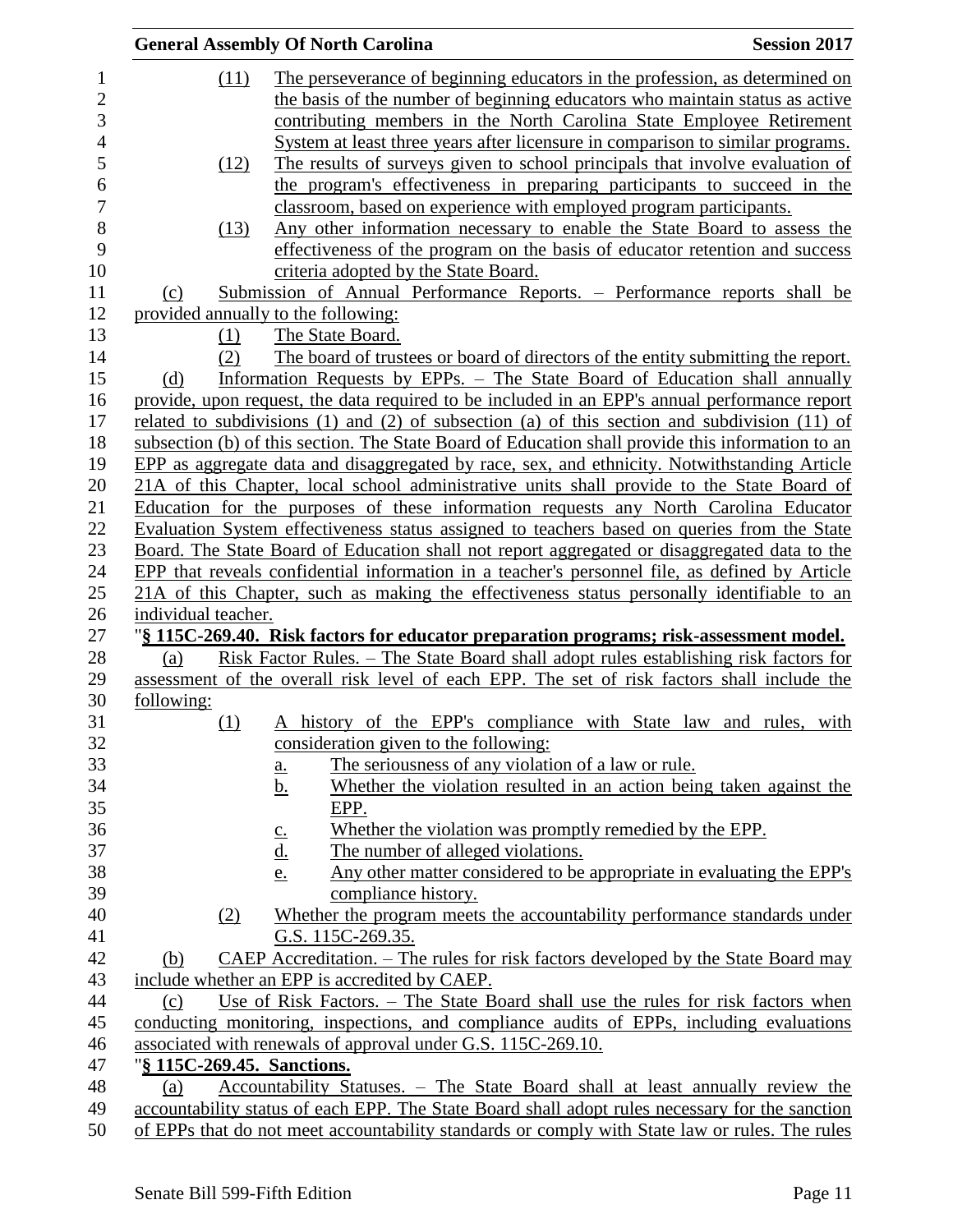|                     |     |                   | <b>General Assembly Of North Carolina</b>                                                                                                                   | <b>Session 2017</b> |
|---------------------|-----|-------------------|-------------------------------------------------------------------------------------------------------------------------------------------------------------|---------------------|
|                     |     |                   | shall provide for the assignment of warned, probation, or revoked statuses according to the                                                                 |                     |
| following criteria: |     |                   |                                                                                                                                                             |                     |
|                     | (1) |                   | Warned. $-$ An EPP shall be assigned warned status if the program meets any                                                                                 |                     |
|                     |     |                   | of the following criteria:                                                                                                                                  |                     |
|                     |     | $\underline{a}$ . | Fails to meet the performance standards set by the State Board for the                                                                                      |                     |
|                     |     |                   | overall performance of all its students on any of the indicators set                                                                                        |                     |
|                     |     |                   | forth in G.S. $115C-269.35(a)$ in any one year.                                                                                                             |                     |
|                     |     | <u>b.</u>         | Fails to meet the performance standards in any two sex, race, or                                                                                            |                     |
|                     |     |                   | ethnicity demographic groups on any of the indicators set forth in<br>G.S. 115C-269.35(a) in any one year.                                                  |                     |
|                     |     | $\underline{C}$ . | Fails to meet the performance standards for a sex, race, or ethnicity                                                                                       |                     |
|                     |     |                   | demographic group on any of the indicators set forth in                                                                                                     |                     |
|                     |     |                   | G.S. 115C-269.35(a) for two consecutively measured years,                                                                                                   |                     |
|                     |     |                   | regardless of whether the deficiency is in the same demographic                                                                                             |                     |
|                     |     |                   | group or standard.                                                                                                                                          |                     |
|                     |     | <u>d.</u>         | The State Board determines that the EPP has violated applicable laws                                                                                        |                     |
|                     |     |                   | or rules that should result in warned status.                                                                                                               |                     |
|                     | (2) |                   | Probation. - An EPP shall be assigned probation status if the program meets                                                                                 |                     |
|                     |     |                   | any of the following criteria:                                                                                                                              |                     |
|                     |     | a.                | Fails to meet the performance standards set by the State Board for the                                                                                      |                     |
|                     |     |                   | overall performance of all its students on any of the indicators set                                                                                        |                     |
|                     |     |                   | forth in G.S. 115C-269.35(a) for two consecutively measured years.                                                                                          |                     |
|                     |     | <u>b.</u>         | Fails to meet the performance standards in any three sex, race, or                                                                                          |                     |
|                     |     |                   | ethnicity demographic groups on any of the indicators set forth in                                                                                          |                     |
|                     |     |                   | G.S. 115C-269.35(a) in any one year.                                                                                                                        |                     |
|                     |     | $\underline{c}$ . | Fails to meet the performance standards for a sex, race, or ethnicity                                                                                       |                     |
|                     |     |                   | demographic group on any of the indicators set forth in                                                                                                     |                     |
|                     |     |                   | G.S. 115C-269.35(a) for three consecutively measured years,                                                                                                 |                     |
|                     |     |                   | regardless of whether the deficiency is in the same demographic                                                                                             |                     |
|                     |     |                   | group or standard.                                                                                                                                          |                     |
|                     |     | d.                | The State Board determines that the EPP has violated applicable laws                                                                                        |                     |
|                     |     |                   | or rules that should result in probation status.                                                                                                            |                     |
|                     | (3) |                   | Revoked. – An EPP shall be assigned revoked status and its approval to                                                                                      |                     |
|                     |     |                   | recommend students for educator licensure revoked if it meets any of the                                                                                    |                     |
|                     |     |                   | following criteria:                                                                                                                                         |                     |
|                     |     | <u>a.</u>         | Is assigned probation status for three consecutively measured years.                                                                                        |                     |
|                     |     | b.                | Has been on probation status for one year and the State Board                                                                                               |                     |
|                     |     |                   | determines that revoking the program's approval is reasonably                                                                                               |                     |
|                     |     |                   | necessary to achieve the purposes of this Article.                                                                                                          |                     |
| (b)                 |     |                   | Revocation. - Any revocation of an EPP's accountability status shall meet the                                                                               |                     |
| following criteria: |     |                   |                                                                                                                                                             |                     |
|                     | (1) |                   | Complies with the requirements of notice as described in subsection (f) of                                                                                  |                     |
|                     |     |                   | this section.                                                                                                                                               |                     |
|                     | (2) |                   | Upon assignment of revoked status of EPP approval, the EPP shall not admit                                                                                  |                     |
|                     |     |                   | new students, but may complete the training of students already admitted by                                                                                 |                     |
|                     |     |                   | the program and recommend them for licensure. If necessary, the State                                                                                       |                     |
|                     |     |                   | Board and other EPPs shall cooperate to assist the previously admitted                                                                                      |                     |
|                     |     |                   | students of the revoked EPP to complete their training.                                                                                                     |                     |
|                     | (3) |                   | A revocation shall be effective for a period of at least two years. After two<br>years, the program may seek initial authorization to prepare educators for |                     |
|                     |     |                   | licensure.                                                                                                                                                  |                     |
|                     |     |                   |                                                                                                                                                             |                     |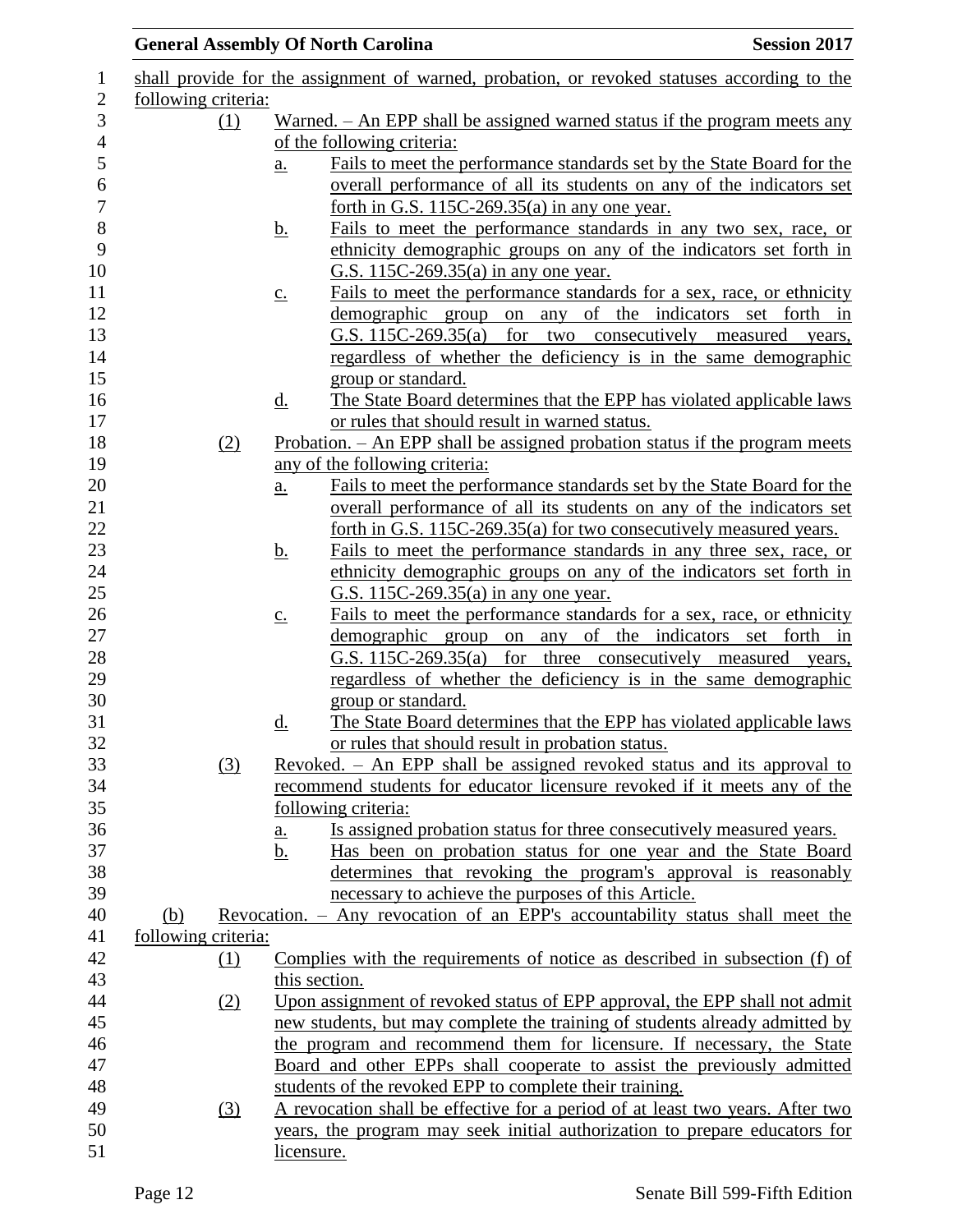|                | <b>General Assembly Of North Carolina</b><br><b>Session 2017</b>                                       |
|----------------|--------------------------------------------------------------------------------------------------------|
| $\mathbf{1}$   | Range of Sanctions. – In addition to revocation as provided in subsections (a) and<br>(c)              |
| $\mathbf{2}$   | (b) of this section, the rules described in subsection (a) of this section shall provide for the State |
| $\mathfrak{Z}$ | Board to assign other sanctions deemed necessary, including one or more of the following:              |
| 4              | Requiring the EPP to obtain technical assistance approved by the State<br>(1)                          |
| 5              | Board.                                                                                                 |
| 6              | Requiring the EPP to obtain professional services under contract with<br>(2)                           |
|                | another entity.                                                                                        |
|                | (3)<br>Appointing a monitor to participate in and report to the State Board on the                     |
|                | activities of the EPP.                                                                                 |
|                | Managing the EPP's enrollment.<br>(4)                                                                  |
|                | <u>Particular Fields of Licensure. – Any sanction authorized or required to be taken</u><br>(d)        |
|                | against an EPP under subsection (c) of this section may also be taken with regard to a program         |
|                | for a particular field of licensure authorized to be offered by an EPP.                                |
|                | Costs. $-$ Any costs associated with the sanctions under subsection (c) of this section<br>(e)         |
|                | shall be paid by the EPP.                                                                              |
|                | Notice, Hearing, and Appeal. – The State Board shall give written notice to the EPP<br>(f)             |
|                | by certified mail of an EPP's revocation of authorized status, including a written explanation of      |
|                | the basis for the revocation. An EPP may commence a contested case as provided in Article 3            |
|                | of Chapter 150B of the General Statutes as to the revocation by the State Board.                       |
|                | "§ 115C-269.50. EPP report cards.                                                                      |
|                | The State Board shall create a report card in a common format for each EPP that, at a                  |
|                | minimum, summarizes the information collected in the annual performance reports, as set forth          |
|                | in G.S. 115C-269.35(b). The State Board shall make the report cards available to the public            |
|                | through the State Board's Internet Web site on an annual basis beginning December 15, 2019,            |
|                | and shall submit the report to the Joint Legislative Education Oversight Committee annually by         |
|                | that date. The State Board of Education shall also provide the information from each EPP's             |
|                | annual performance report to the Board of Governors of The University of North Carolina to be          |
|                | incorporated into the Teacher Quality Dashboard to provide greater accessibility and                   |
|                | comparability of data on the performance of EPPs in the State.                                         |
|                | "§ 115C-269.55. Reports of alleged violations regarding educator preparation programs.                 |
|                | Authority. – The State Board shall adopt rules necessary to establish a process for a<br>(a)           |
|                | student to report a violation of this Article to the State Board.                                      |
|                | EPP Notice to Students. – The State Board by rule shall require an EPP to notify<br>(b)                |
|                | students of the complaint process adopted under subsection (a) of this section. The notice shall       |
|                | include the appropriate contact information, including name, mailing address, telephone                |
|                | number, and Internet Web site address for the purpose of directing complaints to the State             |
|                | Board. The EPP shall provide for that notification as follows:                                         |
|                | On the Internet Web site of the EPP, if the program maintains a Web site.<br>(1)                       |
|                | On a sign prominently displayed in program facilities.<br>(2)                                          |
|                | In the student handbook.<br>(3)                                                                        |
|                | Notice of Complaint Process. - The State Board shall post the complaint process<br>(c)                 |
|                | adopted under subsection (a) of this section on the State Board's Internet Web site.                   |
|                | <u>Limits on State Board Authority. – The State Board has no authority to mediate,</u><br>(d)          |
|                | arbitrate, or resolve contractual or commercial issues between an EPP and a student."                  |
|                | <b>SECTION 2.(j)</b> G.S. 115C-284(e) reads as rewritten:                                              |
|                | It shall be unlawful for any board of education to employ or keep in service any<br>"(e)               |
|                | principal or supervisor who neither holds nor is qualified to hold a certificate license in            |
|                | compliance with the provision of the law or in accordance with the regulations of the State            |
|                | Board of Education. However, a local board of education may select a retired principal or              |
|                | retired assistant principal to serve as an interim principal for the remainder of any school year,     |
|                | regardless of licensure status."                                                                       |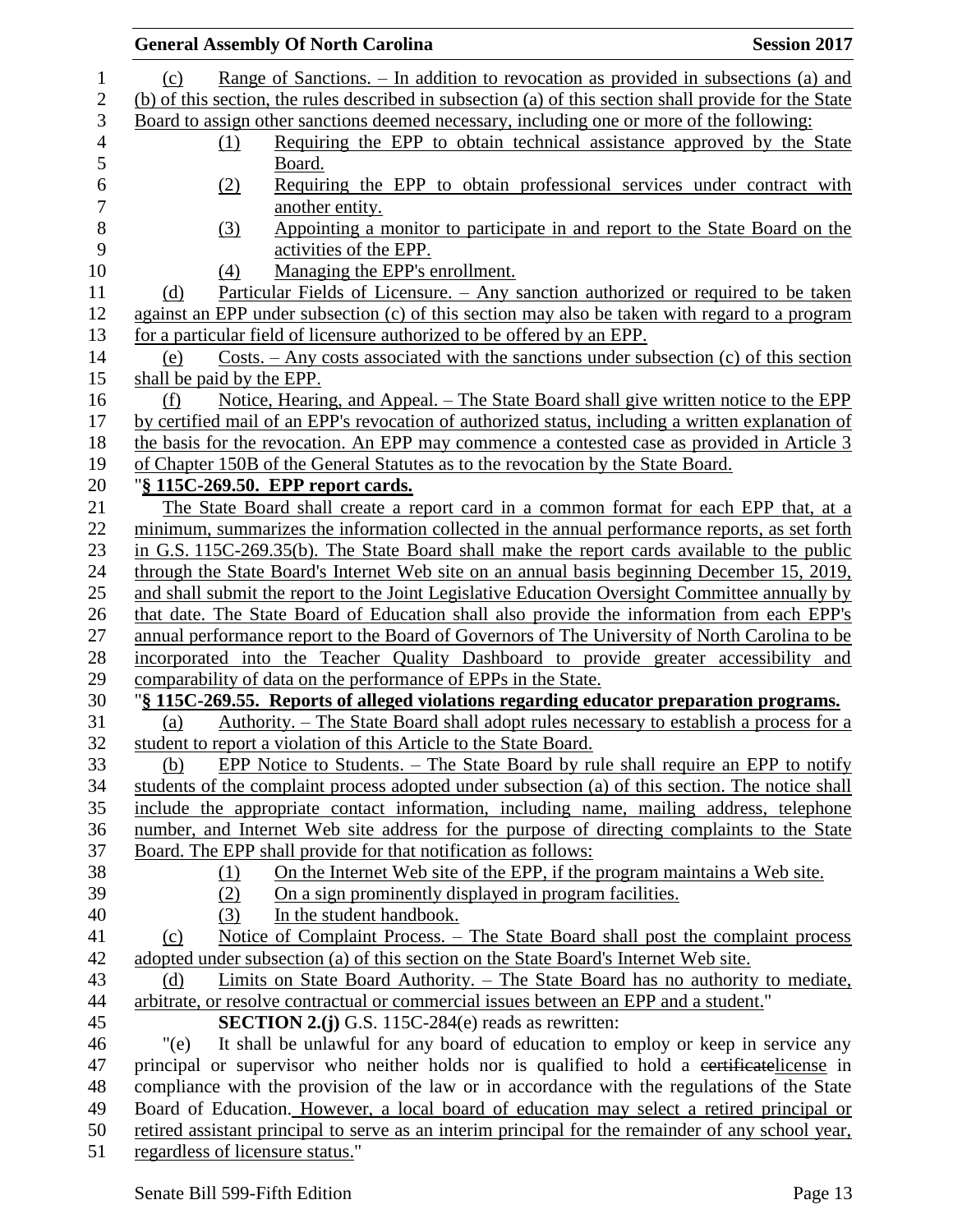|                | <b>General Assembly Of North Carolina</b> |                   |                                                                                                    | <b>Session 2017</b> |
|----------------|-------------------------------------------|-------------------|----------------------------------------------------------------------------------------------------|---------------------|
| 1              |                                           |                   | <b>SECTION 2.(k)</b> Article 19 of Subchapter V of Chapter 115C of the General                     |                     |
| $\sqrt{2}$     |                                           |                   | Statutes is amended by adding a new section to read:                                               |                     |
| 3              |                                           |                   | "§ 115C-284.1. School administrator preparation programs.                                          |                     |
| $\overline{4}$ |                                           |                   | Rules for approval of school administrator preparation programs shall incorporate the              |                     |
| 5              |                                           |                   | criteria developed in accordance with G.S. 116-74.21 for assessing proposals under the School      |                     |
| 6              | <b>Administrator Training Program."</b>   |                   |                                                                                                    |                     |
| $\overline{7}$ |                                           |                   |                                                                                                    |                     |
| $8\,$          | PART III. EDUCATOR LICENSURE              |                   |                                                                                                    |                     |
| 9              |                                           |                   | <b>SECTION 3.(a)</b> G.S. 115C-296 is repealed.                                                    |                     |
| 10             |                                           |                   | <b>SECTION 3.(b)</b> Article 20 of Subchapter V of Chapter 115C of the General                     |                     |
| 11             |                                           |                   | Statutes is amended by adding a new section to read:                                               |                     |
| 12             |                                           |                   | "§ 115C-300.1. New teacher induction programs.                                                     |                     |
| 13             | (a)                                       |                   | Induction Program. - The State Board of Education shall develop a new teacher                      |                     |
| 14             |                                           |                   | induction program to provide ongoing support for teachers entering the profession.                 |                     |
| 15             | (b)                                       |                   | New Teacher Guidelines. – For the purpose of helping local boards to support new                   |                     |
| 16             |                                           |                   | teachers, the State Board shall develop and distribute guidelines that address optimum teaching    |                     |
| 17             |                                           |                   | load, extracurricular duties, student assignment, and other working condition considerations.      |                     |
| 18             |                                           |                   | These guidelines shall provide that teachers holding initial professional licenses not be assigned |                     |
| 19             |                                           |                   | extracurricular activities unless they request the assignments in writing and that other           |                     |
| 20             |                                           |                   | noninstructional duties of these teachers be minimized.                                            |                     |
| 21             | (c)                                       |                   | <u> Mentor Teacher Training. – The State Board shall develop and coordinate a mentor</u>           |                     |
| 22             |                                           |                   | teacher training program. The State Board shall develop criteria for selecting excellent,          |                     |
| 23             |                                           |                   | experienced, and qualified teachers to be participants in the mentor teacher training program as   |                     |
| 24             | follows:                                  |                   |                                                                                                    |                     |
| 25             | (1)                                       |                   | Mentor teachers shall be either of the following:                                                  |                     |
| 26             |                                           | $\underline{a}$ . | Teachers rated, through formal evaluations, at least at the "proficient"                           |                     |
| 27             |                                           |                   | level as part of the North Carolina Teacher Evaluation System and                                  |                     |
| 28             |                                           |                   | who have met expectations for student growth.                                                      |                     |
| 29             |                                           | b.                | Retired teachers.                                                                                  |                     |
| 30             | (2)                                       |                   | The principal shall determine which mentor teacher best meets the needs of                         |                     |
| 31             |                                           |                   | each new teacher and shall assign the most appropriate mentor teacher to                           |                     |
| 32             |                                           |                   | that new teacher, with priority consideration for those mentor teachers rated                      |                     |
| 33             |                                           |                   | as "distinguished" and "accomplished."                                                             |                     |
| 34             | $\left(3\right)$                          |                   | If a principal determines that a teacher rated as "proficient" or a retired                        |                     |
| 35             |                                           |                   | teacher is the most appropriate mentor for a new teacher, the principal shall                      |                     |
| 36             |                                           |                   | maintain records of the reasons for that determination.                                            |                     |
| 37             | $\Delta$                                  |                   | A teacher may be a mentor at a different school building from which the                            |                     |
| 38             |                                           |                   | mentor is assigned if the following criteria are met:                                              |                     |
| 39             |                                           | $\underline{a}$ . | The principals of each school and the mentor teacher approve of the                                |                     |
| 40             |                                           |                   | assignment.                                                                                        |                     |
| 41             |                                           | <u>b.</u>         | The mentor teacher is rated, through formal evaluations, at least at                               |                     |
| 42             |                                           |                   | the "accomplished" level as part of the North Carolina Teacher                                     |                     |
| 43             |                                           |                   | Evaluation System and has met expectations for student growth.                                     |                     |
| 44             |                                           | $\underline{c}$ . | The new teacher's principal maintains a record of the reasons for                                  |                     |
| 45             |                                           |                   | selecting the mentor from a different school building."                                            |                     |
| 46             |                                           |                   | <b>SECTION 3.(c)</b> Subchapter V of Chapter 115C of the General Statutes is amended               |                     |
| 47             | by adding a new Article to read:          |                   |                                                                                                    |                     |
| 48             |                                           |                   | " <u>Article 17E.</u>                                                                              |                     |
| 49             |                                           |                   | "Licensure.                                                                                        |                     |
| 50             | "§ 115C-270.1. Definitions.               |                   |                                                                                                    |                     |
| 51             |                                           |                   | As used in this Article, the following definitions shall apply:                                    |                     |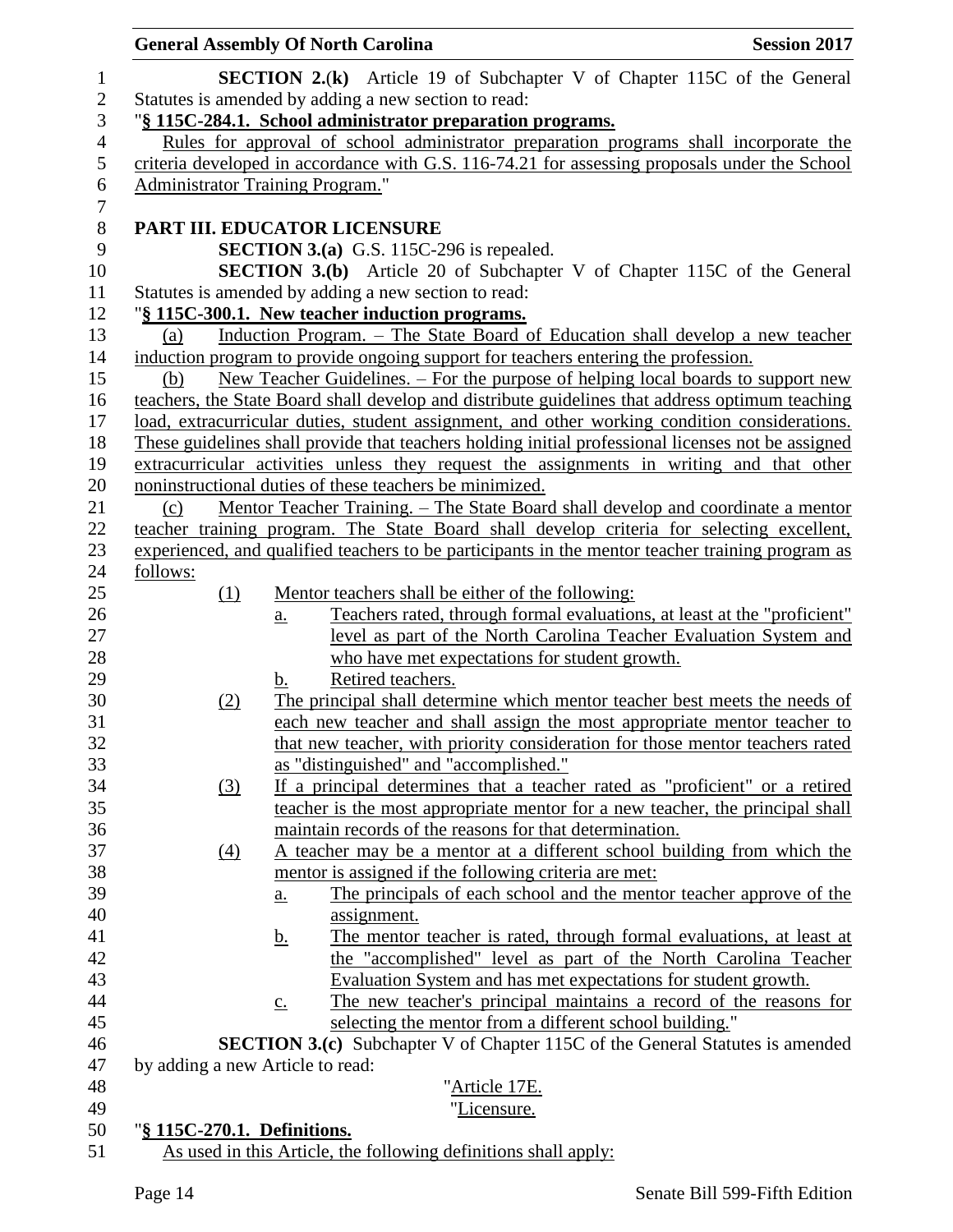|                              |                  | <b>General Assembly Of North Carolina</b>                                                          | <b>Session 2017</b> |
|------------------------------|------------------|----------------------------------------------------------------------------------------------------|---------------------|
|                              | (1)              | Administrator. - An administrator or supervisor who serves in general and                          |                     |
|                              |                  | program administrator roles, as classified by the State Board. Administrators                      |                     |
|                              |                  | shall include superintendents, assistant or associate superintendents,                             |                     |
|                              |                  | principals, assistant principals, or curriculum-instructional specialists.                         |                     |
|                              | (2)              | Professional educator. - An administrator, teacher, or student services                            |                     |
|                              |                  | <u>personnel.</u>                                                                                  |                     |
|                              | $\left(3\right)$ | <u>Recognized educator preparation program or recognized EPP. – As defined</u>                     |                     |
|                              |                  | in G.S. $115C-269.1(15)$ .                                                                         |                     |
|                              | (4)              | Student services personnel. - An individual providing specialized assistance                       |                     |
|                              |                  | to students, teachers, administrators, or the education program in general, as                     |                     |
|                              |                  | classified by the State Board. Student services personnel shall include                            |                     |
|                              |                  | individuals employed in school counseling, school social work, school                              |                     |
|                              |                  | psychology, audiology, speech-language pathology, and media coordination.                          |                     |
|                              | (5)              | Teacher. - An individual whose major responsibility is to either teach or                          |                     |
|                              |                  | directly supervise teaching, as classified by the State Board.                                     |                     |
|                              |                  | "§ 115C-270.5. State Board of Education establishes licensure requirements.                        |                     |
| (a)                          |                  | <u>Authority. – The State Board of Education shall have entire control of licensing all</u>        |                     |
|                              |                  | applicants for professional educator positions in all public schools of North Carolina, subject to |                     |
|                              |                  | the requirements of this Article. The State Board shall adopt rules for the issuance, renewal,     |                     |
|                              |                  | and extension of all licenses and shall determine and fix the salary for each grade and type of    |                     |
| license which it authorizes. |                  |                                                                                                    |                     |
| (b)                          |                  | Consultation - The State Board shall receive recommendations from the                              |                     |
|                              |                  | Professional Educator Preparation and Standards Commission and seek input from The                 |                     |
|                              |                  | University of North Carolina Board of Governors, the State Board of Community Colleges,            |                     |
|                              |                  | educator preparation programs, and such other public and private agencies as are necessary in      |                     |
|                              |                  | adopting rules required by this Article.                                                           |                     |
|                              |                  | "§ 115C-270.10. Licensure fees.                                                                    |                     |
| (a)                          |                  | Fee Schedule. – The State Board of Education shall establish by rule a schedule of                 |                     |
|                              |                  | fees for professional educator licensure and administrative changes. The fees established under    |                     |
|                              |                  | this section shall not exceed the actual cost of providing the service. The schedule may include   |                     |
|                              |                  | fees for any of the following services:                                                            |                     |
|                              | (1)              | Application for demographic or administrative changes to a license.                                |                     |
|                              | (2)              | Application for a duplicate license or for copies of documents in the                              |                     |
|                              |                  | licensure files.                                                                                   |                     |
|                              | (3)              | Application for a renewal, extension, addition, upgrade, reinstatement, and                        |                     |
|                              |                  | variation to a license.                                                                            |                     |
|                              | (4)              | Initial application for a new graduate from any recognized educator                                |                     |
|                              |                  | preparation program.                                                                               |                     |
|                              | (5)              | Initial application for an out-of-state applicant.                                                 |                     |
|                              | (6)              | All other applications.                                                                            |                     |
|                              |                  | An applicant must pay any nonrefundable or nontransferable service fees at the time an             |                     |
| application is submitted.    |                  |                                                                                                    |                     |
| (b)                          |                  | Fee Increase Reporting. – The State Board of Education shall report to the Joint                   |                     |
|                              |                  | Legislative Education Oversight Committee by March 15 in any year that the amount of fees in       |                     |
|                              |                  | the fee schedule established under this section has been modified during the previous 12           |                     |
|                              |                  | months. The report shall include the number of personnel paid from licensure receipts, any         |                     |
|                              |                  | change in personnel paid from receipts, other related costs covered by the receipts, and the       |                     |
|                              |                  | estimated unexpended receipts as of June 30 of the year reported.                                  |                     |
|                              |                  | "§ 115C-270.15. Examination requirements for initial professional licenses.                        |                     |
| (a)                          |                  | Examination Score Requirements. – The State Board of Education shall require an                    |                     |
|                              |                  | applicant for an initial professional license to demonstrate the applicant's academic and          |                     |
|                              |                  |                                                                                                    |                     |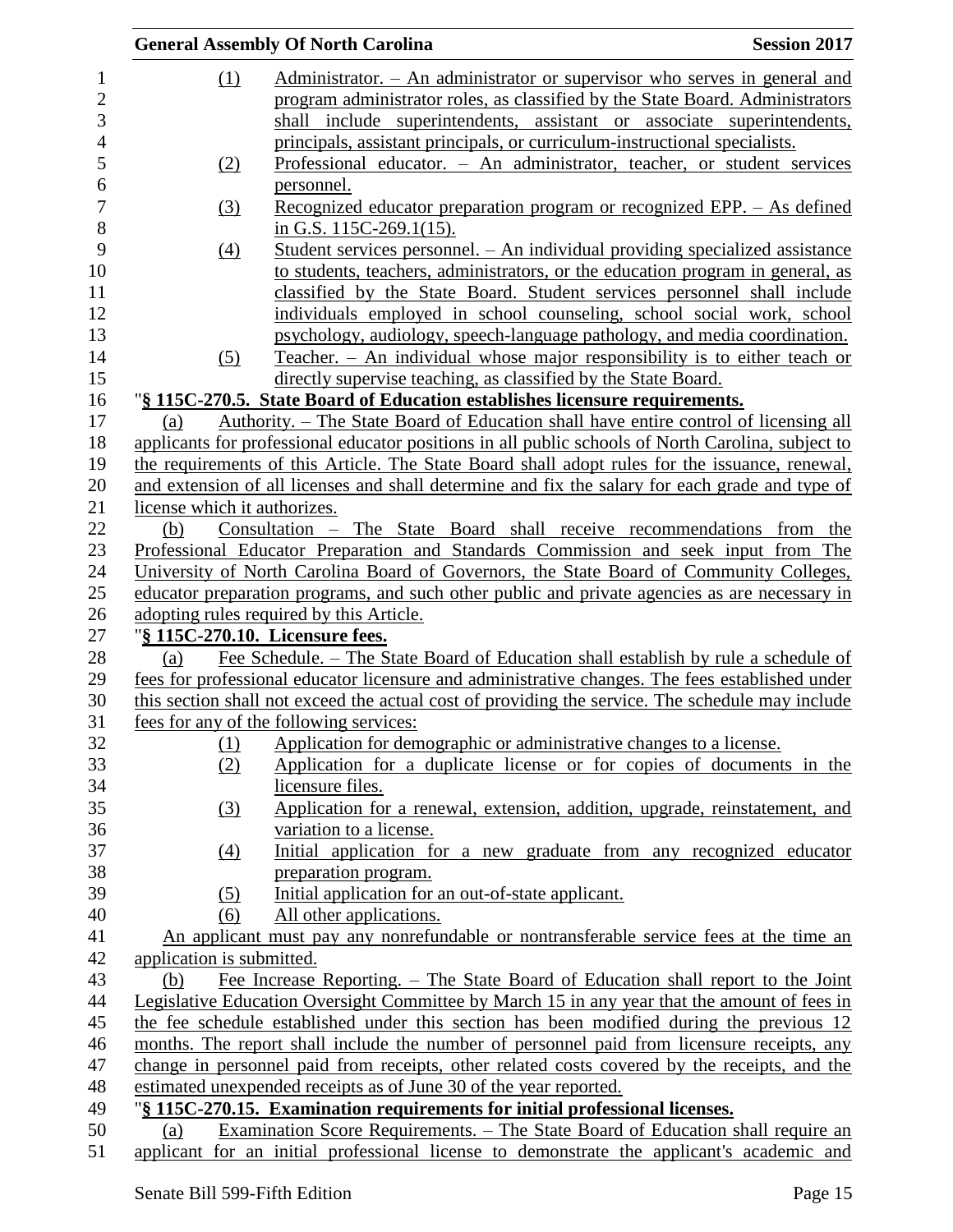| $\mathbf{1}$     |                         | professional preparation by achieving a prescribed minimum score on a standard examination        |
|------------------|-------------------------|---------------------------------------------------------------------------------------------------|
| $\boldsymbol{2}$ |                         | appropriate and adequate for that purpose. Elementary education $(K-6)$ and special education     |
| 3                |                         | general curriculum teachers shall also achieve a prescribed minimum score on subtests or          |
| $\overline{4}$   |                         | standard examinations specific to teaching reading and mathematics.                               |
| 5                | (b)                     | Establishment of Minimum Scores. - The State Board shall adopt rules that                         |
| 6                |                         | establish the minimum scores for any required standard examinations and other measures            |
| $\boldsymbol{7}$ |                         | necessary to assess the qualifications of professional educators as required under this section.  |
| 8                |                         | For purposes of this section, the State Board shall not be subject to Article 2A of Chapter 150B  |
| 9                |                         | of the General Statutes. At least 30 days prior to changing any rule adopted under this section,  |
| 10               |                         | the State Board shall provide written notice to all recognized educator preparation programs      |
| 11               |                         | and to all local boards of education. The written notice shall include the proposed revised rule. |
| 12               |                         | The State Board of Education shall make any required standard initial professional licensure      |
| 13               |                         | exam rigorous and raise the prescribed minimum score as necessary to ensure that each             |
| 14               |                         | applicant has received high-quality academic and professional preparation to teach effectively.   |
| 15               | (c)                     | <u>Time Line for Completion of Examinations. – The State Board of Education shall</u>             |
| 16               |                         | permit an applicant to fulfill any such testing requirement before or during the applicant's      |
| 17               |                         | second year of teaching, provided the applicant took the examination at least once during the     |
| 18               | first year of teaching. |                                                                                                   |
| 19               |                         | "§ 115C-270.20. Licensure requirements.                                                           |
| 20               | (a)                     | Teacher Licenses. – The State Board shall adopt rules for the issuance of the                     |
| 21               |                         | following classes of teacher licenses, including required levels of preparation for each          |
| 22               | classification:         |                                                                                                   |
| 23               | (1)                     | Continuing professional license or CPL. $-$ A five-year renewable license                         |
| 24               |                         | issued to a teacher who has at least three years of licensed teaching                             |
| 25               |                         | experience and meets other requirements established by the State Board. A                         |
| 26               |                         | CPL shall remain in effect for five years after retirement.                                       |
| 27               | (2)                     | <u>Emergency</u> license or EL. $-$ A one-year nonrenewable license issued to an                  |
| 28               |                         | individual who holds a bachelor's degree with coursework relevant to the                          |
| 29               |                         | requested licensure area, but has not successfully completed a recognized                         |
| 30               |                         | educator preparation program and does not qualify for a residency license.                        |
| 31               |                         | An emergency license shall only be requested by the local board of                                |
| 32               |                         |                                                                                                   |
|                  |                         | education, and applicants for emergency licenses shall meet all other                             |
| 33               |                         | requirements established by the State Board, including preservice training,                       |
| 34               |                         | prior to teaching.                                                                                |
| 35               | $\Omega$                | Initial professional license or IPL. $-$ A three-year nonrenewable license                        |
| 36               |                         | issued to an individual who has successfully completed a recognized                               |
| 37               |                         | educator preparation program and meets other requirements established by                          |
| 38               |                         | the State Board.                                                                                  |
| 39               | $\left(4\right)$        | <u>Lifetime license. <math>- A</math> license issued to a teacher after 50 or more years of</u>   |
| 40               |                         | teaching as a licensed teacher that requires no renewal.                                          |
| 41               | (5)                     | Residency License or RL. $-$ A one-year license, renewable twice, that meets                      |
| 42               |                         | both of the following requirements:                                                               |
| 43               |                         | Is requested by the local board of education and accompanied by a<br>a.                           |
| 44               |                         | certification of supervision from the recognized educator preparation                             |
| 45               |                         | program in which the individual is enrolled.                                                      |
| 46               |                         | The individual for whom the license is requested meets all of the<br><u>b.</u>                    |
| 47               |                         | following requirements:                                                                           |
| 48               |                         | Holds a bachelor's degree.<br><u>1.</u>                                                           |
| 49               |                         | Has either completed coursework relevant to the requested<br>$2_{\cdot}$                          |
| 50               |                         | licensure area or passed the content area examination relevant                                    |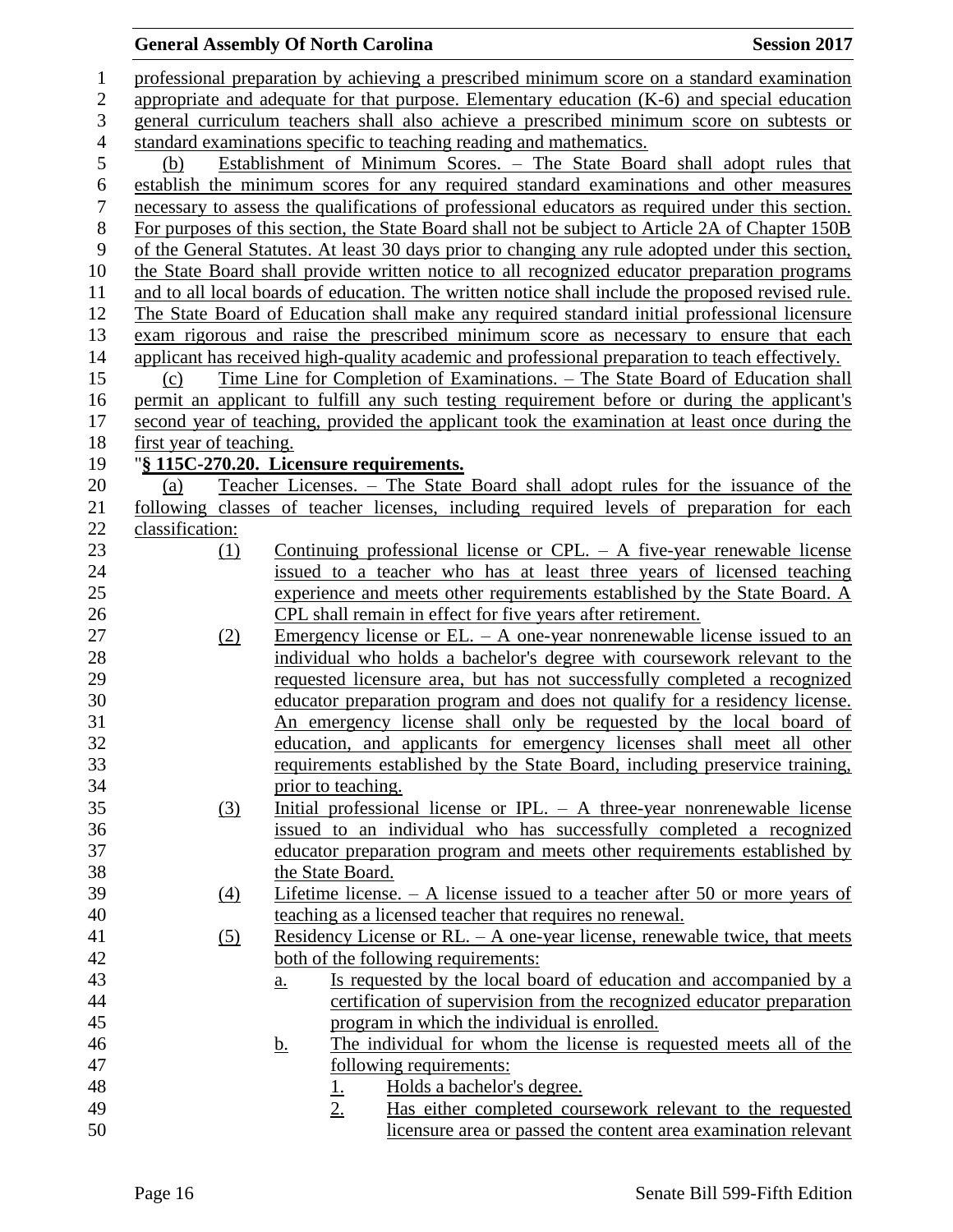| <b>General Assembly Of North Carolina</b> |                   |                                                                                       | <b>Session 2017</b>                                                                                |
|-------------------------------------------|-------------------|---------------------------------------------------------------------------------------|----------------------------------------------------------------------------------------------------|
|                                           |                   |                                                                                       | to the requested licensure area that has been approved by the                                      |
|                                           |                   | State Board.                                                                          |                                                                                                    |
|                                           |                   |                                                                                       | Is enrolled in a recognized educator preparation program.                                          |
|                                           | $rac{3}{4}$       |                                                                                       | Meets all other requirements established by the State Board,                                       |
|                                           |                   | including completing preservice requirements                                          | prior<br>to                                                                                        |
|                                           |                   | teaching.                                                                             |                                                                                                    |
| (6)                                       |                   |                                                                                       | Retirement licensure. $- A$ five-year renewable license issued to a teacher                        |
|                                           |                   |                                                                                       | who retired with 30 or more years of teaching experience in North Carolina                         |
|                                           |                   |                                                                                       | and who has been employed by a local school administrative unit after                              |
|                                           |                   | retirement as any of the following:                                                   |                                                                                                    |
|                                           | $\underline{a}$ . | A substitute teacher.                                                                 |                                                                                                    |
|                                           | b.                |                                                                                       | A part-time provider of any of the following services: classroom                                   |
|                                           |                   | instruction, tutoring, mentoring                                                      | teachers,<br>writing<br>curricula,                                                                 |
|                                           |                   |                                                                                       | developing and leading staff development programs for teachers, or                                 |
|                                           |                   | working in after-school programs.                                                     |                                                                                                    |
| (b)                                       |                   |                                                                                       | Administrator and Student Services Personnel. - The State Board shall establish                    |
|                                           |                   |                                                                                       | classification and levels of preparation necessary for issuance of licenses for administrators and |
| student services personnel.               |                   |                                                                                       |                                                                                                    |
| (c)                                       |                   |                                                                                       | Notwithstanding the requirement in subsection (a) of this section that an individual               |
|                                           |                   |                                                                                       | must hold a bachelor's degree with coursework relevant to the requested licensure area for         |
|                                           |                   |                                                                                       | individuals seeking licensure in a career or technical education area, the State Board may         |
|                                           |                   |                                                                                       | establish alternate criteria related to that area to establish competency in lieu of a bachelor's  |
| <u>degree.</u>                            |                   |                                                                                       |                                                                                                    |
|                                           |                   | "§ 115C-270.25. Out-of-state license applicants.                                      |                                                                                                    |
|                                           |                   |                                                                                       | Initial applications from an individual with an out-of-state teacher's license shall require the   |
|                                           |                   |                                                                                       | applicant to provide evidence of that teacher's effectiveness, when available, as measured by      |
|                                           |                   |                                                                                       | the evaluation system used in that applicant's state of current licensure at the time of           |
|                                           |                   |                                                                                       | application, including any growth measures included in that evaluation system. Applications        |
|                                           |                   |                                                                                       | that include the evidence of that educator's effectiveness shall be prioritized for review over    |
|                                           |                   |                                                                                       | initial applications from applicants with out-of-state licenses that do not include that           |
|                                           |                   |                                                                                       | information. An individual who does not include evidence of that teacher's effectiveness with      |
|                                           |                   | the initial application shall only be eligible for an IPL.                            |                                                                                                    |
| "§ 115C-270.30. Licensure renewal.        |                   |                                                                                       |                                                                                                    |
| (a)                                       |                   |                                                                                       | Licensure Renewal. - The State Board shall adopt rules establishing the                            |
|                                           |                   |                                                                                       | requirements for renewal of all professional educator licenses. These requirements shall reflect   |
|                                           |                   |                                                                                       | rigorous standards for continuing licensure and shall be aligned with high-quality professional    |
|                                           |                   | development programs that reflect State priorities for improving student achievement. |                                                                                                    |
| (b)                                       |                   |                                                                                       | Teacher Licensure Renewal. – Rules for continuing licensure for teachers shall                     |
| include the following:                    |                   |                                                                                       |                                                                                                    |
| $\Omega$                                  |                   |                                                                                       | For all teachers, at least eight continuing education credits with at least three                  |
|                                           |                   | credits required in a teacher's academic subject area.                                |                                                                                                    |
| (2)                                       |                   |                                                                                       | For elementary school teachers, at least three continuing education credits                        |
|                                           |                   |                                                                                       | related to literacy. Literacy renewal credits shall include evidence-based                         |
|                                           |                   |                                                                                       | assessment, diagnosis, and intervention strategies for students not                                |
|                                           |                   | demonstrating reading proficiency. Oral language, phonemic                            | and                                                                                                |
|                                           |                   |                                                                                       | phonological awareness, phonics, vocabulary, fluency, and comprehension                            |
|                                           |                   |                                                                                       | shall be addressed in literacy-related activities leading to license renewal for                   |
|                                           |                   | elementary school teachers.                                                           |                                                                                                    |
| (3)                                       |                   |                                                                                       | For retirement licensure, at least 640 hours of documented employment in a                         |
|                                           |                   |                                                                                       | local school administrative unit each renewal cycle and eight hours of annual                      |
|                                           |                   |                                                                                       | professional development approved by a local school administrative unit.                           |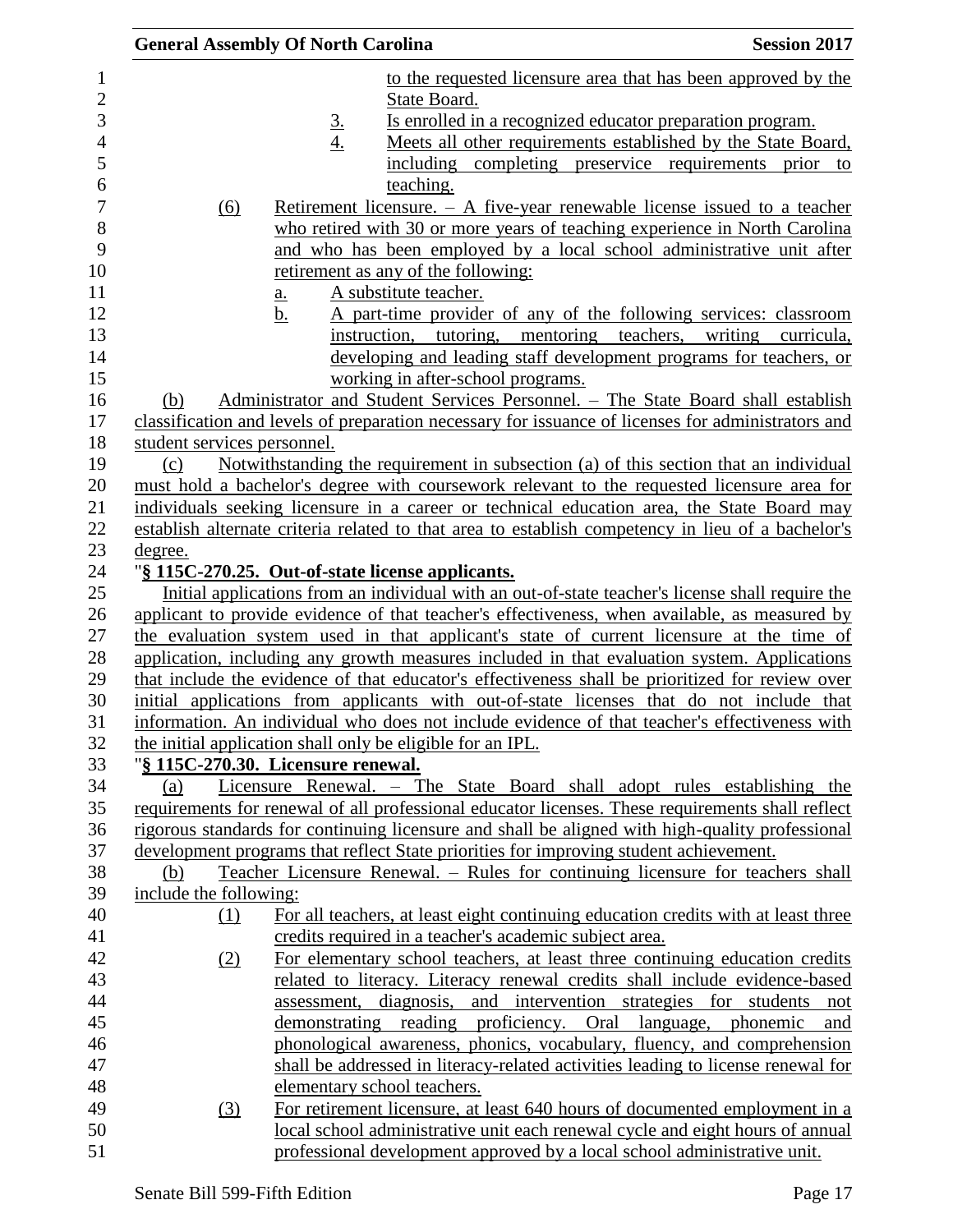|     |                   | <b>General Assembly Of North Carolina</b>                                                                                           | <b>Session 2017</b> |
|-----|-------------------|-------------------------------------------------------------------------------------------------------------------------------------|---------------------|
|     | (4)               | For all teachers employed by a local board of education, evidence of a rating                                                       |                     |
|     |                   | of at least proficient on the most recent annual evaluation to maintain the                                                         |                     |
|     |                   | current license status. A teacher who is unable to satisfy this requirement but                                                     |                     |
|     |                   | has been placed on a mandatory improvement plan may be eligible to                                                                  |                     |
|     |                   | receive an IPL if that teacher satisfies all other licensure requirements.                                                          |                     |
|     | (5)               | A member of the General Assembly is exempt from the continuing                                                                      |                     |
|     |                   | education credit requirements for teachers during any five-year licensure                                                           |                     |
|     |                   | renewal cycle in which the member serves a term or some portion thereof in                                                          |                     |
|     |                   | the General Assembly as long as the member notifies the Department of                                                               |                     |
|     |                   | Public Instruction of the exemption during that five-year licensure renewal                                                         |                     |
|     |                   | cycle.                                                                                                                              |                     |
| (c) |                   | License Renewal Rules Review. - The rules for licensure renewal shall be reviewed                                                   |                     |
|     |                   | at least once every five years by the State Board to do the following:                                                              |                     |
|     | (1)               | Reevaluate and enhance the requirements for renewal of professional                                                                 |                     |
|     |                   | educator licenses.                                                                                                                  |                     |
|     | (2)               | Consider modifications in the license renewal achievement to make it a                                                              |                     |
|     |                   | mechanism for professional educators to renew continually their knowledge                                                           |                     |
|     |                   | and professional skills.                                                                                                            |                     |
|     | (3)               | Integrate digital teaching and learning into the requirements for licensure                                                         |                     |
|     |                   | renewal.                                                                                                                            |                     |
|     |                   | "§ 115C-270.35. License suspension and revocation.                                                                                  |                     |
| (a) |                   | The State Board shall adopt rules to establish the reasons and procedures for the                                                   |                     |
|     |                   | suspension and revocation of licenses, subject to the requirements of this section.                                                 |                     |
| (b) |                   | Automatic Revocation With No Hearing. - The State Board shall automatically                                                         |                     |
|     |                   | revoke the license of a professional educator without the right to a hearing upon receiving                                         |                     |
|     |                   | verification of the identity of the professional educator together with a certified copy of a                                       |                     |
|     |                   | criminal record showing that the professional educator has entered a plea of guilty or nolo                                         |                     |
|     |                   | contendere to or has been finally convicted of any of the following crimes:                                                         |                     |
|     | (1)               | Murder in the first or second degree, G.S. 14-17.                                                                                   |                     |
|     | (2)               | Conspiracy or solicitation to commit murder, G.S. 14-18.1.<br>Rape or sexual offense, as defined in Article 7B of Chapter 14 of the |                     |
|     | (3)               |                                                                                                                                     |                     |
|     | $\underline{(4)}$ | General Statutes.<br>Felonious assault with deadly weapon with intent to kill or inflicting serious                                 |                     |
|     |                   | injury, G.S. 14-32.                                                                                                                 |                     |
|     | (5)               | Kidnapping, G.S. 14-39.                                                                                                             |                     |
|     | $\underline{(6)}$ | Abduction of children, G.S. 14-41.                                                                                                  |                     |
|     | (7)               | Crime against nature, G.S. 14-177.                                                                                                  |                     |
|     | (8)               | Incest, G.S. 14-178 or G.S. 14-179.                                                                                                 |                     |
|     | (9)               | Employing or permitting minor to assist in offense against public morality                                                          |                     |
|     |                   | and decency, G.S. 14-190.6.                                                                                                         |                     |
|     | (10)              | Dissemination to minors under the age of 16 years, G.S. 14-190.7.                                                                   |                     |
|     | (11)              | Dissemination to minors under the age of 13 years, G.S. 14-190.8.                                                                   |                     |
|     | (12)              | Displaying material harmful to minors, G.S. 14-190.14.                                                                              |                     |
|     | (13)              | Disseminating harmful material to minors, G.S. 14-190.15.                                                                           |                     |
|     | (14)              | First degree sexual exploitation of a minor, G.S. 14-190.16.                                                                        |                     |
|     | (15)              | Second degree sexual exploitation of a minor, G.S. 14-190.17.                                                                       |                     |
|     | (16)              | Third degree sexual exploitation of a minor, G.S. 14-190.17A.                                                                       |                     |
|     | (17)              | Taking indecent liberties with children, G.S. 14-202.1.                                                                             |                     |
|     | (18)              | Solicitation of child by computer to commit an unlawful sex act,                                                                    |                     |
|     |                   | G.S. 14-202.3.                                                                                                                      |                     |
|     | (19)              | Taking indecent liberties with a student, G.S. 14-202.4.                                                                            |                     |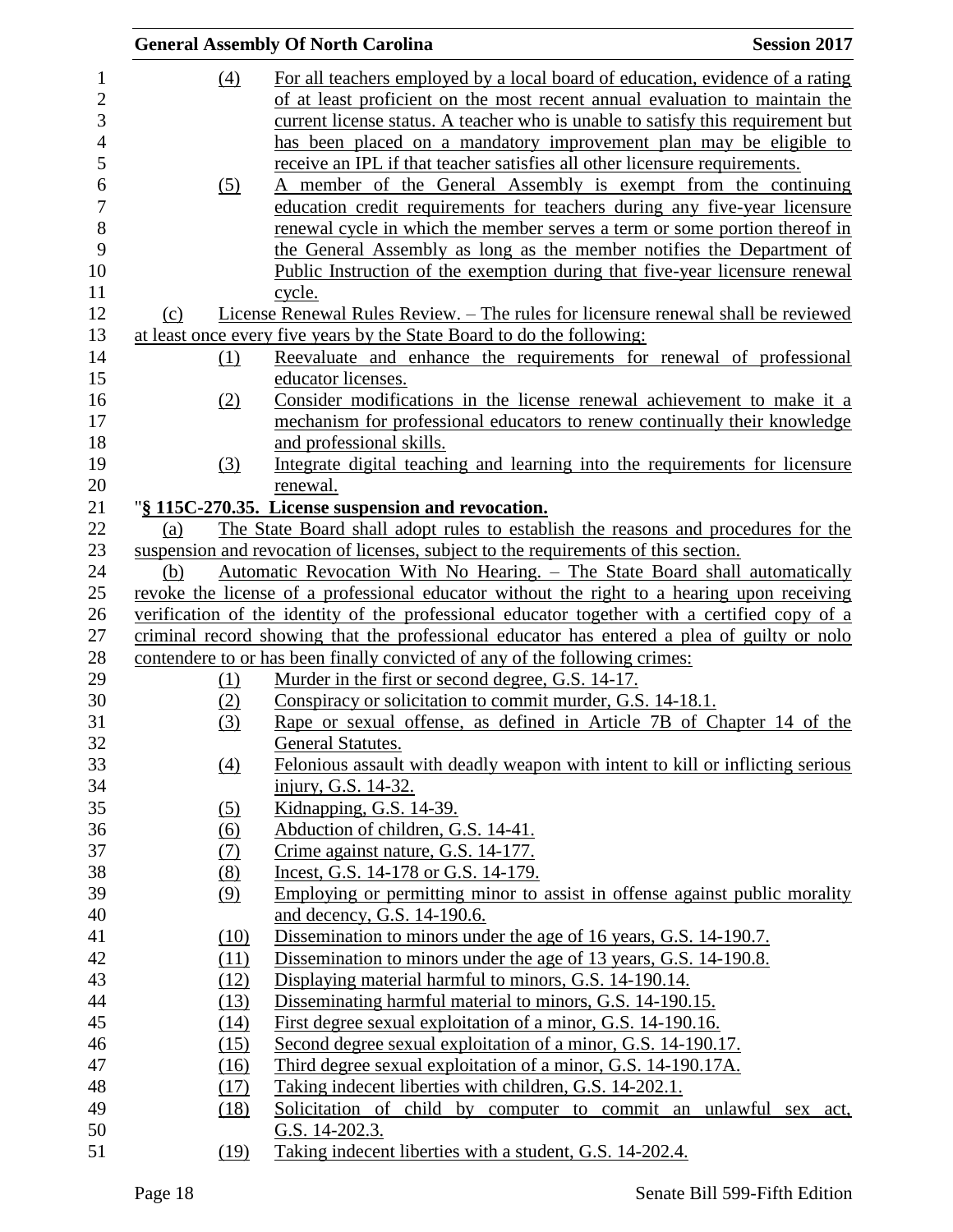|      | <b>General Assembly Of North Carolina</b>                                                                                                                                                | <b>Session 2017</b> |
|------|------------------------------------------------------------------------------------------------------------------------------------------------------------------------------------------|---------------------|
| (20) | Prostitution, G.S. 14-204.                                                                                                                                                               |                     |
| (21) | <u>Patronizing a prostitute who is a minor or a mentally disabled person,</u>                                                                                                            |                     |
|      | G.S. 14-205.2(c) or (d).                                                                                                                                                                 |                     |
| (22) | Promoting prostitution of a minor or a mentally disabled person,                                                                                                                         |                     |
|      | G.S. $14-205.3(b)$ .                                                                                                                                                                     |                     |
| (23) | Child abuse under G.S. 14-318.4.                                                                                                                                                         |                     |
|      | The State Board shall mail notice of its intent to act pursuant to this subsection by certified                                                                                          |                     |
|      | mail, return receipt requested, directed to the professional educator's last known address. The                                                                                          |                     |
|      | notice shall inform the professional educator that it will revoke the person's license unless the                                                                                        |                     |
|      | professional educator notifies the State Board in writing within 10 days after receipt of the                                                                                            |                     |
|      | notice that the defendant identified in the criminal record is not the same person as the                                                                                                |                     |
|      | professional educator. If the professional educator provides this written notice to the State                                                                                            |                     |
|      | Board, the State Board shall not revoke the license unless it can establish as a fact that the                                                                                           |                     |
|      | defendant and the professional educator are the same person.                                                                                                                             |                     |
| (c)  | Mandatory Revocation. – The State Board shall revoke the license of a professional                                                                                                       |                     |
|      | educator if the State Board receives notification from a local board of education or the                                                                                                 |                     |
|      | Secretary of Health and Human Services that a professional educator has received a rating on                                                                                             |                     |
|      | any standard that was identified as an area of concern on the mandatory improvement plan that                                                                                            |                     |
|      | was below proficient or otherwise represented unsatisfactory or below standard performance<br>under G.S. 115C-333(d) and G.S. 115C-333.1(f).                                             |                     |
| (d)  | Discretionary Revocation. - The State Board may revoke or refuse to renew a                                                                                                              |                     |
|      | professional educator's license when the Board identifies the school in which the professional                                                                                           |                     |
|      | educator is employed as low-performing under G.S. 115C-105.37 or G.S. 143B-146.5, and the                                                                                                |                     |
|      | assistance team assigned to that school makes the recommendation to revoke or refuse to renew                                                                                            |                     |
|      | the professional educator's license for one or more reasons established by the State Board in its                                                                                        |                     |
|      | rules for license suspension or revocation.                                                                                                                                              |                     |
| (e)  | Subpoena Power. $-$ The State Board may issue subpoenas for the purpose of                                                                                                               |                     |
|      | obtaining documents or the testimony of witnesses in connection with proceedings to suspend                                                                                              |                     |
|      | or revoke licenses. In addition, the Board shall have the authority to contract with individuals                                                                                         |                     |
|      | who are qualified to conduct investigations in order to obtain all information needed to assist                                                                                          |                     |
|      | the Board in the proper disposition of allegations of misconduct by licensed persons."                                                                                                   |                     |
|      | <b>SECTION 3.(d)</b> Any professional educator license issued by the State Board of                                                                                                      |                     |
|      | Education prior to the effective date of this act shall continue in effect until the expiration of                                                                                       |                     |
|      | that license. The State Board of Education may continue to issue lateral entry licenses for the                                                                                          |                     |
|      | 2017-2018 and 2018-2019 school years in accordance with State Board Policy LICN-001 as it                                                                                                |                     |
|      | was in effect on the effective date of this act.                                                                                                                                         |                     |
|      | <b>SECTION 3.(e)</b> The State Board shall establish a three-year Educator Preparation                                                                                                   |                     |
|      | Pilot Program to operate from the 2017-2018 school year through the 2019-2020 school year.                                                                                               |                     |
|      | Upon the recommendation of the Superintendent of Public Instruction, the State Board shall                                                                                               |                     |
|      | select up to two new EPPs to be part of the program by October 1, 2017. These EPPs shall be<br>deemed recognized EPPs under G.S. 115C-269.1(15) for the duration of the pilot period and |                     |
|      | shall be permitted to recommend clinical residency candidates for licensure without receiving                                                                                            |                     |
|      | State approval under G.S. 115C-269.10. During the course of the pilot program, each pilot EPP                                                                                            |                     |
|      | shall meet all other requirements of Article 17D of Chapter 115C of the General Statutes. In                                                                                             |                     |
|      | order to be eligible for the pilot program, an EPP shall meet the following criteria:                                                                                                    |                     |
| (1)  | Meet the criteria for approval established in G.S. 115C-269.15,                                                                                                                          |                     |
|      | 115C-269.20, and 115C-269.25.                                                                                                                                                            |                     |
| (2)  | Have a demonstrated track record of success with clearly demonstrated                                                                                                                    |                     |
|      | results as an EPP in other states.                                                                                                                                                       |                     |
| (3)  | Have CAEP accreditation or be in the process of attaining CAEP                                                                                                                           |                     |
|      | accreditation in North Carolina or another state.                                                                                                                                        |                     |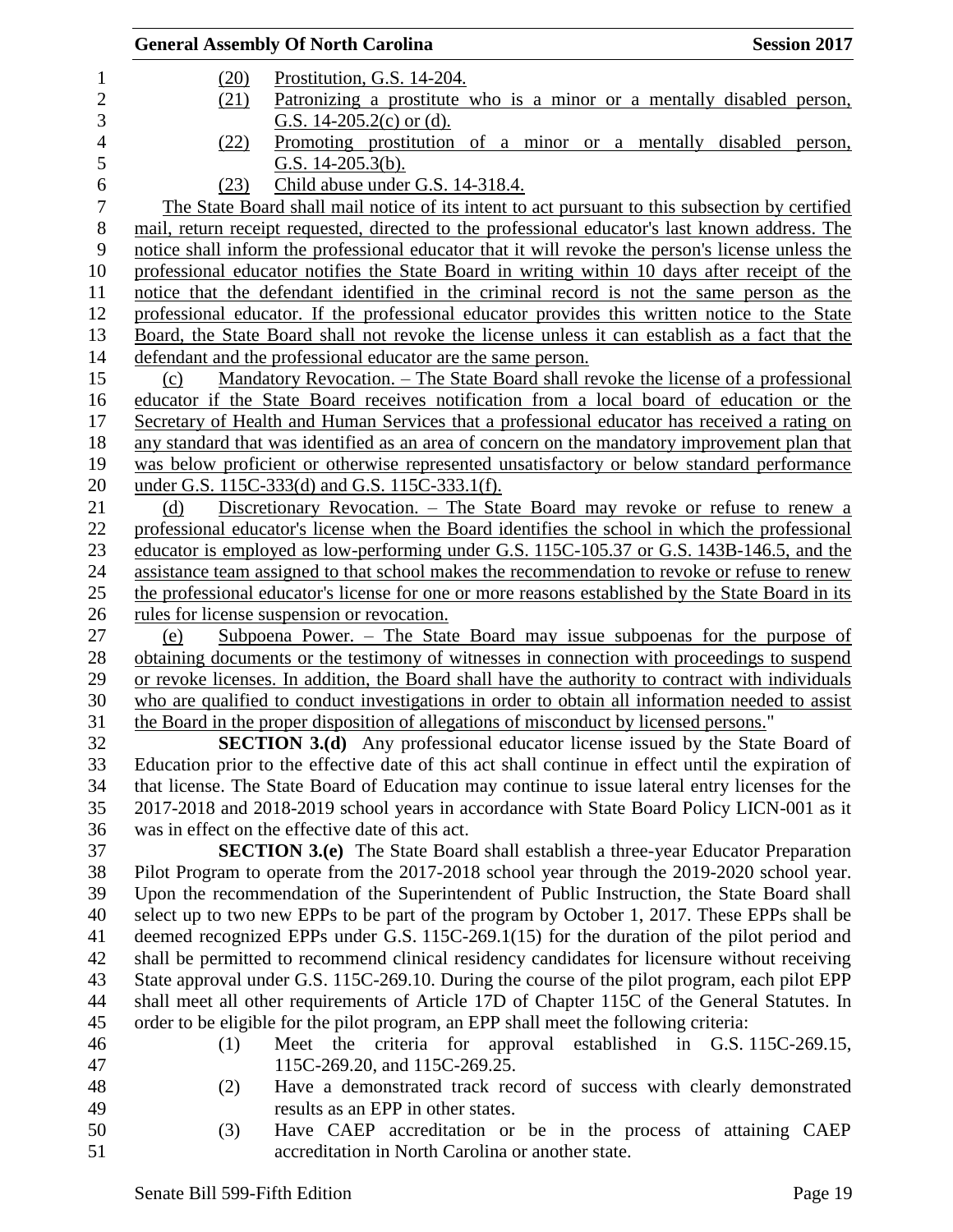Each pilot EPP's recognized EPP status will expire on June 30, 2020. In order for the pilot EPPs to regain recognized status, they must meet all requirements of Article 17D of Chapter 115C of the General Statutes.

 **SECTION 3.(f)** If Senate Bill 257, 2017 Regular Session, becomes law, Section 7.26B(b) of that act reads as rewritten:

 "**SECTION 7.26B.(b)** Reading Improvement Commission. – The Superintendent of Public Instruction shall establish a Reading Improvement Commission (Commission) within the Department of Public Instruction to study and make recommendations on (i) best practices for public schools in the State to improve reading comprehension, understanding, and application for students in grades four through 12 to ensure that students complete high school with literacy skills necessary for career and college readiness. The Commission shall develop recommendations on appropriate readiness; (ii) methods to monitor student progress and provide appropriate and timely remediation to students to ensure success on nationally 14 norm-referenced college admissions tests.tests; (iii) the effectiveness of professional development in the area of literacy in developing the capacity of teachers in grades four through 12 for improving student performance in reading; and (iv) whether requiring professional development in the area of literacy for licensure renewal would be effective in improving student performance in reading and, if so, how such professional development should be structured and provided in order to maximize student outcomes. The Superintendent of Public Instruction may appoint superintendents, principals, reading instructors, representatives from research institutions, and other individuals as determined by the Superintendent to the Commission. Of the funds appropriated to the Department of Public Instruction for the 2017-2018 fiscal year, the Superintendent of Public Instruction may use up to two hundred thousand dollars (\$200,000) in nonrecurring funds for the 2017-2018 fiscal year for the work of the Reading Improvement Commission. The Superintendent may also use these funds to contract with an independent research organization to assist in the study. The Superintendent of Public Instruction shall report to the Joint Legislative Education Oversight Committee, the President Pro Tempore of the Senate, the Speaker of the House of Representatives, and the State Board of Education on the study, including any findings and recommendations, no later than January 15, 2019. The State Board of Education may use the findings and recommendations to inform the State Board's policies and may submit additional comments on the report to the Joint Legislative Education Oversight Committee, the President Pro Tempore of the Senate, and the Speaker of the House of Representatives no later than February 15, 2019."

- 
- 

#### **PART IV. BACKGROUND CHECKS AND EMPLOYEE DISMISSAL PROCEDURES SECTION 4.(a)** G.S. 115C-218.90(b)(1) reads as rewritten:

 "(1) If the local board of education of the local school administrative unit in which a charter school is located has adopted a policy requiring criminal history checks under G.S. 115C-332, then the board of directors of each charter school located in that local school administrative unit shall adopt a policy mirroring the local board of education policy that requires an applicant for employment to be checked for a criminal history, as defined in G.S. 115C-332. Each charter school board of directors shall apply its policy uniformly in requiring applicants for employment to be checked for a criminal history before the applicant is given an unconditional job offer. A charter school board of directors may employ an applicant conditionally while the board is checking the person's criminal history and making a decision based on the results of the check. If the local board of education adopts a policy providing for periodic checks of criminal history of employees, then the board of directors of each charter school located in that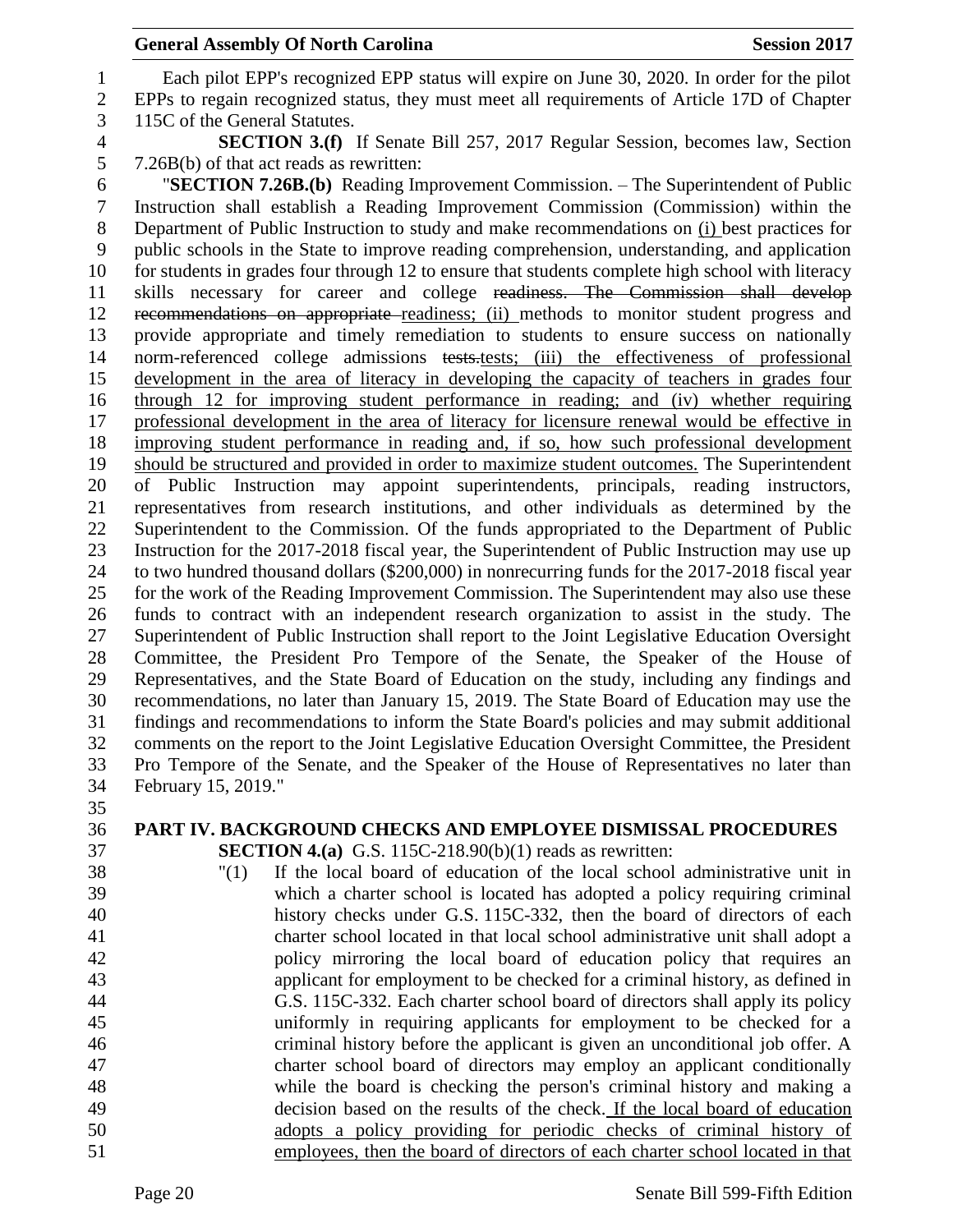|                | <b>General Assembly Of North Carolina</b>                                                                                                      | <b>Session 2017</b>           |
|----------------|------------------------------------------------------------------------------------------------------------------------------------------------|-------------------------------|
|                | <u>local school administrative unit shall adopt a policy mirroring that local</u>                                                              |                               |
|                | board of education policy. A board of directors shall indicate, upon inquiry                                                                   |                               |
|                | by any other local board of education, charter school, or regional school in                                                                   |                               |
|                | the State as to the reason for an employee's resignation or dismissal, if an                                                                   |                               |
|                | employee's criminal history was relevant to the employee's resignation or                                                                      |                               |
|                | dismissal."                                                                                                                                    |                               |
|                | <b>SECTION 4.(b)</b> G.S. 115C-238.73 is amended by adding a new subsection to read:                                                           |                               |
| " $(i)$        | The board of directors may adopt a policy providing for uniform periodic checks of                                                             |                               |
|                | criminal history of employees. Boards of directors shall not require employees to pay for the                                                  |                               |
|                | criminal history check authorized under this subsection. A board of directors shall indicate,                                                  |                               |
|                | upon inquiry by any other local board of education, charter school, or regional school in the                                                  |                               |
|                | State as to the reason for an employee's resignation or dismissal. If a teacher's criminal history                                             |                               |
|                | is relevant to a teacher's resignation, the board of directors shall report to the State Board of                                              |                               |
|                | Education the reason for an employee's resignation."                                                                                           |                               |
|                | <b>SECTION 4.(c)</b> G.S. 115C-325(f)(1) reads as rewritten:                                                                                   |                               |
| " $(f)$<br>(1) | Suspension without Pay. $-$ If a superintendent believes that cause exists for                                                                 |                               |
|                | employee for<br>career<br>dismissing a                                                                                                         | any reason<br>specified<br>in |
|                | G.S. 115C-325(e)(1) and that immediate suspension of the career employee                                                                       |                               |
|                | is necessary, the superintendent may suspend the career employee without                                                                       |                               |
|                | pay. Before suspending a career employee without pay, the superintendent                                                                       |                               |
|                | shall meet with the career employee and give him written notice of the                                                                         |                               |
|                | charges against him, an explanation of the bases for the charges, and an                                                                       |                               |
|                | opportunity to respond. However, if the teacher is incarcerated or is in the                                                                   |                               |
|                | custody of a local, State, private, or federal correctional facility, the                                                                      |                               |
|                | superintendent shall not be required to meet with the teacher before                                                                           |                               |
|                | suspending that teacher without pay but may instead provide written notice                                                                     |                               |
|                | of the charges against the teacher, provide a written explanation of the basis                                                                 |                               |
|                | for the charges, and provide an opportunity for the teacher to respond in                                                                      |                               |
|                | writing. Within five days after a suspension under this paragraph, the<br>superintendent shall initiate a dismissal, demotion, or disciplinary |                               |
|                | suspension without pay as provided in this section. If it is finally determined                                                                |                               |
|                | that no grounds for dismissal, demotion, or disciplinary suspension without                                                                    |                               |
|                | pay exist, the career employee shall be reinstated immediately, shall be paid                                                                  |                               |
|                | for the period of suspension, and all records of the suspension shall be                                                                       |                               |
|                | removed from the career employee's personnel file."                                                                                            |                               |
|                | <b>SECTION 4.(d)</b> G.S. 115C-325( $o(2)$ reads as rewritten:                                                                                 |                               |
| "(2)           | A teacher, career or probationary, who is not recommended for dismissal                                                                        |                               |
|                | should not resign without the consent of the superintendent unless he or she                                                                   |                               |
|                | has given at least 30 days' notice. If a teacher who is not recommended for                                                                    |                               |
|                | dismissal does resign without giving at least 30 days' notice, the board may                                                                   |                               |
|                | request that the State Board of Education revoke the teacher's license for the                                                                 |                               |
|                | remainder of that school year. A copy of the request shall be placed in the                                                                    |                               |
|                | teacher's personnel file. If a teacher's criminal history is relevant to the                                                                   |                               |
|                | teacher's resignation, regardless of whether the teacher has given at least 30                                                                 |                               |
|                | days' notice, the board shall report to the State Board of Education the reason                                                                |                               |
|                | for an employee's resignation."                                                                                                                |                               |
|                | <b>SECTION 4.(e)</b> G.S. 115C-325.5(a) reads as rewritten:                                                                                    |                               |
| " $(a)$        | Immediate Suspension Without Pay. – If a superintendent believes that cause exists                                                             |                               |
|                | for dismissing a teacher for any reason specified in G.S. 115C-325.4 and that immediate                                                        |                               |
|                | suspension of the teacher is necessary, the superintendent may suspend the teacher without pay.                                                |                               |

Before suspending a teacher without pay, the superintendent shall meet with the teacher and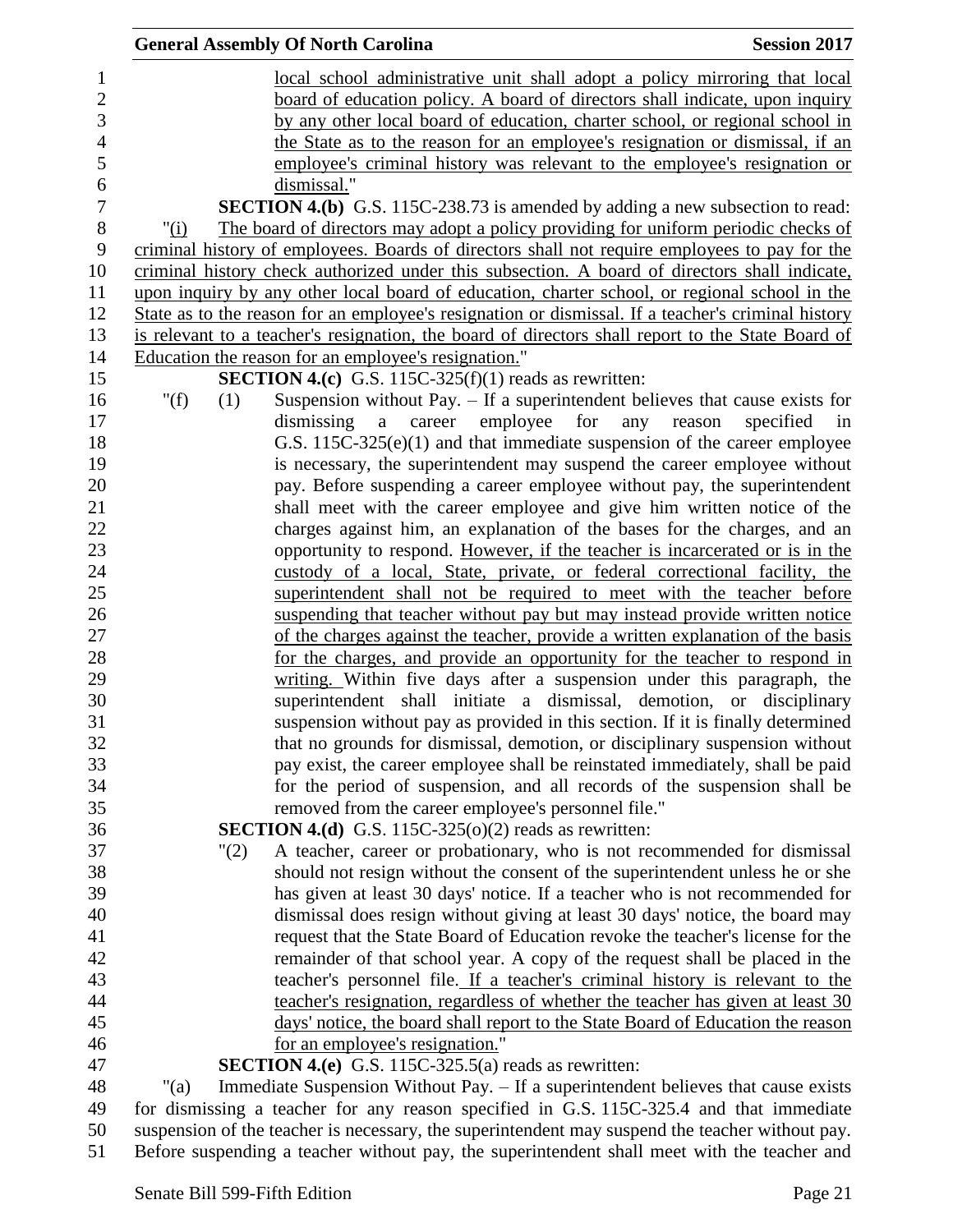| $\mathbf{1}$     |                  | give him or her written notice of the charges against the teacher, an explanation of the basis for                                       |
|------------------|------------------|------------------------------------------------------------------------------------------------------------------------------------------|
| $\overline{2}$   |                  | the charges, and an opportunity to respond. However, if the teacher is incarcerated or is in the                                         |
| $\overline{3}$   |                  | custody of a local, State, private, or federal correctional facility, the superintendent shall not be                                    |
| $\overline{4}$   |                  | required to meet with the teacher before suspending that teacher without pay but may instead                                             |
| 5                |                  | provide written notice of the charges against the teacher, provide a written explanation of the                                          |
| 6                |                  | basis for the charges, and provide an opportunity for the teacher to respond in writing. Within                                          |
| $\boldsymbol{7}$ |                  | five days after a suspension under this subsection, the superintendent shall initiate a dismissal,                                       |
| $8\,$            |                  | demotion, or disciplinary suspension without pay as provided in this section. If it is finally                                           |
| 9                |                  | determined that no grounds for dismissal, demotion, or disciplinary suspension without pay                                               |
| 10               |                  | exist, the teacher shall be reinstated immediately, shall be paid for the period of suspension, and                                      |
| 11               |                  | all records of the suspension shall be removed from the teacher's personnel file."                                                       |
| 12               |                  | <b>SECTION 4.(f)</b> G.S. 115C-325.9(b) reads as rewritten:                                                                              |
| 13               | " $(b)$          | Thirty Days' Notice Resignation Requirement. - A teacher who is not recommended                                                          |
| 14               |                  | for dismissal should not resign during the term of the contract without the consent of the                                               |
| 15               |                  | superintendent unless he or she has given at least 30 days' notice. If a teacher who is not                                              |
| 16               |                  |                                                                                                                                          |
|                  |                  | recommended for dismissal does resign during the term of the contract without giving at least                                            |
| 17               |                  | 30 days' notice, the board may request that the State Board of Education revoke the teacher's                                            |
| 18               |                  | license for the remainder of that school year. A copy of the request shall be placed in the                                              |
| 19               |                  | teacher's personnel file. If a teacher's criminal history is relevant to the teacher's resignation,                                      |
| 20               |                  | regardless of whether the teacher has given at least 30 days' notice, the board shall report to the                                      |
| 21               |                  | State Board of Education the reason for an employee's resignation."                                                                      |
| 22               |                  | <b>SECTION 4.(g)</b> G.S. 115C-332 is amended by adding a new subsection to read:                                                        |
| 23               | " $(i)$          | The local board of education may adopt a policy providing for periodic checks of                                                         |
| 24               |                  | criminal history of employees. Local boards of education shall not require employees to pay for                                          |
| 25               |                  | the criminal history check authorized under this subsection. A local board of education shall                                            |
| 26               |                  | indicate, upon inquiry by any other local board of education, charter school, or regional school                                         |
| 27               |                  | in the State as to the reason for an employee's resignation or dismissal, if an employee's                                               |
| 28               |                  | criminal history was relevant to the employee's resignation or dismissal."                                                               |
| 29               |                  |                                                                                                                                          |
| 30               | PART V. ENSURE   | <b>AVAILABILITY</b><br>OF<br><b>INFORMATION</b><br>ON<br><b>TEACHER</b>                                                                  |
| 31               | <b>VACANCIES</b> |                                                                                                                                          |
| 32               |                  | <b>SECTION 5.(a)</b> G.S. 115C-12(22) reads as rewritten:                                                                                |
| 33               | "(22)            | Duty to Monitor the State of the Teaching Profession in North Carolina. –                                                                |
| 34               | $\theta$ .       | The State Board of Education shall monitor and compile an annual                                                                         |
| 35               |                  | report on the state of the teaching profession in North Carolina that                                                                    |
| 36               |                  | includes data on the decisions of teachers to leave the teaching                                                                         |
| 37               |                  | profession. The State Board shall adopt standard procedures for each                                                                     |
| 38               |                  | local board of education to use in requesting the information from                                                                       |
| 39               |                  |                                                                                                                                          |
| 40               |                  | teachers who are not continuing to work as teachers in the local                                                                         |
|                  |                  |                                                                                                                                          |
| 41               |                  | school administrative unit and shall require each local board of<br>education to report the information to the State Board in a standard |
| 42               |                  |                                                                                                                                          |
| 43               |                  | format adopted by the State Board-profession and data on teaching                                                                        |
| 44               |                  | positions that local boards of education are unable to fill, as provided                                                                 |
| 45               | b.               | in G.S. 115C-299.5.<br>The annual teacher transition report shall include data on the                                                    |
| 46               |                  | following:                                                                                                                               |
| 47               |                  | The number of teachers who left the profession without<br>Ŧ.                                                                             |
| 48               |                  |                                                                                                                                          |
| 49               |                  | remaining in the field of education and the reasons for                                                                                  |
| 50               |                  | teachers leaving the profession.<br>The number of teachers who left their employment to teach in<br>2.                                   |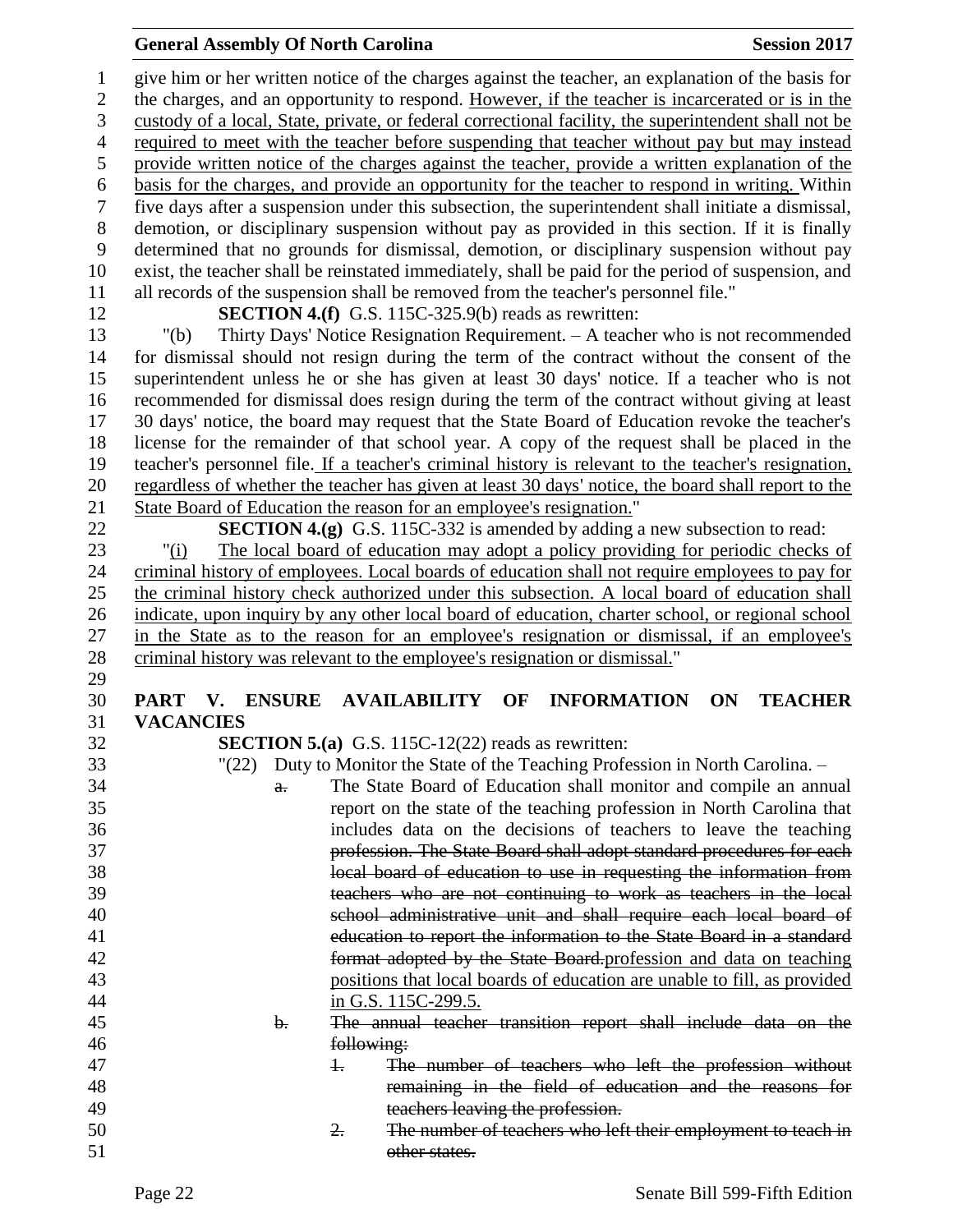| <b>General Assembly Of North Carolina</b>            |                      | <b>Session 2017</b>                                                                                                                                        |  |
|------------------------------------------------------|----------------------|------------------------------------------------------------------------------------------------------------------------------------------------------------|--|
|                                                      | $\frac{3}{2}$ .      | The number of teachers who left their employment to work in                                                                                                |  |
|                                                      |                      | another school in North Carolina, including nonpublic                                                                                                      |  |
|                                                      |                      | schools and charter schools.                                                                                                                               |  |
|                                                      | 4.                   | The number of teachers who left a classroom position for                                                                                                   |  |
|                                                      |                      | another type of educational position.                                                                                                                      |  |
|                                                      | 5.                   | The number of teachers who left employment in hard to staff                                                                                                |  |
|                                                      |                      | schools. A hard-to-staff school shall be any school identified                                                                                             |  |
|                                                      |                      | as low-performing, as provided in G.S. 115C-105.37.                                                                                                        |  |
|                                                      | 6.                   | The number of teachers who left employment in hard to staff<br>subject areas. A hard to staff subject area is either of the                                |  |
|                                                      |                      | following:                                                                                                                                                 |  |
|                                                      | Ŧ.                   | As defined by the United States Department of                                                                                                              |  |
|                                                      |                      | Education.                                                                                                                                                 |  |
|                                                      | H <sub>r</sub>       | A subject area that has resulted in a long-term                                                                                                            |  |
|                                                      |                      | vacancy of 16 months or more at a particular school in                                                                                                     |  |
|                                                      |                      | a local school administrative unit.                                                                                                                        |  |
| $e_{i}$                                              |                      | The annual teacher transition report by the State Board of Education                                                                                       |  |
|                                                      |                      | shall disaggregate the data included in sub-subdivision b. of this                                                                                         |  |
|                                                      |                      | subdivision by teacher effectiveness status at a statewide level. The                                                                                      |  |
|                                                      |                      | report shall not disaggregate data on teacher effectiveness status at a                                                                                    |  |
|                                                      |                      | local school administrative unit level.                                                                                                                    |  |
|                                                      |                      | Notwithstanding Article 21A of this Chapter, local school                                                                                                  |  |
|                                                      |                      | administrative units shall provide to the State Board of Education for                                                                                     |  |
|                                                      |                      | the purposes of this report any North Carolina Educator Evaluation                                                                                         |  |
|                                                      |                      | System (NCEES) effectiveness status assigned to teachers who left                                                                                          |  |
|                                                      | employment.          |                                                                                                                                                            |  |
|                                                      |                      | The State Board of Education shall not report disaggregated data                                                                                           |  |
|                                                      |                      | that reveals confidential information in a teacher's personnel file, as                                                                                    |  |
|                                                      |                      | defined by Article 21A of this Chapter, such as making the                                                                                                 |  |
|                                                      |                      | effectiveness status personally identifiable to an individual teacher."                                                                                    |  |
|                                                      |                      | SECTION 5.(b) Article 20 of Subchapter V of Chapter 115C of the General                                                                                    |  |
| Statutes is amended by adding a new section to read: |                      | "\\$ 115C-299.5. Duty to monitor the state of the teaching profession.                                                                                     |  |
|                                                      |                      |                                                                                                                                                            |  |
| (a)<br>(1)                                           |                      | Definitions. $-$ As used in this section, the following definitions apply:<br>Hard-to-staff school. - Any school identified as low-performing, as provided |  |
|                                                      | in G.S. 115C-105.37. |                                                                                                                                                            |  |
| (2)                                                  |                      | Hard-to-staff subject area. $- A$ subject area that is either of the following:                                                                            |  |
| $\underline{a}$ .                                    |                      | As defined by the United States Department of Education.                                                                                                   |  |
| b.                                                   |                      | A subject area that has resulted in a long-term vacancy of 16 months                                                                                       |  |
|                                                      |                      | or more at a particular school in a local school administrative unit.                                                                                      |  |
| (b)                                                  |                      | State of the Teaching Profession Report. – The State Board of Education shall                                                                              |  |
|                                                      |                      | monitor and compile an annual report by December 15 annually on the state of the teaching                                                                  |  |
|                                                      |                      | profession in North Carolina that includes data on the decisions of teachers to leave the                                                                  |  |
|                                                      |                      | teaching profession and vacancies in teaching positions as provided in subsections (c) and (e)                                                             |  |
|                                                      |                      | of this section. The State Board shall adopt standard procedures for each local board of                                                                   |  |
|                                                      |                      | education to use in requesting information required by this report and shall require each local                                                            |  |
|                                                      |                      | board of education to report the information to the State Board in a standard format adopted by                                                            |  |
| the State Board.                                     |                      |                                                                                                                                                            |  |
| (c)                                                  |                      | Teachers Leaving the Profession. – The report shall include the following data on                                                                          |  |
|                                                      |                      | the decisions of teachers to leave the teaching profession in the prior school year:                                                                       |  |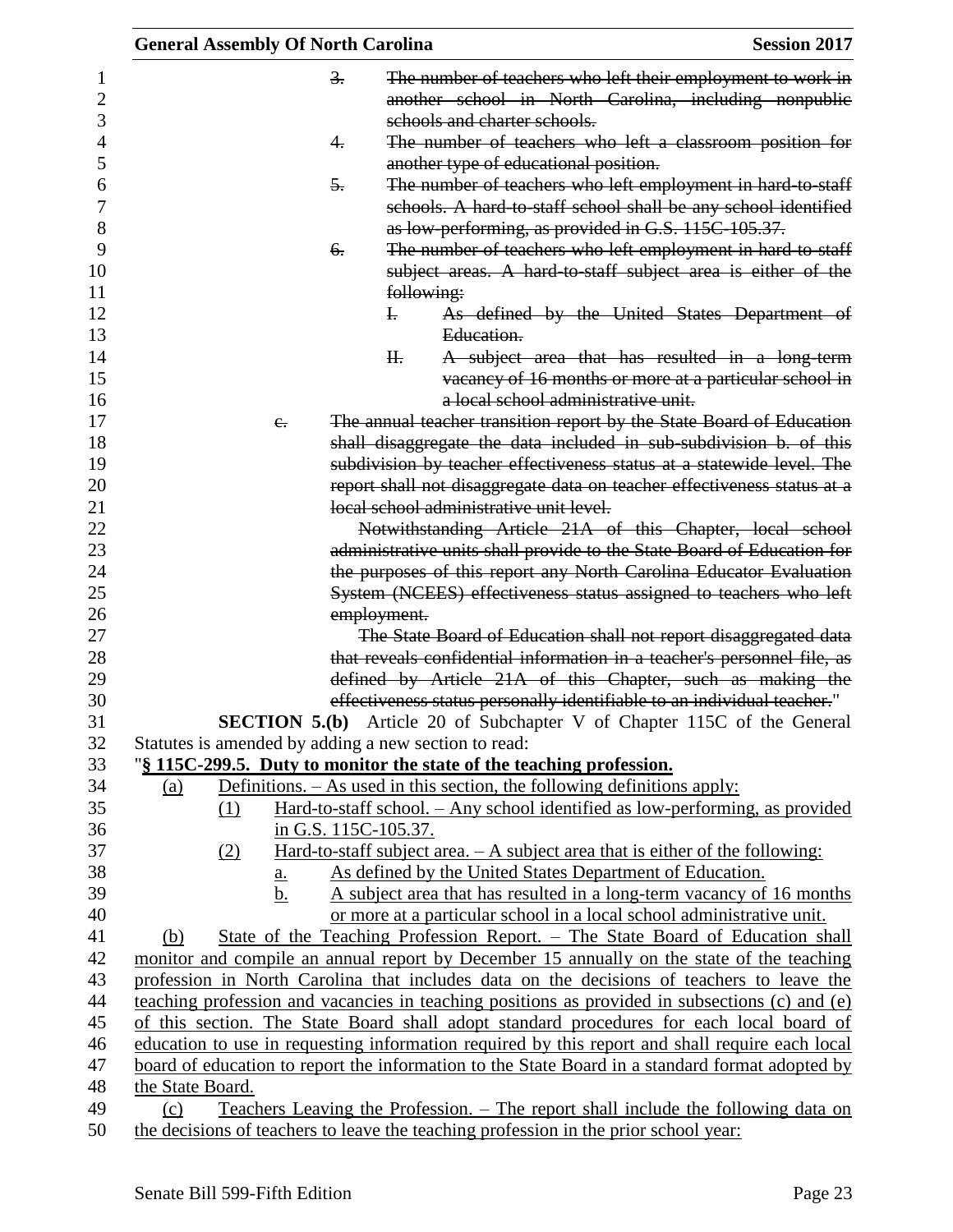|                           | <b>General Assembly Of North Carolina</b>                                                           | <b>Session 2017</b> |
|---------------------------|-----------------------------------------------------------------------------------------------------|---------------------|
| (1)                       | The number of teachers who left the profession without remaining in the                             |                     |
|                           | field of education and the reasons for teachers leaving the profession.                             |                     |
| (2)                       | The number of teachers who left their employment to teach in other states.                          |                     |
| (3)                       | The number of teachers who left their employment to work in another school                          |                     |
|                           | in North Carolina, including nonpublic schools and charter schools.                                 |                     |
| $\left(4\right)$          | The number of teachers who left a classroom position for another type of                            |                     |
|                           | educational position.                                                                               |                     |
| (5)                       | The number of teachers who left employment in hard-to-staff schools.                                |                     |
| (6)                       | The number of teachers who left employment in hard-to-staff subject areas.                          |                     |
| (d)                       | The annual teacher transition report by the State Board of Education shall                          |                     |
|                           | disaggregate the data included in subsection (c) of this section by teacher effectiveness status at |                     |
|                           | a statewide level. The report shall not disaggregate data on teacher effectiveness status at a      |                     |
|                           | local school administrative unit level. Notwithstanding Article 21A of this Chapter, local          |                     |
|                           | school administrative units shall provide to the State Board of Education, for the purposes of      |                     |
|                           | this report, any North Carolina Educator Evaluation System (NCEES) effectiveness status             |                     |
|                           | assigned to teachers who left employment. The State Board of Education shall not report             |                     |
|                           | disaggregated data that reveals confidential information in a teacher's personnel file, as defined  |                     |
|                           | by Article 21A of this Chapter, such as making the effectiveness status personally identifiable     |                     |
| to an individual teacher. |                                                                                                     |                     |
| (e)                       | Teacher Vacancies. – The report shall include data on teaching positions that local                 |                     |
|                           | boards of education are unable to fill with a teacher licensed in that subject area by the fortieth |                     |
|                           | school instructional day of the local school administrative unit's calendar. The report shall       |                     |
|                           |                                                                                                     |                     |
|                           | aggregate all data to provide both statewide information and information specific to each local     |                     |
|                           | school administrative units, including the following:                                               |                     |
| (1)                       | The number of teacher vacancies by subject area.                                                    |                     |
| (2)                       | The number of teacher vacancies by school with identification of                                    |                     |
|                           | hard-to-staff schools."                                                                             |                     |
|                           | <b>SECTION 5.(c)</b> The State Board of Education shall complete the first annual                   |                     |
|                           | report on the state of the teaching profession, including information on vacancies in the           |                     |
|                           | teaching profession, no later than December 15, 2017.                                               |                     |
|                           | PART VI. CONFORMING CHANGES                                                                         |                     |
|                           | <b>SECTION 6.(a)</b> G.S. 93B-15.1(i) reads as rewritten:                                           |                     |
| " $(i)$                   | For the purposes of this section, the State Board of Education shall be considered an               |                     |
|                           | occupational licensing board when issuing teacher licenses under G.S. 115C-296. Article 17E of      |                     |
|                           | Subchapter V of Chapter 115C of the General Statutes."                                              |                     |
|                           | <b>SECTION 6.(b)</b> G.S. 115C-296.7(g) reads as rewritten:                                         |                     |
| " $(g)$                   | NC Teaching Corps members shall be granted lateral entry teaching residency                         |                     |
|                           | licenses pursuant to G.S. 115C-296.12(a). Article 17E of this Chapter."                             |                     |
|                           | <b>SECTION 6.(c)</b> G.S. 115C-325.1(6)a. reads as rewritten:                                       |                     |
|                           | Who holds at least one of the following licenses issued by the State<br>"a.                         |                     |
|                           | <b>Board of Education:</b>                                                                          |                     |
|                           | Aa current standard professional educator's license.<br>$\ddagger$                                  |                     |
|                           | $\overline{2}$ .                                                                                    |                     |
|                           | A current lateral entry teaching license.<br>$\overline{3}$ .                                       |                     |
|                           | A regular, not expired, vocational license."                                                        |                     |
|                           | <b>SECTION 6.(d)</b> G.S. 115C-325.4(a)(11) reads as rewritten:                                     |                     |
| "(11)                     | Any cause which constitutes grounds for the revocation of the teacher's                             |                     |
|                           | teaching license or the school administrator's administratorprofessional                            |                     |
|                           | educator's license."                                                                                |                     |
|                           | <b>SECTION 6.(e)</b> G.S. 115C-333(d) reads as rewritten:                                           |                     |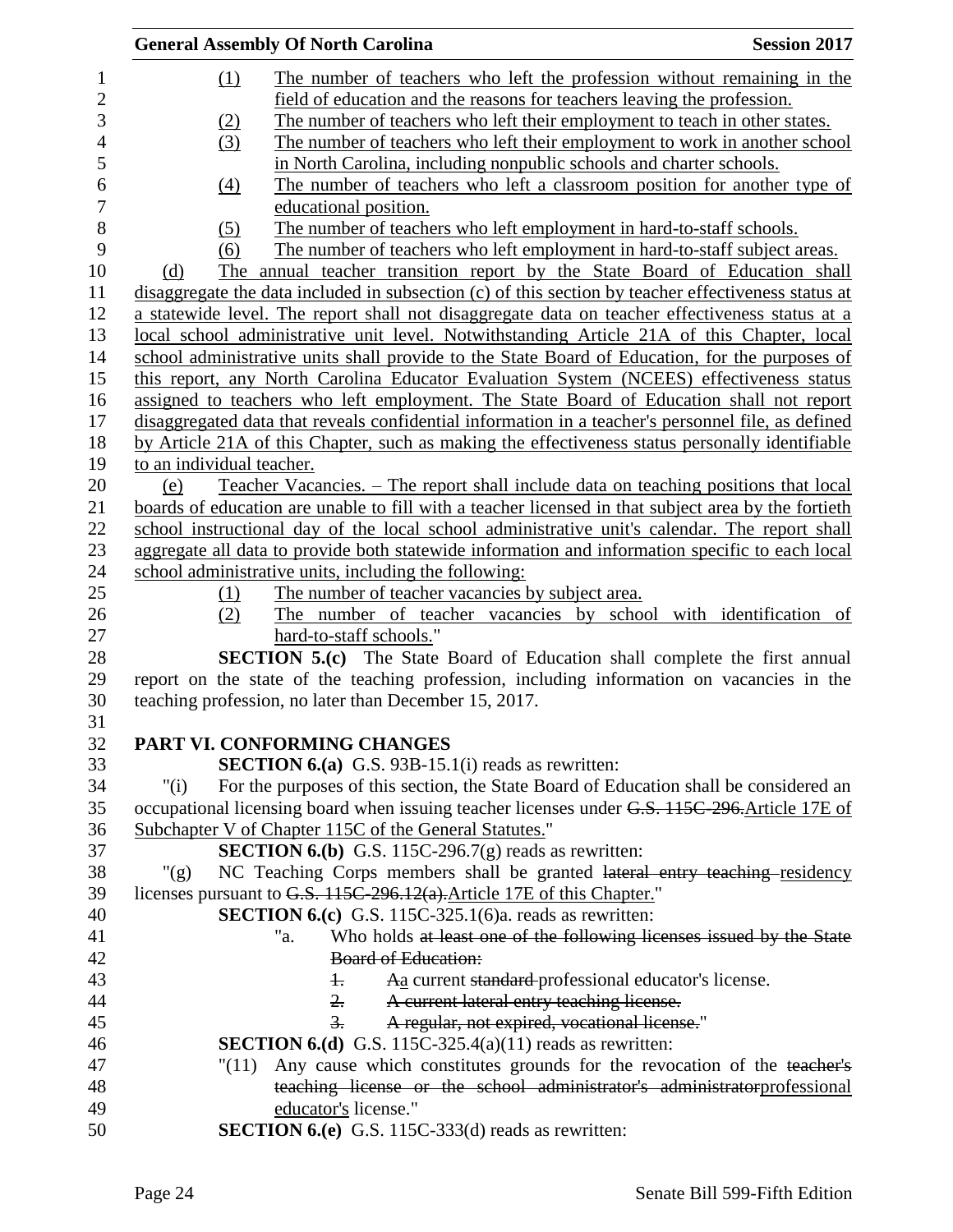"(d) State Board Notification. – If a local board dismisses an employee of a low-performing school who is a teacher with career status for any reason except a reduction in force under G.S. 115C-325(e)(1)l., or dismisses an employee who is a teacher on contract for cause or elects to not renew an employee's contract as a result of a superintendent's recommendation under subsection (b) or (c) of this section, it shall notify the State Board of the action, and the State Board annually shall provide to all local boards the names of those individuals. If a local board hires one of these individuals, within 60 days the superintendent or the superintendent's designee shall observe the employee, develop a mandatory improvement plan to assist the employee, and submit the plan to the State Board. The State Board shall review the mandatory improvement plan and may provide comments and suggestions to the superintendent. If on the next evaluation the employee receives a rating on any standard that was identified as an area of concern on the mandatory improvement plan that is again below proficient or otherwise represents unsatisfactory or below standard performance, the local board shall notify the State Board and the State Board shall initiate a proceeding to revoke the 15 employee's license under G.S. 115C-296(d).G.S. 115C-270.35. If on this next evaluation the employee receives at least a proficient rating on all of the performance standards that were identified as areas of concern on the mandatory improvement plan, the local board shall notify the State Board that the employee is in good standing and the State Board shall not continue to provide the individual's name to local boards under this subsection unless the employee is a teacher with career status and is subsequently dismissed under G.S. 115C-325 except for a reduction in force, or the employee is a teacher on contract subsequently dismissed under G.S. 115C-325.4."

#### **SECTION 6.(f)** G.S. 115C-333.1(f) reads as rewritten:

 "(f) State Board Notification. – If a local board dismisses a teacher with career status for any reason except a reduction in force under G.S. 115C-325(e)(1)l., or dismisses a teacher on contract for cause or elects to not renew a teacher's contract as a result of a superintendent's recommendation under subsection (d) of this section, it shall notify the State Board of the action, and the State Board annually shall provide to all local boards the names of those teachers. If a local board hires one of these teachers, within 60 days the superintendent or the superintendent's designee shall observe the teacher, develop a mandatory improvement plan to assist the teacher, and submit the plan to the State Board. The State Board shall review the mandatory improvement plan and may provide comments and suggestions to the superintendent. If on the next evaluation the teacher receives a rating on any standard that was an area of concern on the mandatory improvement plan that is again below proficient or a rating that otherwise represents unsatisfactory or below standard performance, the local board shall notify the State Board, and the State Board shall initiate a proceeding to revoke the teacher's license under G.S. 115C-296(d).G.S. 115C-270.35. If on the next evaluation the teacher receives at least a proficient rating on all of the overall performance standards that were areas of concern on the mandatory improvement plan, the local board shall notify the State Board that the teacher is in good standing, and the State Board shall not continue to provide the teacher's name to local boards under this subsection unless the teacher has career status and is subsequently dismissed under G.S. 115C-325 except for a reduction in force or is a teacher on contract who is subsequently dismissed under G.S. 115C-325.4. If, however, on this next evaluation the teacher receives a developing rating on any standards that were areas of concern on the mandatory improvement plan, the teacher shall have one more year to bring the rating to proficient if the local board elects to renew the teacher's contract. If by the end of this second year the teacher is not proficient in all standards that were areas of concern on the mandatory improvement plan, the local board shall notify the State Board, and the State Board shall initiate a proceeding to revoke the teacher's license under G.S. 115C-296(d).G.S. 115C-270.35." **SECTION 6.(g)** G.S. 115D-5(p) reads as rewritten: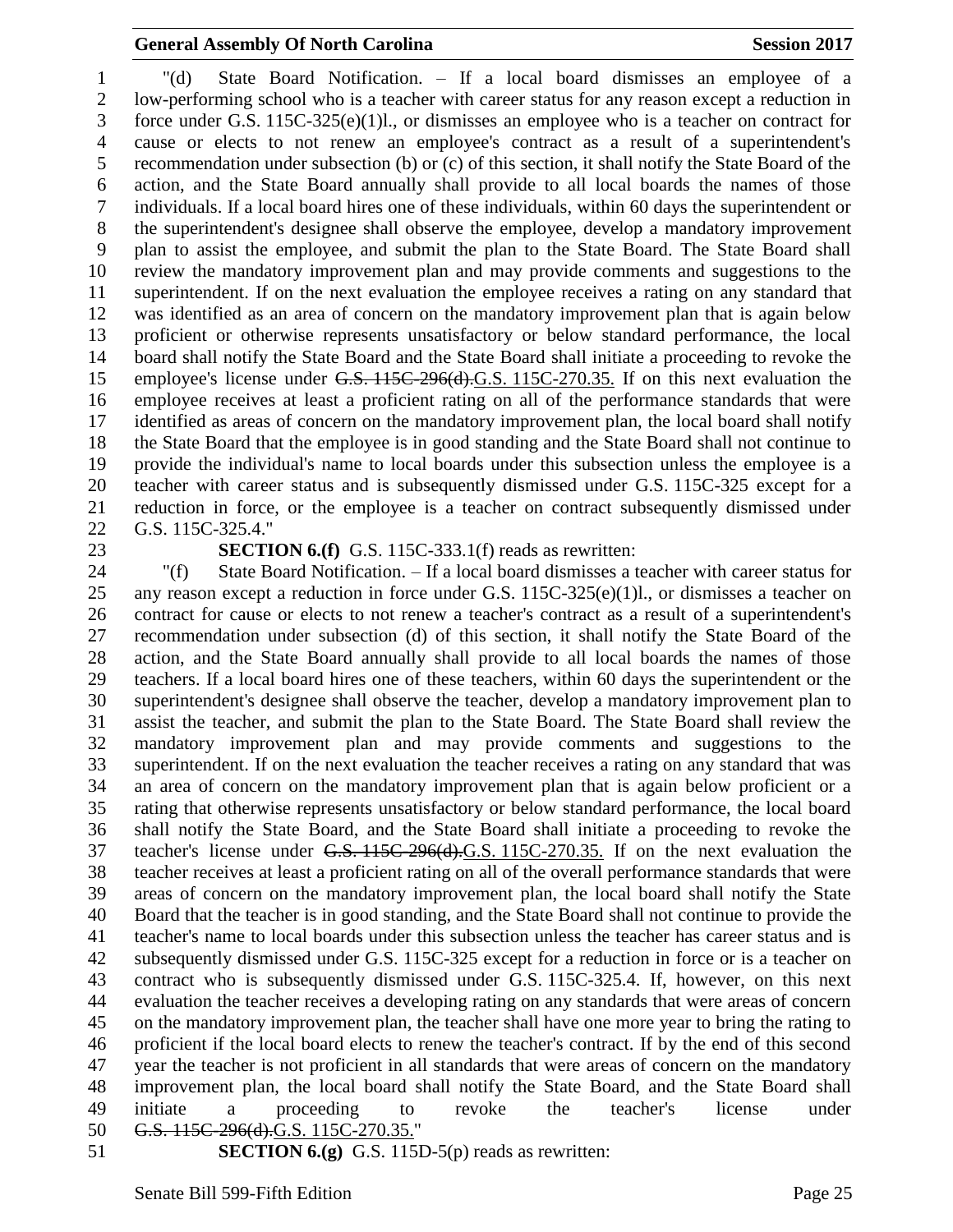|                  | <b>General Assembly Of North Carolina</b>                                                                                                                    | <b>Session 2017</b> |
|------------------|--------------------------------------------------------------------------------------------------------------------------------------------------------------|---------------------|
| $\mathbf{1}$     | The North Carolina Community College System may offer courses, in accordance<br>$"(\mathsf{p})$                                                              |                     |
| $\mathbf{2}$     | with the lateral entry program of study established under G.S. 115C-296.12, Article 17D of                                                                   |                     |
| 3                | Subchapter V of Chapter 115C of the General Statutes, to individuals who choose to enter the                                                                 |                     |
| $\overline{4}$   | teaching profession by lateral entry-through residency licensure."                                                                                           |                     |
| 5                | <b>SECTION 6.(h)</b> G.S. 116-239.5(a) reads as rewritten:                                                                                                   |                     |
| 6                | The Board of Governors, in consultation with the constituent institutions of The<br>" $(a)$                                                                  |                     |
| $\boldsymbol{7}$ | University of North Carolina with educator preparation programs, shall designate eight                                                                       |                     |
| $8\,$            | constituent institutions to establish laboratory schools to serve public school students in                                                                  |                     |
| 9                | accordance with the provisions of this Article. The Board of Governors shall select eight                                                                    |                     |
| 10               | constituent institutions with quality educator preparation programs as demonstrated by the                                                                   |                     |
| 11               | annual performance measures reported by the constituent institutions in accordance with                                                                      |                     |
| 12               | G.S. 115C-296.13.G.S. 115C-269.35."                                                                                                                          |                     |
| 13               | <b>SECTION 6.(i)</b> G.S. 116-239.13(5) reads as rewritten:                                                                                                  |                     |
| 14               | Information on the student outcomes for students who are enrolled in each<br>"(5)                                                                            |                     |
| 15               | educator preparation program who obtained clinical experience in school                                                                                      |                     |
| 16               | leadership and teaching in the lab schools, including the performance                                                                                        |                     |
| 17               | elements reported under G.S. 115C-296.13(b).G.S. 115C-269.35."                                                                                               |                     |
| 18               | <b>SECTION 6.(j)</b> If House Bill 155, 2017 Regular Session, becomes law,                                                                                   |                     |
| 19               | G.S. 115C-325(f)(1), as amended by Section $4(c)$ of this act, reads as rewritten:                                                                           |                     |
| 20               | Suspension without Pay. $-$ If a superintendent believes that cause exists for<br>" $(f)$<br>(1)                                                             |                     |
| 21               | dismissing a<br>career<br>employee for<br>specified<br>any reason                                                                                            | in                  |
| 22               | G.S. $115C-325(e)(1)$ and that immediate suspension of the career employee                                                                                   |                     |
| 23               | is necessary, the superintendent may suspend the career employee without                                                                                     |                     |
| 24               | pay. Before suspending a career employee without pay, the superintendent                                                                                     |                     |
| 25               | shall meet with the career employee and give him written notice of the                                                                                       |                     |
| 26               | charges against him, an explanation of the bases for the charges, and an                                                                                     |                     |
| 27               | opportunity to respond. However, if the teacher career employee is                                                                                           |                     |
| 28               | incarcerated or is in the custody of a local, State, private, or federal<br>correctional facility, the superintendent shall not be required to meet with the |                     |
| 29<br>30         | teacher career employee before suspending that teacher employee without                                                                                      |                     |
| 31               | pay but may instead provide written notice of the charges against the                                                                                        |                     |
| 32               | teacher, employee, provide a written explanation of the basis for the charges,                                                                               |                     |
| 33               | and provide an opportunity for the teacher employee to respond in writing.                                                                                   |                     |
| 34               | Within five days after a suspension under this paragraph, the superintendent                                                                                 |                     |
| 35               | shall initiate a dismissal, demotion, or disciplinary suspension without pay as                                                                              |                     |
| 36               | provided in this section. If it is finally determined that no grounds for                                                                                    |                     |
| 37               | dismissal, demotion, or disciplinary suspension without pay exist, the career                                                                                |                     |
| 38               | employee shall be reinstated immediately, shall be paid for the period of                                                                                    |                     |
| 39               | suspension, and all records of the suspension shall be removed from the                                                                                      |                     |
| 40               | career employee's personnel file."                                                                                                                           |                     |
| 41               | <b>SECTION 6.(k)</b> If House Bill 155, 2017 Regular Session, becomes law,                                                                                   |                     |
| 42               | G.S. 115C-325( $o(2)$ , as amended by Section 4(d) of this act, reads as rewritten:                                                                          |                     |
| 43               | A teacher, career or probationary, career employee who is not recommended<br>"(2)                                                                            |                     |
| 44               | for dismissal should not resign without the consent of the superintendent                                                                                    |                     |
| 45               | unless he or she has given at least 30 days' notice. If a teacher-career                                                                                     |                     |
| 46               | employee who is not recommended for dismissal does resign without giving                                                                                     |                     |
| 47               | at least 30 days' notice, the board may request that the State Board of                                                                                      |                     |
| 48               | Education revoke the teacher's career employee's license for the remainder                                                                                   |                     |
| 49               | of that school year. A copy of the request shall be placed in the teacher's                                                                                  |                     |
| 50               | career employee's personnel file. If a teacher's career employee's criminal                                                                                  |                     |
| 51               | history is relevant to the teacher's employee's resignation, regardless of                                                                                   |                     |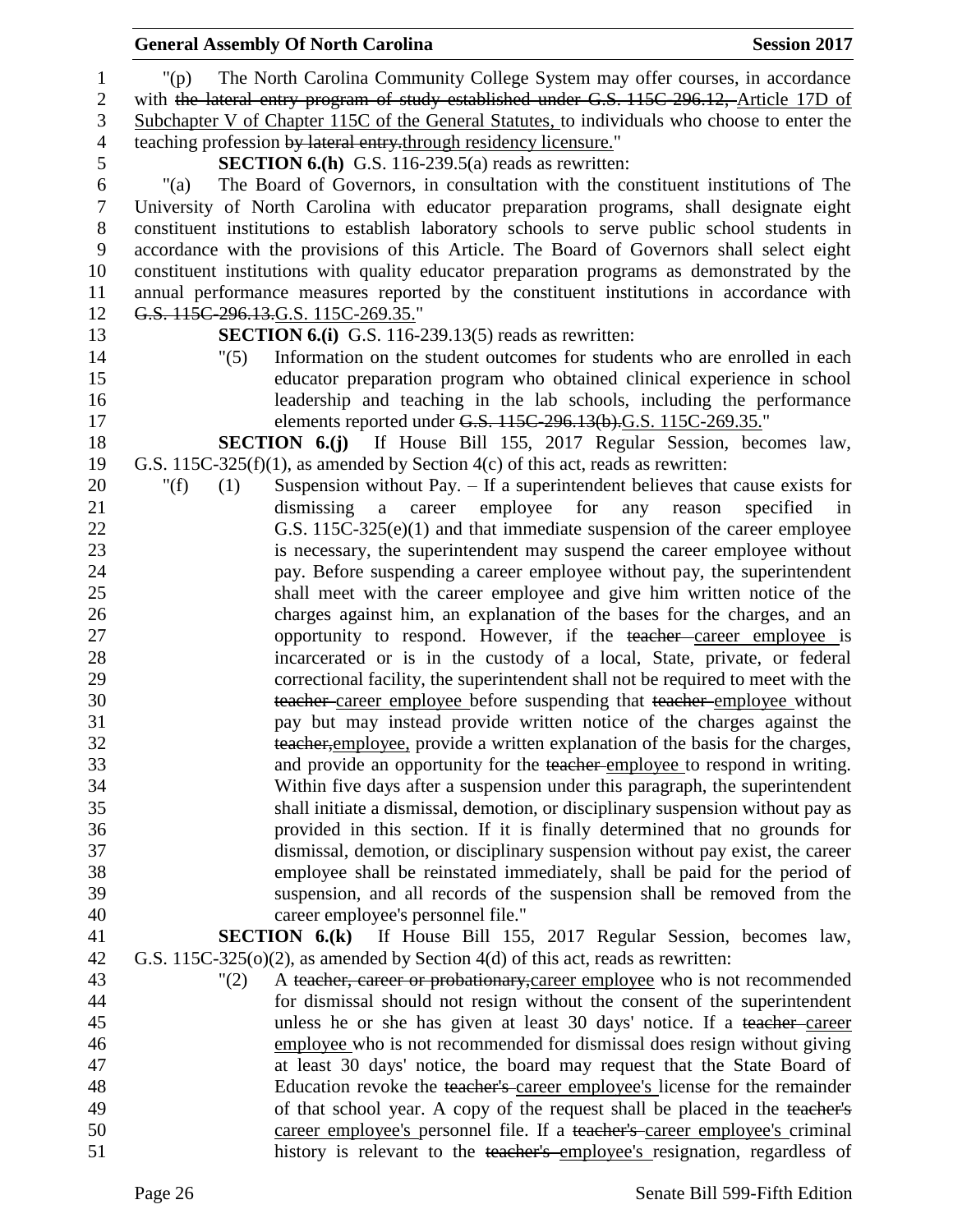|                  | <b>General Assembly Of North Carolina</b><br><b>Session 2017</b>                                                                                                                               |
|------------------|------------------------------------------------------------------------------------------------------------------------------------------------------------------------------------------------|
| 1                | whether the teacher employee has given at least 30 days' notice, the board                                                                                                                     |
| $\overline{2}$   | shall report to the State Board of Education the reason for an employee's                                                                                                                      |
| 3                | resignation."                                                                                                                                                                                  |
| $\overline{4}$   | <b>SECTION 6.(I)</b> If House Bill 155, 2017 Regular Session, becomes law, Section                                                                                                             |
| 5                | $2(f)$ of that act is repealed.                                                                                                                                                                |
| 6                | <b>SECTION 6.(m)</b> If Senate Bill 257, 2017 Regular Session, becomes law, then                                                                                                               |
| $\boldsymbol{7}$ | Section 8.29(a) of S.L. 2016-94, as amended by Section 7.20(a) of Senate Bill 257, 2017                                                                                                        |
| $8\,$            | Regular Session, reads as rewritten:                                                                                                                                                           |
| 9                | <b>"SECTION 8.29.(a)</b> Purpose. $-$ The purpose of this section is to establish a pilot program                                                                                              |
| 10               | for, beginning with the 2016-2017 fiscal year, the local boards of education of the Anson                                                                                                      |
| 11               | County, Franklin County, Moore County, Richmond County, and Scotland County school                                                                                                             |
| 12               | administrative units and, beginning with the 2017-2018 fiscal year, the local boards of                                                                                                        |
| 13               | education of the Alamance-Burlington Schools, Beaufort County Schools, Bertie County                                                                                                           |
| 14               | Schools, Duplin County Schools, Edenton-Chowan Schools, Edgecombe County Schools,                                                                                                              |
| 15               | Guilford County Schools, Halifax County Schools, Nash-Rocky Mount Schools, Northampton                                                                                                         |
| 16               | County Schools, Randolph County Schools, Tyrrell County Schools, Vance County Schools,                                                                                                         |
| 17               | and Washington County Schools to provide tuition assistance awards to part-time or full-time                                                                                                   |
| 18               | teacher assistants working in those local school administrative units to pursue a college degree                                                                                               |
| 19<br>20         | that will result in teacher licensure. Tuition assistance awards under the program may be                                                                                                      |
| 21               | provided for part-time or full-time coursework. A local board of education may grant a teacher<br>assistant academic leave to pursue coursework that may only be taken during working hours. A |
| 22               | teacher assistant receiving an award under the program shall fulfill the student teaching                                                                                                      |
| 23               | requirements of an educator preparation program by working in the teacher assistant's                                                                                                          |
| 24               | employing local school administrative unit. A teacher assistant shall continue to receive salary                                                                                               |
| 25               | and benefits while student teaching in the local school administrative unit in accordance with                                                                                                 |
| 26               | G.S. 115C-310(b).G.S. 115C-269.30(c)."                                                                                                                                                         |
| 27               | <b>SECTION 6.(n)</b> If Senate Bill 257, 2017 Regular Session, becomes law,                                                                                                                    |
| 28               | G.S. 115C-269.30, as enacted by Section 2(i) of this act, reads as rewritten:                                                                                                                  |
| 29               | "§ 115C-269.30. Teacher assistants engaged in internships.                                                                                                                                     |
| 30               | Program for Teacher Assistants. - The State Board shall adopt a program to<br>(a)                                                                                                              |
| 31               | facilitate the process by which teacher assistants may become teachers. Teacher assistants who                                                                                                 |
| 32               | participate in this program: program shall meet the following requirements:                                                                                                                    |
| 33               | Shall be Be enrolled in a recognized EPP.<br>(1)                                                                                                                                               |
| 34               | Shall be Be employed in a North Carolina public school.<br>(2)                                                                                                                                 |
| 35               | Internship Assignments. - Local school administrative units are encouraged to<br>(b)                                                                                                           |
| 36               | assign teacher assistants to a different classroom during an internship than the classroom they                                                                                                |
| 37               | are assigned to as a teacher assistant. To the extent possible, they may be assigned to another                                                                                                |
| 38               | school within the same local school administrative unit.                                                                                                                                       |
| 39               | Salary and Benefits. - At the discretion of the local school administrative unit,<br>(c)                                                                                                       |
| 40               | teacher Teacher assistants may shall continue to receive their salary and benefits while interning                                                                                             |
| 41               | in the same local school administrative unit where they are employed as a teacher assistant.                                                                                                   |
| 42               | Consultation With Institutions of Higher Education. - The State Board shall consult<br>(d)                                                                                                     |
| 43<br>44         | with the Board of Governors of The University of North Carolina and the North Carolina                                                                                                         |
| 45               | Independent Colleges and Universities in the development of the program."<br><b>SECTION 6.(0)</b> If Senate Bill 257, 2017 Regular Session, becomes law,                                       |
| 46               | G.S. 115C-300.1(c), as enacted by Section 3(b) of this act, reads as rewritten:                                                                                                                |
| 47               | Mentor Teacher Training. - The State Board shall develop and coordinate a mentor<br>"(c)                                                                                                       |
| 48               | teacher training program. The State Board shall develop criteria for selecting excellent,                                                                                                      |
| 49               | experienced, and qualified teachers to be participants in the mentor teacher training program as                                                                                               |
| 50               | follows:                                                                                                                                                                                       |
| 51               | Mentor teachers shall be either of the following:<br>(1)                                                                                                                                       |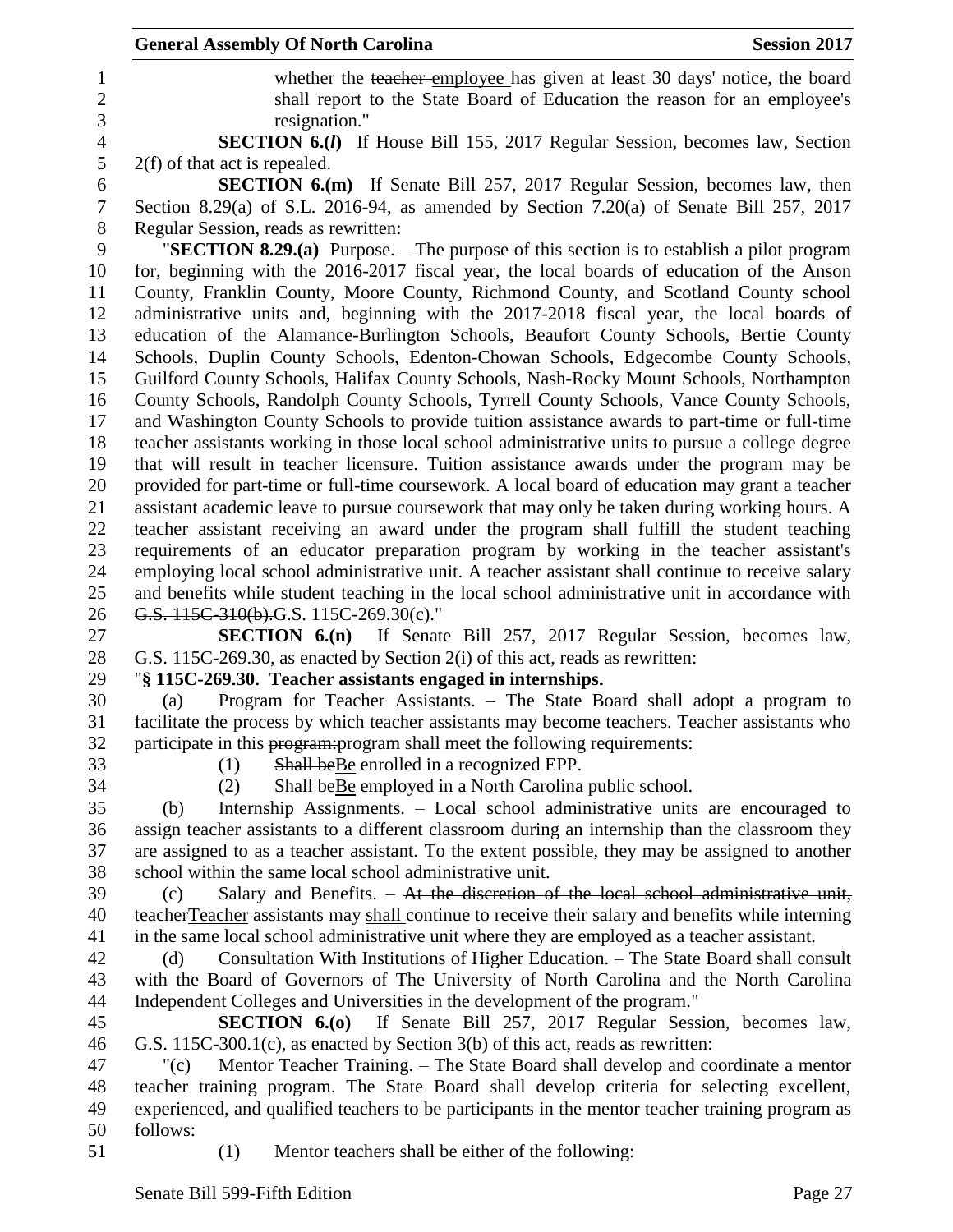|                     | <b>General Assembly Of North Carolina</b>                                                                                                                                                                                                     | <b>Session 2017</b> |
|---------------------|-----------------------------------------------------------------------------------------------------------------------------------------------------------------------------------------------------------------------------------------------|---------------------|
|                     | Teachers rated, through formal evaluations, at least at the "proficient"<br>a.<br>level as part of the North Carolina Teacher Evaluation System and<br>have met expectations for student growth.System.<br>Retired teachers.<br>$\mathbf b$ . |                     |
| (2)                 | The principal shall determine which mentor teacher best meets the needs of<br>each new teacher and shall assign the most appropriate mentor teacher to                                                                                        |                     |
|                     | that new teacher, with priority consideration for those mentor teachers rated<br>as "distinguished" and "accomplished."                                                                                                                       |                     |
| (3)                 | If a principal determines that a teacher rated as "proficient" or a retired<br>teacher is the most appropriate mentor for a new teacher, the principal shall<br>maintain records of the reasons for that determination.                       |                     |
| (4)                 | A teacher may be a mentor at a different school building from which the<br>mentor is assigned if the following criteria are met:                                                                                                              |                     |
|                     | The principals of each school and the mentor teacher approve of the<br>a.<br>assignment.                                                                                                                                                      |                     |
|                     | The mentor teacher is rated, through formal evaluations, at least at<br>b.<br>the "accomplished" level as part of the North Carolina Teacher                                                                                                  |                     |
|                     | Evaluation System and has met expectations for student                                                                                                                                                                                        |                     |
|                     | growth.System.<br>The new teacher's principal maintains a record of the reasons for<br>c.                                                                                                                                                     |                     |
|                     | selecting the mentor from a different school building."<br><b>SECTION 6.(p)</b> If Senate Bill 257, 2017 Regular Session, becomes law,                                                                                                        |                     |
|                     | G.S. 115C-269.25(e), as enacted by Section 2(i) of this act, reads as rewritten:                                                                                                                                                              |                     |
| "(e)                | Clinical Educator Requirements. - The EPP shall ensure clinical educators who                                                                                                                                                                 |                     |
|                     | supervise students in internships meet the following requirements:                                                                                                                                                                            |                     |
| (1)                 | Be professionally licensed in the field of licensure sought by the student.                                                                                                                                                                   |                     |
| (2)                 | Have a minimum of three years of experience in a teaching role.                                                                                                                                                                               |                     |
| (3)                 | Have been rated, through the educator's most recent formal evaluations, at                                                                                                                                                                    |                     |
|                     | least at the "proficient" level as part of the North Carolina Teacher                                                                                                                                                                         |                     |
|                     | Evaluation System, or the equivalent on an evaluation system utilized by                                                                                                                                                                      |                     |
|                     | another state or partner school, as applicable, and have met expectations as                                                                                                                                                                  |                     |
|                     | part of a student growth assessment system used by a school-in the field of                                                                                                                                                                   |                     |
|                     | licensure sought by the student. The principal shall determine which clinical                                                                                                                                                                 |                     |
|                     | educator best meets the needs of each intern and shall assign the most                                                                                                                                                                        |                     |
|                     | appropriate clinical educator to that intern, with priority consideration for                                                                                                                                                                 |                     |
|                     | those clinical educators rated as "distinguished" and "accomplished." If a                                                                                                                                                                    |                     |
|                     | principal determines that a teacher rated as "proficient" is the most                                                                                                                                                                         |                     |
|                     | appropriate clinical educator for an intern, the principal shall maintain                                                                                                                                                                     |                     |
|                     | records of the reasons for that determination."                                                                                                                                                                                               |                     |
|                     | <b>SECTION 6.(q)</b> If Senate Bill 257, 2017 Regular Session, becomes law,                                                                                                                                                                   |                     |
|                     | G.S. 115C-270.10, as enacted by Section $3(c)$ of this act, is amended by inserting a new                                                                                                                                                     |                     |
| subsection to read: |                                                                                                                                                                                                                                               |                     |
| "(a1)               | Notwithstanding subsection (a) of this section, the State Board of Education shall                                                                                                                                                            |                     |
|                     | reimburse the initial application fee for any new graduate from any recognized EPP the first                                                                                                                                                  |                     |
|                     | time an applicant submits an application for teacher licensure, if the applicant has successfully                                                                                                                                             |                     |
|                     | earned an initial professional license in North Carolina. The State Board shall issue the                                                                                                                                                     |                     |
|                     | reimbursement to the application fee within 30 days of the date the applicant successfully earns                                                                                                                                              |                     |
|                     | an initial professional license in North Carolina.".                                                                                                                                                                                          |                     |
|                     | PART VII. EFFECTIVE DATE                                                                                                                                                                                                                      |                     |
|                     |                                                                                                                                                                                                                                               |                     |